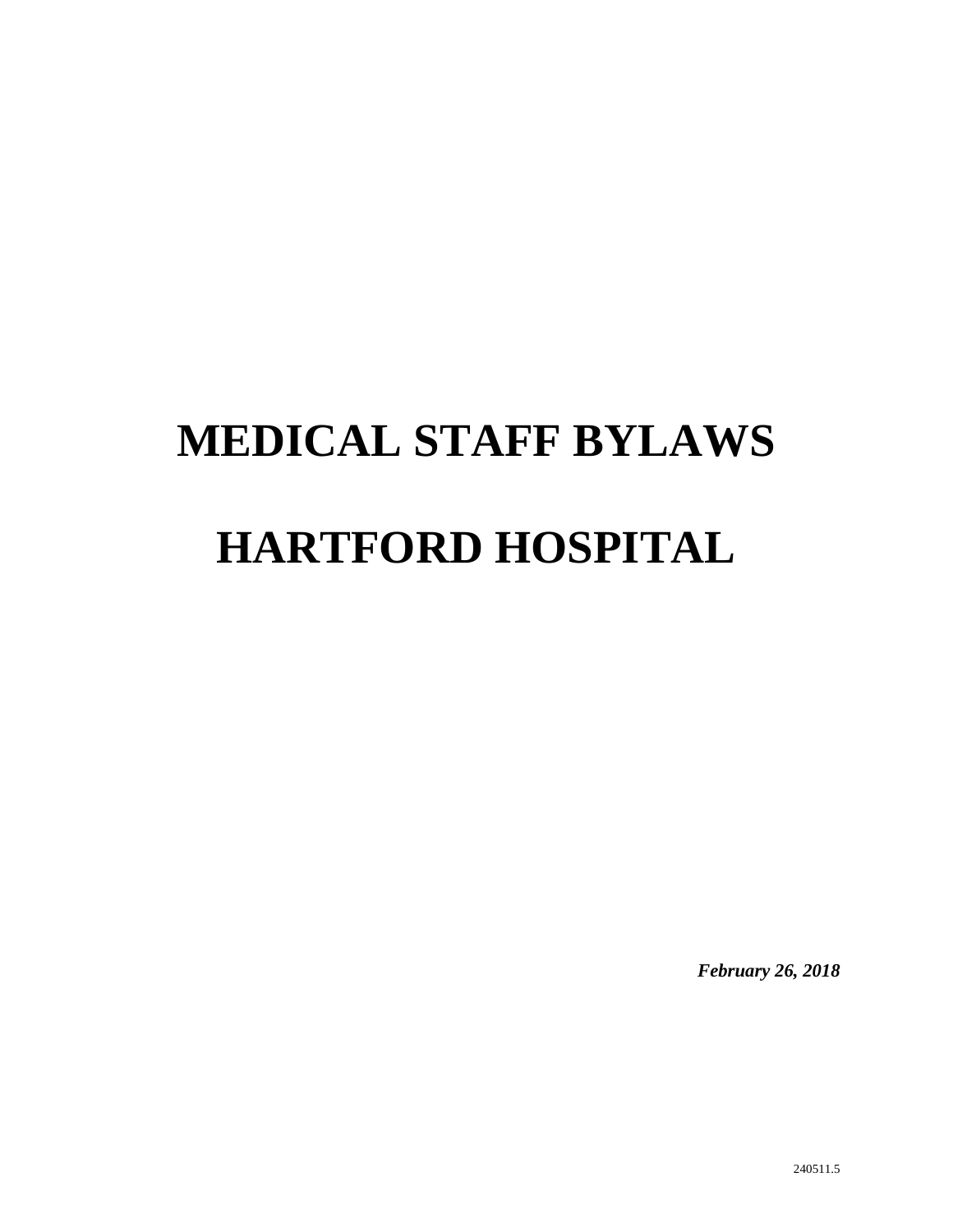# **TABLE OF CONTENTS**

| 1. |      |  |
|----|------|--|
|    | 1.A. |  |
|    | 1.B. |  |
|    | 1.C. |  |
|    | 1.D. |  |
|    | 1.E. |  |
| 2. |      |  |
|    | 2.A. |  |
|    |      |  |
|    | 2.B. |  |
|    |      |  |
|    | 2.C. |  |
|    |      |  |
|    | 2.D. |  |
|    |      |  |
|    | 2.E. |  |
|    |      |  |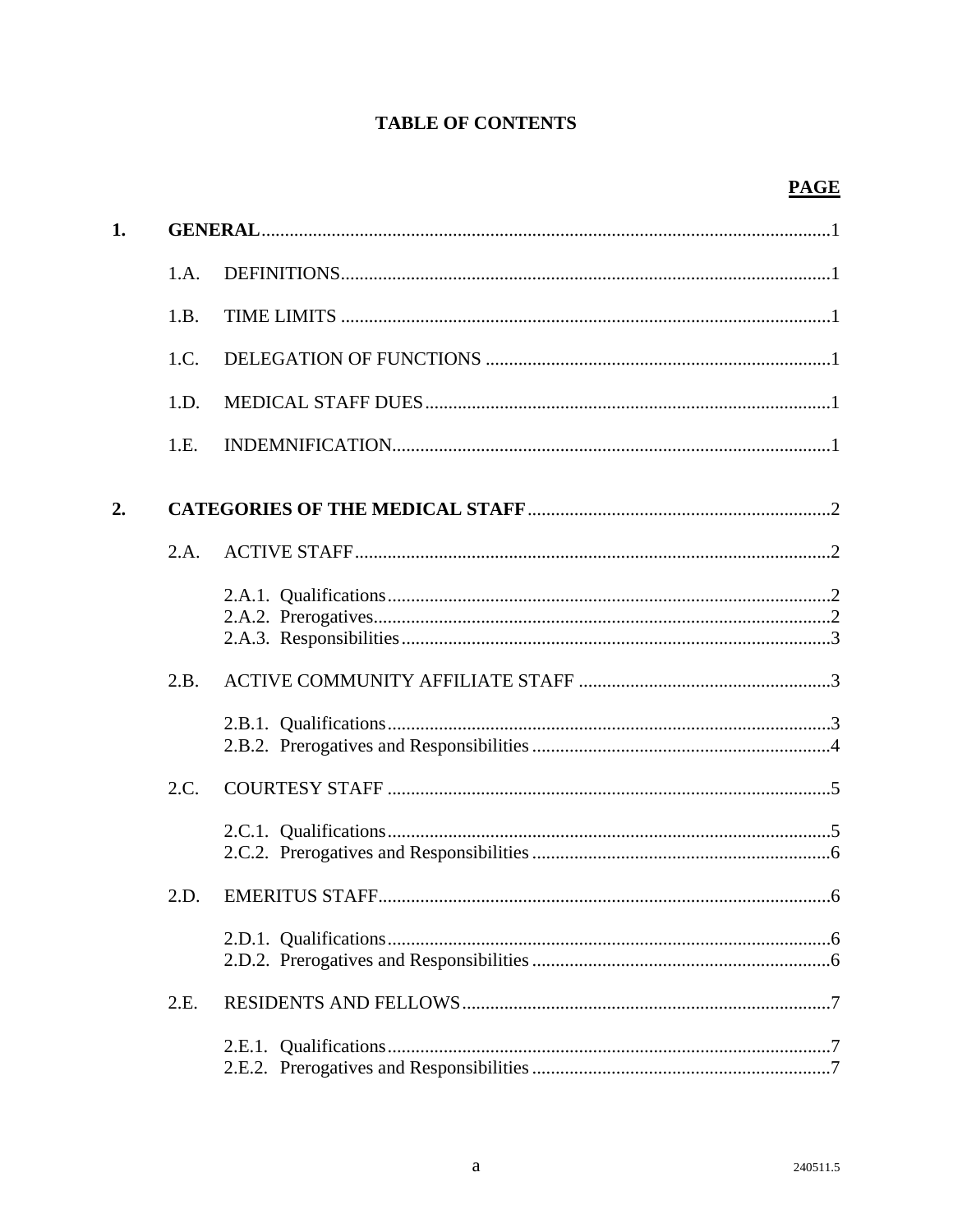|    | 2.F. |                                                            |  |
|----|------|------------------------------------------------------------|--|
|    |      |                                                            |  |
|    | 2.G. |                                                            |  |
|    |      |                                                            |  |
| 3. |      |                                                            |  |
|    | 3.A. |                                                            |  |
|    | 3.B. |                                                            |  |
|    | 3.C. |                                                            |  |
|    |      |                                                            |  |
|    | 3.D. |                                                            |  |
|    | 3.E. |                                                            |  |
|    | 3.F. |                                                            |  |
|    | 3.G. |                                                            |  |
|    | 3.H. |                                                            |  |
| 4. |      |                                                            |  |
|    | 4.A. |                                                            |  |
|    |      | 4.A.2. Assignment to Departments and Sections/Divisions 15 |  |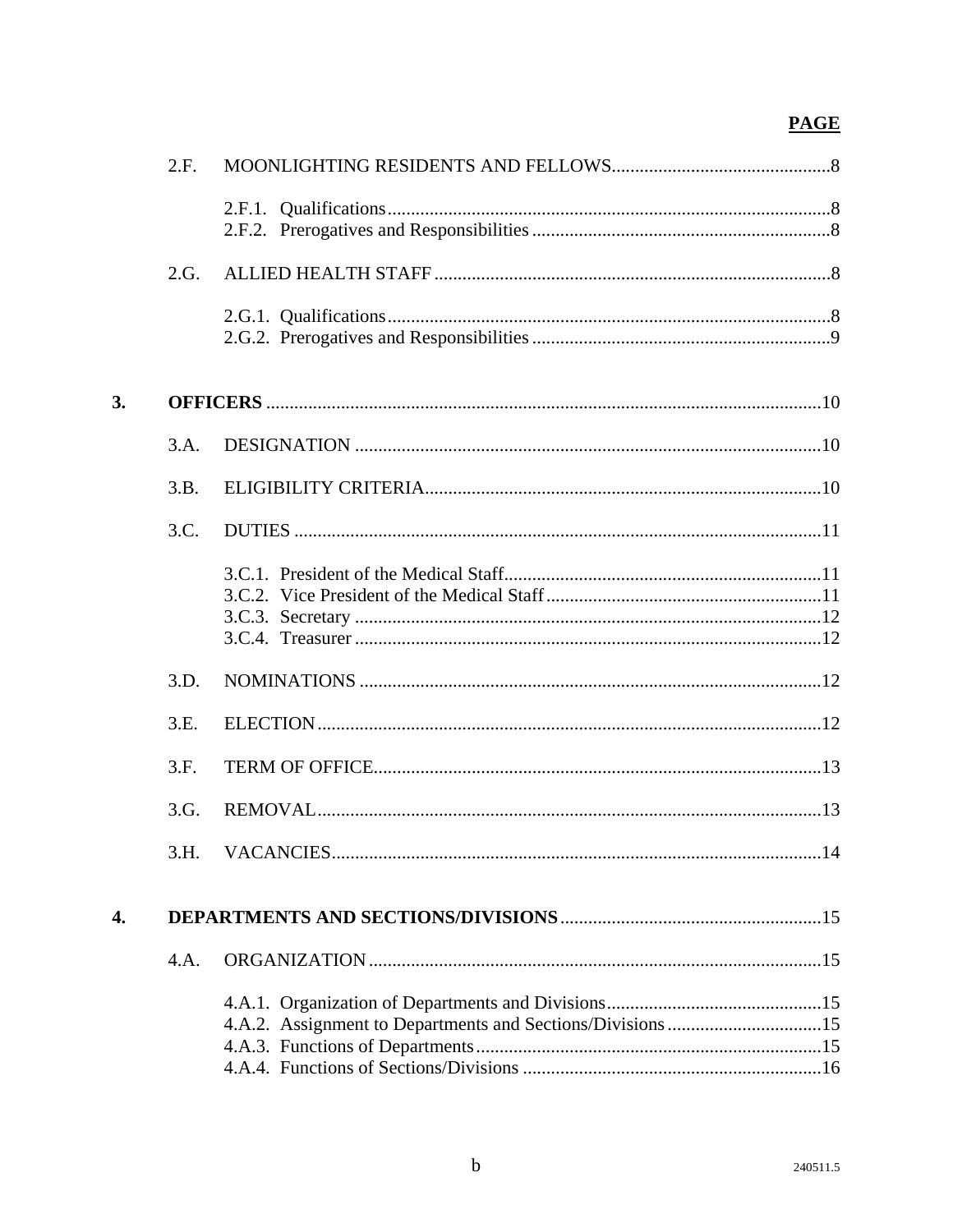|    | 4.B.                                                                                    |                                                 |     |  |  |
|----|-----------------------------------------------------------------------------------------|-------------------------------------------------|-----|--|--|
|    |                                                                                         |                                                 |     |  |  |
|    |                                                                                         |                                                 |     |  |  |
|    |                                                                                         |                                                 |     |  |  |
|    |                                                                                         |                                                 |     |  |  |
|    | 4.C.                                                                                    |                                                 |     |  |  |
|    |                                                                                         |                                                 |     |  |  |
|    |                                                                                         |                                                 |     |  |  |
| 5. | <b>MEDICAL STAFF COMMITTEES AND PERFORMANCE</b><br><b>IMPROVEMENT, PEER REVIEW, AND</b> |                                                 |     |  |  |
|    |                                                                                         |                                                 |     |  |  |
|    | 5.A.                                                                                    |                                                 |     |  |  |
|    | 5.B.                                                                                    | APPOINTMENT OF COMMITTEE CHAIRS AND MEMBERS20   |     |  |  |
|    | 5.C.                                                                                    |                                                 |     |  |  |
|    | 5.D.                                                                                    |                                                 |     |  |  |
|    |                                                                                         |                                                 |     |  |  |
|    |                                                                                         |                                                 |     |  |  |
|    |                                                                                         |                                                 |     |  |  |
|    | 5.E.                                                                                    |                                                 |     |  |  |
|    | 5.F.                                                                                    | <b>CREATION OF STANDING COMMITTEES</b>          | .24 |  |  |
| 6. |                                                                                         |                                                 |     |  |  |
|    |                                                                                         |                                                 |     |  |  |
|    | 6.A.                                                                                    |                                                 |     |  |  |
|    | 6.B.                                                                                    | DEPARTMENT, SECTION/DIVISION, AND MEDICAL STAFF |     |  |  |
|    |                                                                                         |                                                 |     |  |  |
|    |                                                                                         |                                                 |     |  |  |
|    |                                                                                         |                                                 |     |  |  |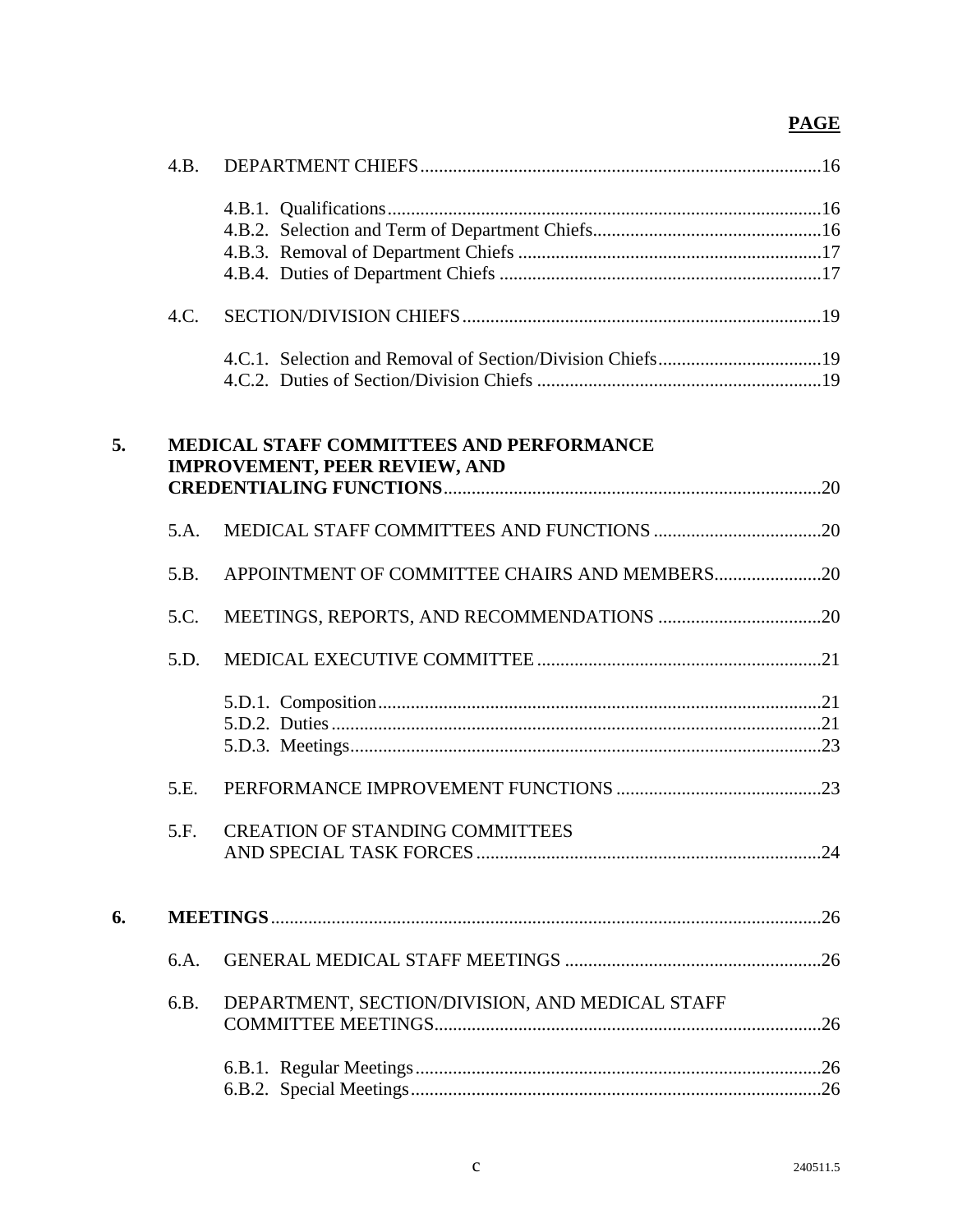|    | 6.C. |                                                                        |  |
|----|------|------------------------------------------------------------------------|--|
|    |      |                                                                        |  |
|    |      |                                                                        |  |
|    |      |                                                                        |  |
|    |      |                                                                        |  |
|    |      |                                                                        |  |
|    |      |                                                                        |  |
| 7. |      |                                                                        |  |
|    |      |                                                                        |  |
|    | 7.A. | QUALIFICATIONS FOR APPOINTMENT AND REAPPOINTMENT 30                    |  |
|    | 7.B. | PROCESS FOR CREDENTIALING AND PRIVILEGING 30                           |  |
|    | 7.C. | INDICATIONS AND PROCESS FOR AUTOMATIC<br>RELINQUISHMENT OF APPOINTMENT |  |
|    | 7.D. |                                                                        |  |
|    | 7.E. | <b>INDICATIONS AND PROCESS FOR</b>                                     |  |
|    |      |                                                                        |  |
|    | 7.F. | <b>INDICATIONS AND PROCESS FOR</b>                                     |  |
|    |      |                                                                        |  |
|    | 7.G. |                                                                        |  |
| 8. |      |                                                                        |  |
|    | 8.A. |                                                                        |  |
|    | 8.B. |                                                                        |  |
|    | 8.C. |                                                                        |  |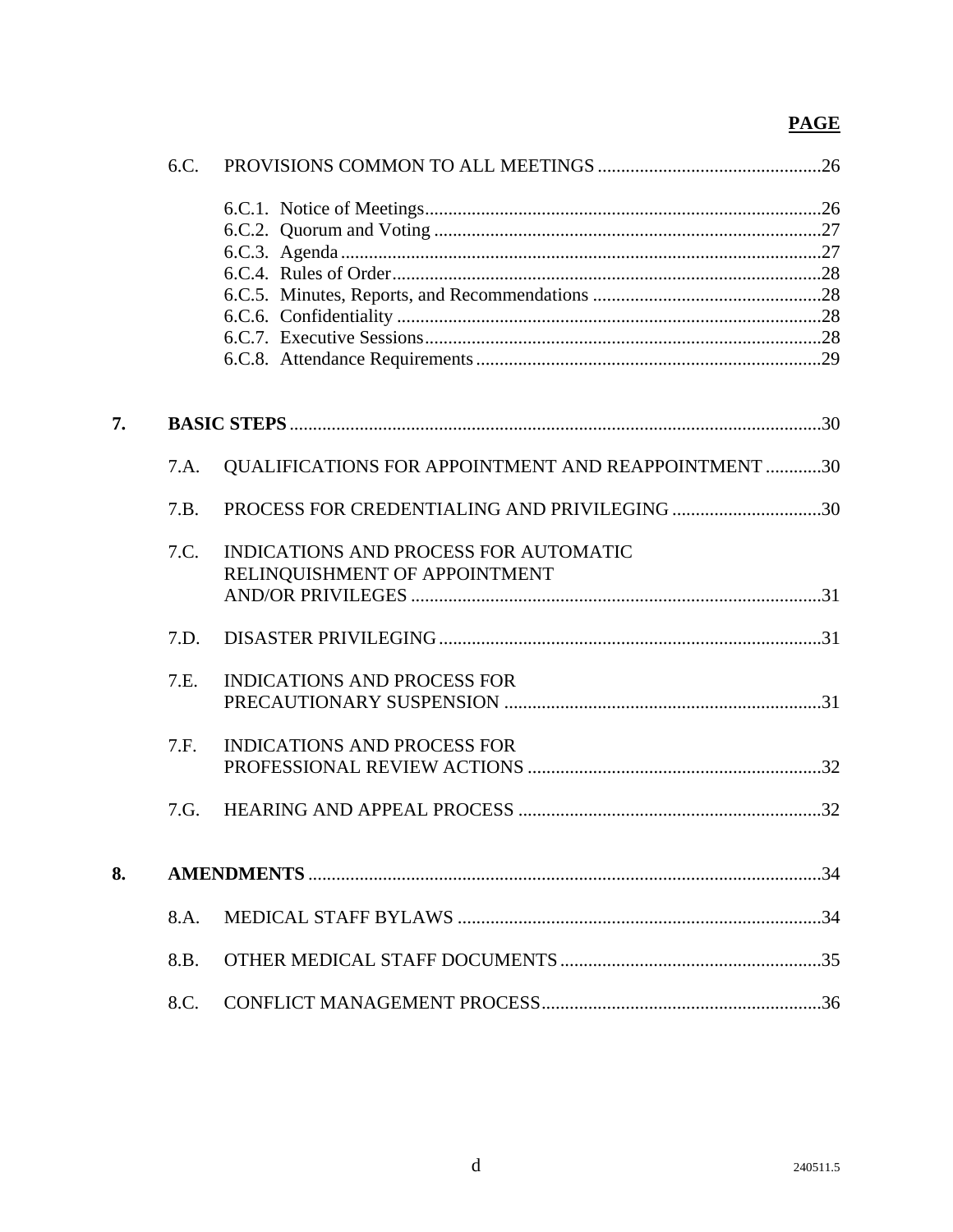|    | 8.D.2. Bylaws, Policies, and Rules and Regulations |  |
|----|----------------------------------------------------|--|
|    |                                                    |  |
| 9. |                                                    |  |
|    |                                                    |  |

**APPENDIX A – History and Physical Examinations**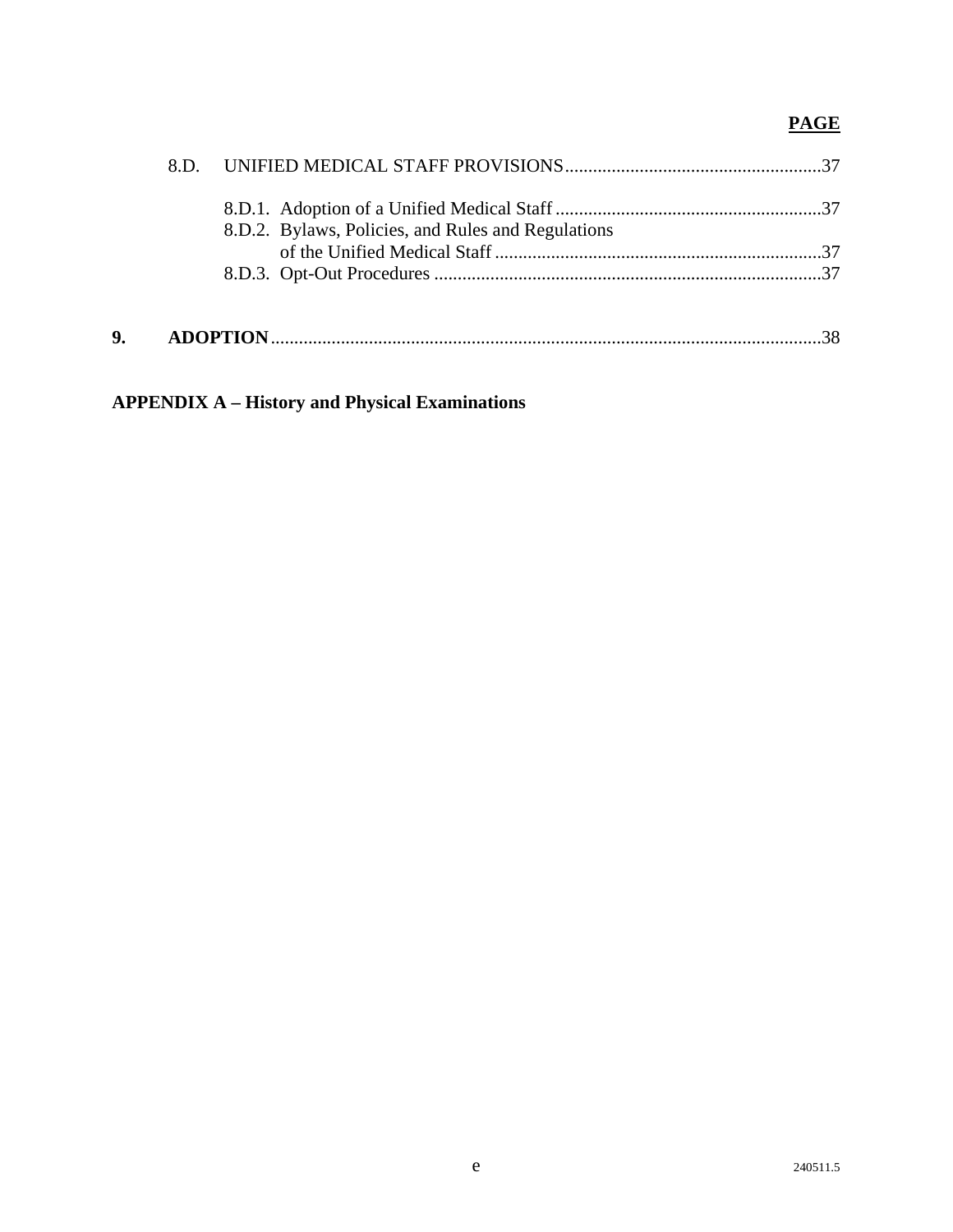# GENERAL

# 1.A. DEFINITIONS

The definitions that apply to terms used in all the Medical Staff documents are set forth in the Medical Staff Credentials Policy.

# 1.B. TIME LIMITS

Time limits referred to in these Bylaws are advisory only and are not mandatory, unless it is expressly stated.

# 1.C. DELEGATION OF FUNCTIONS

- (1) When a function is to be carried out by a member of Hospital Administration, by a Medical Staff Leader, or by a Medical Staff committee, the individual, or the committee through its chair, may delegate performance of the function to one or more designees.
- (2) When a Medical Staff or Allied Health Staff member is unavailable or unable to perform a necessary function, one or more of the Medical Staff Leaders may perform the function personally or delegate it to another appropriate individual.

# 1.D. MEDICAL STAFF DUES

- (1) Medical Staff dues shall be established by the Medical Executive Committee and may vary by category.
- (2) Dues shall be payable annually upon request. Failure to pay dues shall result in the ineligibility to apply for reappointment.
- (3) Signatories to the Hospital's Medical Staff account shall be the President of the Medical Staff and the Treasurer.
- (4) Dues shall be maintained in the Medical Staff fund and shall be used in the interest of the Medical Staff.

#### 1.E. INDEMNIFICATION

The Hospital shall provide a legal defense for, and shall indemnify, all Medical Staff officers, Department Chiefs, section/division chiefs, committee chairs, committee members, and authorized representatives when acting in those capacities, to the fullest extent permitted by the Hospital's corporate bylaws and/or certificate of incorporation.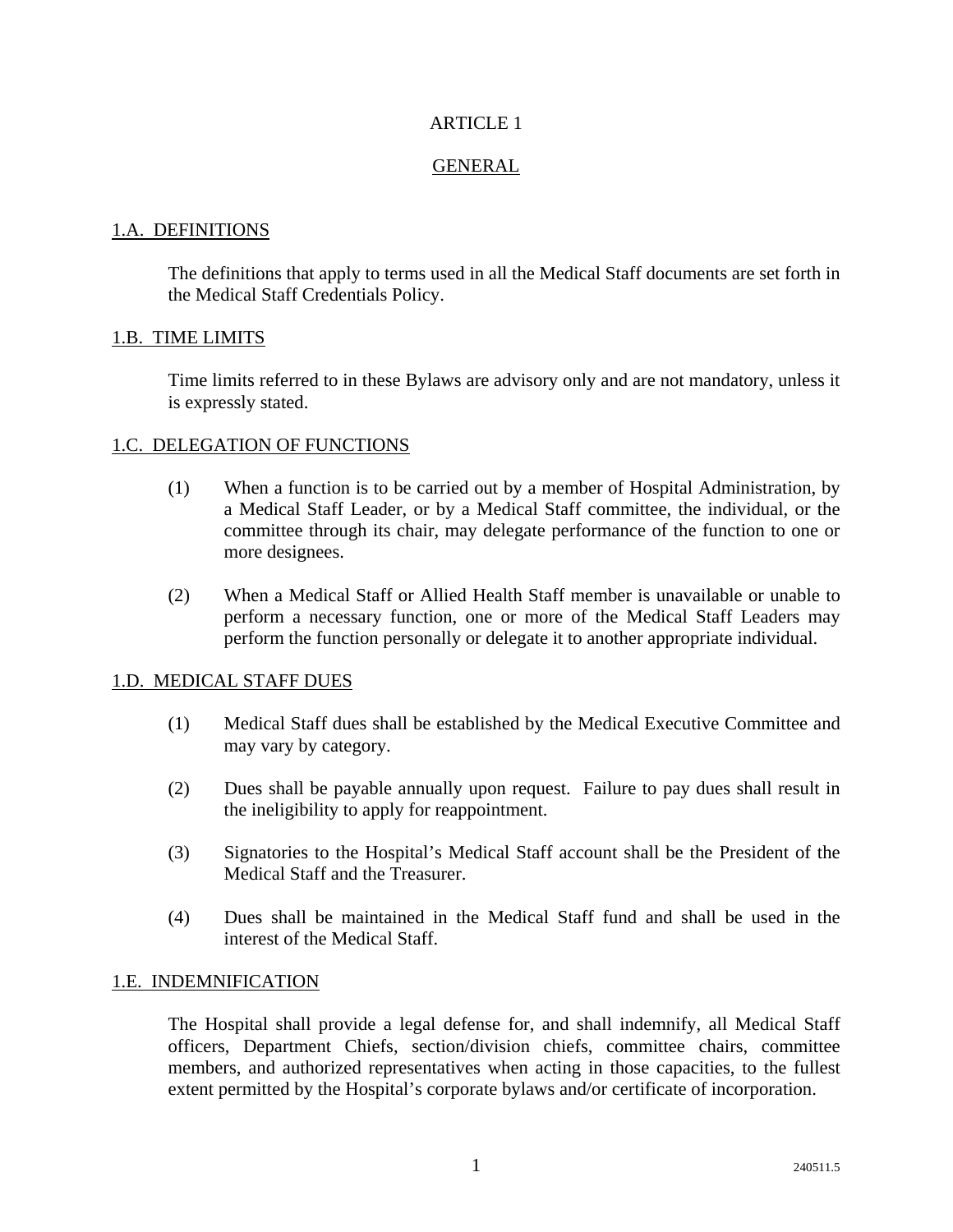# CATEGORIES OF THE MEDICAL STAFF

Only those individuals who satisfy the qualifications and conditions for appointment to the Medical Staff contained in the Credentials Policy are eligible to apply for appointment to one of the categories listed below:

#### 2.A. ACTIVE STAFF

#### 2.A.1. Qualifications:

The Active Staff will consist of members of the Medical Staff who:

- (a) meet the eligibility criteria set forth in Section 2.A.1 of the Medical Staff Credentials Policy; and
- (b) are involved in at least 24 patient contacts at the Hospital during the two-year appointment term; or
- (c) have expressed a willingness to contribute to Medical Staff functions and/or demonstrated a commitment to the Medical Staff and Hospital through service on Medical Staff or Hospital committees and/or active participation in performance improvement or professional practice evaluation functions.

#### Guidelines:

Unless an Active Staff member can demonstrate to the satisfaction of the Credentials Committee at the time of reappointment that his/her practice patterns have changed and that he/she will satisfy the activity requirements of this category:

- \* Any member who has fewer than 24 patient contacts per two-year appointment term or who is not sufficiently active in Medical Staff or Hospital functions shall not be eligible to request Active Staff status at the time of his/her reappointment.
- \*\* The member must select and be transferred to another staff category that best reflects his/her relationship to the Medical Staff and the Hospital (options – Courtesy or Active Community Affiliate Staff).

# 2.A.2. Prerogatives:

Active Staff members may:

(a) admit patients without limitation, except as otherwise provided in the Bylaws or Bylaws-related documents, or as limited by the Board;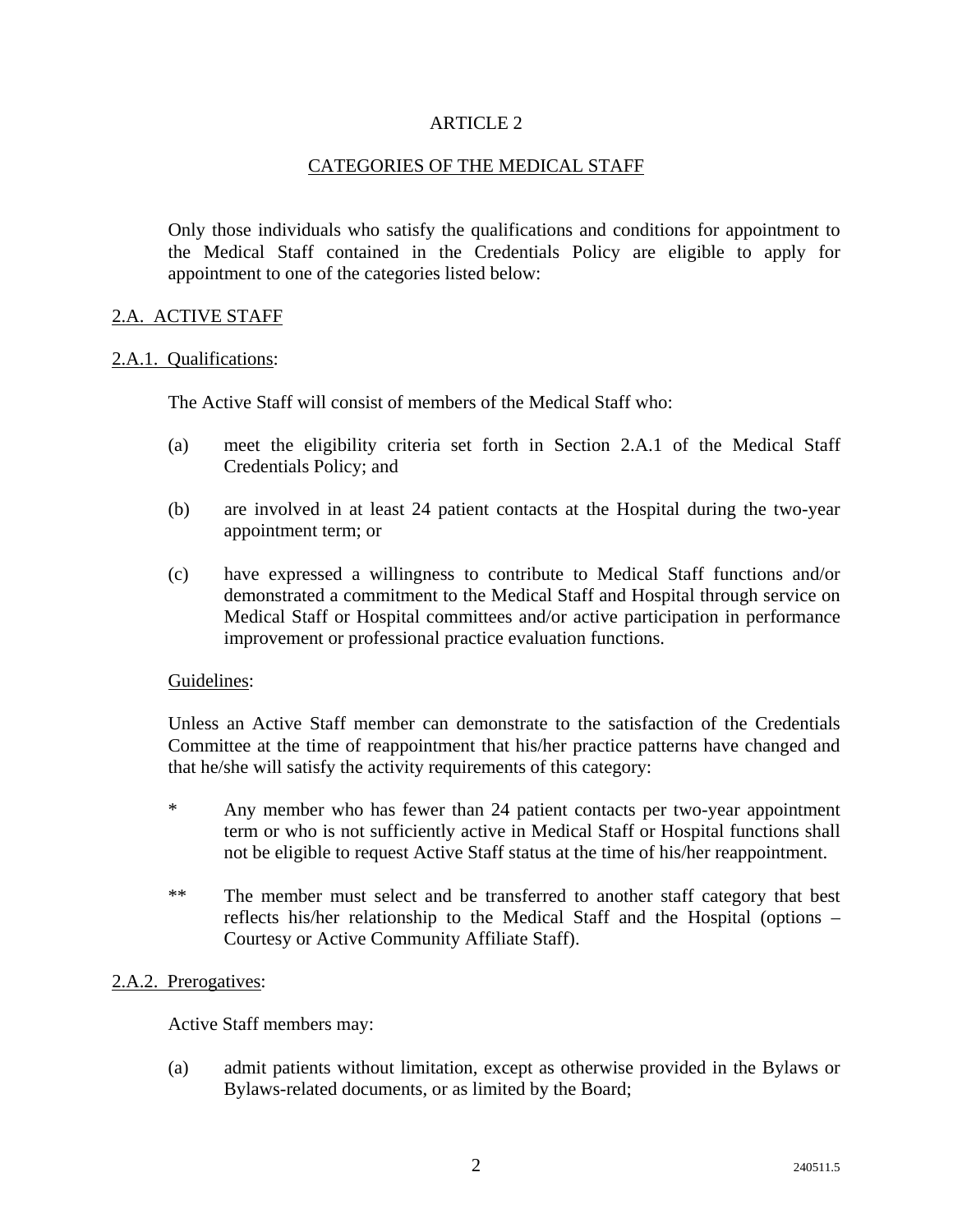- (b) vote in general and special meetings of the Medical Staff and applicable department, section/division, and committee meetings;
- (c) hold office, serve on Medical Staff committees, and serve as Department Chief, section/division chief, or committee chair; and
- (d) exercise such clinical privileges as are granted to them.

# 2.A.3. Responsibilities:

Active Staff members must assume all the responsibilities of the Active Staff, including:

- (a) serving on committees, as requested;
- (b) providing on-call coverage for the Emergency Department in accordance with applicable Departmental rules and regulations and consistent with Hospital requirements to meet patient needs;
- (c) participating in the evaluation of new members of the Medical Staff;
- (d) participating in the professional practice evaluation and performance improvement processes, including participation in the development of clinical practice protocols and guidelines pertinent to their medical specialties;
- (e) accepting inpatient consultations, when requested; and
- (f) paying application fees, dues, and assessments.

# 2.B. ACTIVE COMMUNITY AFFILIATE STAFF

# 2.B.1. Qualifications:

The Active Community Affiliate Staff will consist of members of the Medical Staff who:

- (a) desire to be associated with, but who do not intend to establish a clinical practice at, this Hospital;
- (b) meet the eligibility criteria set forth in Section 2.A.1 of the Medical Staff Credentials Policy but are exempt from the qualifications related to: location and coverage arrangements; and
- (c) have indicated or demonstrated a willingness to assume all the responsibilities of membership on the Active Community Affiliate Staff as outlined in Section 2.B.2.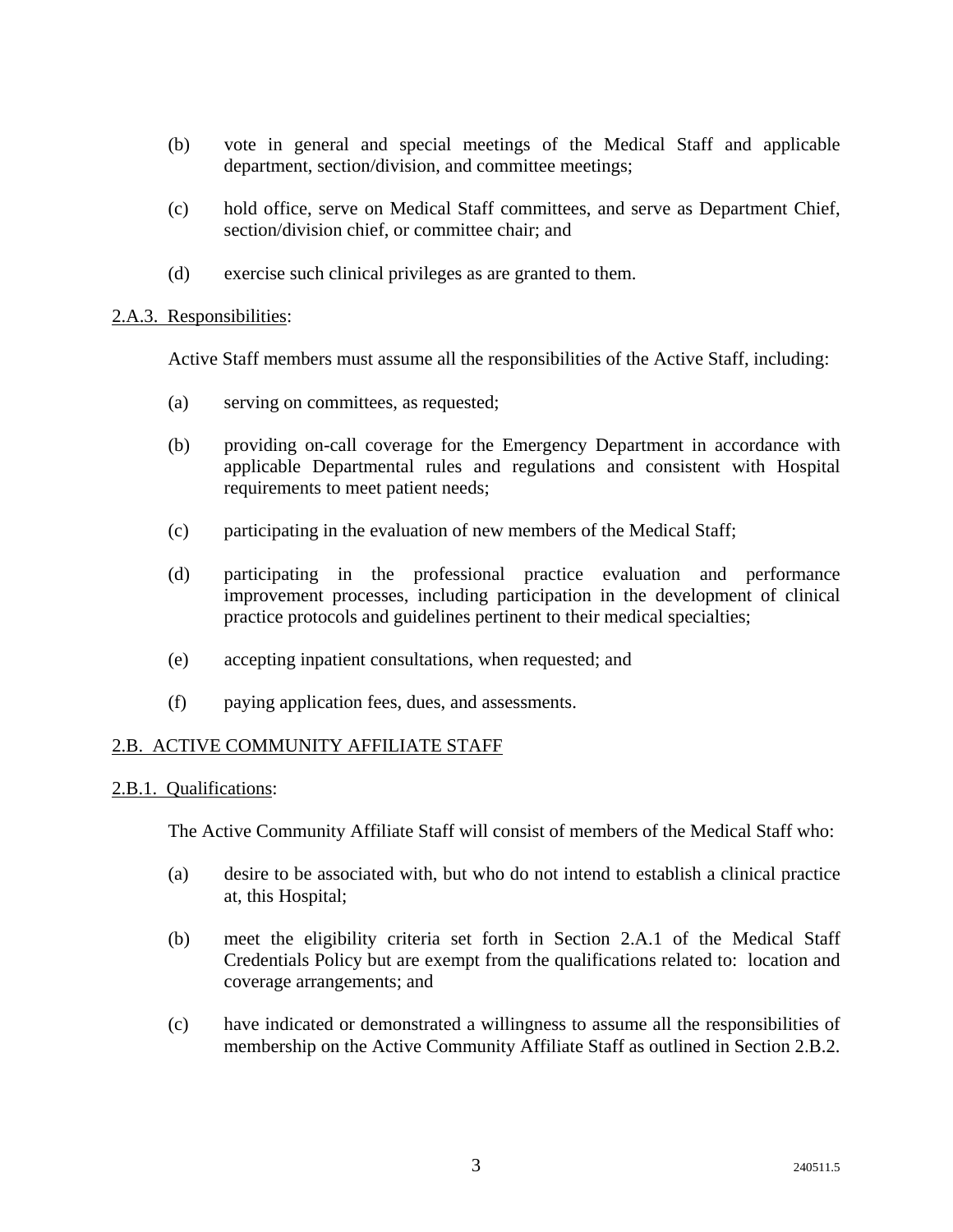# Guidelines:

- \* The Active Community Affiliate Staff is a membership-only category, with no clinical privileges being granted. The primary purpose of the Active Community Affiliate Staff is to permit these individuals access to Hospital services for their patients by referral of patients to Active Staff members for admission and care and to promote professional and educational opportunities, including continuing medical education.
- \*\* Active Community Affiliate Staff members who are actively engaged in service on Medical Staff or Hospital committees and/or active participation in performance improvement or professional practice evaluation functions may request to be transferred to the Active Staff.

# 2.B.2. Prerogatives and Responsibilities:

Active Community Affiliate Staff members:

- (a) may attend and participate in Medical Staff, department, and section/division meetings (with vote);
- (b) may serve as Department Chiefs, section/division chiefs, or committee chairs but may not hold office;
- (c) may be invited to serve on committees (with vote);
- (d) may attend educational activities sponsored by the Medical Staff and the Hospital;
- (e) may refer patients to members of the Active Staff for admission and/or care;
- (f) are encouraged to submit their outpatient records for inclusion in the Hospital's medical records for any patients who are referred;
- (g) are also encouraged to communicate directly with Active Staff members about the care of any patients referred, as well as to visit any such patients;
- (h) may review the medical records and test results (via paper or electronic access) for any patients who are referred;
- (i) may perform preoperative history and physical examinations in the office and have those reports entered into the Hospital's medical records;
- (j) may not: admit patients, attend patients, request clinical privileges, write inpatient orders, write progress notes, perform consultations, assist in surgery, or otherwise participate in the provision or management of clinical care to patients at the Hospital;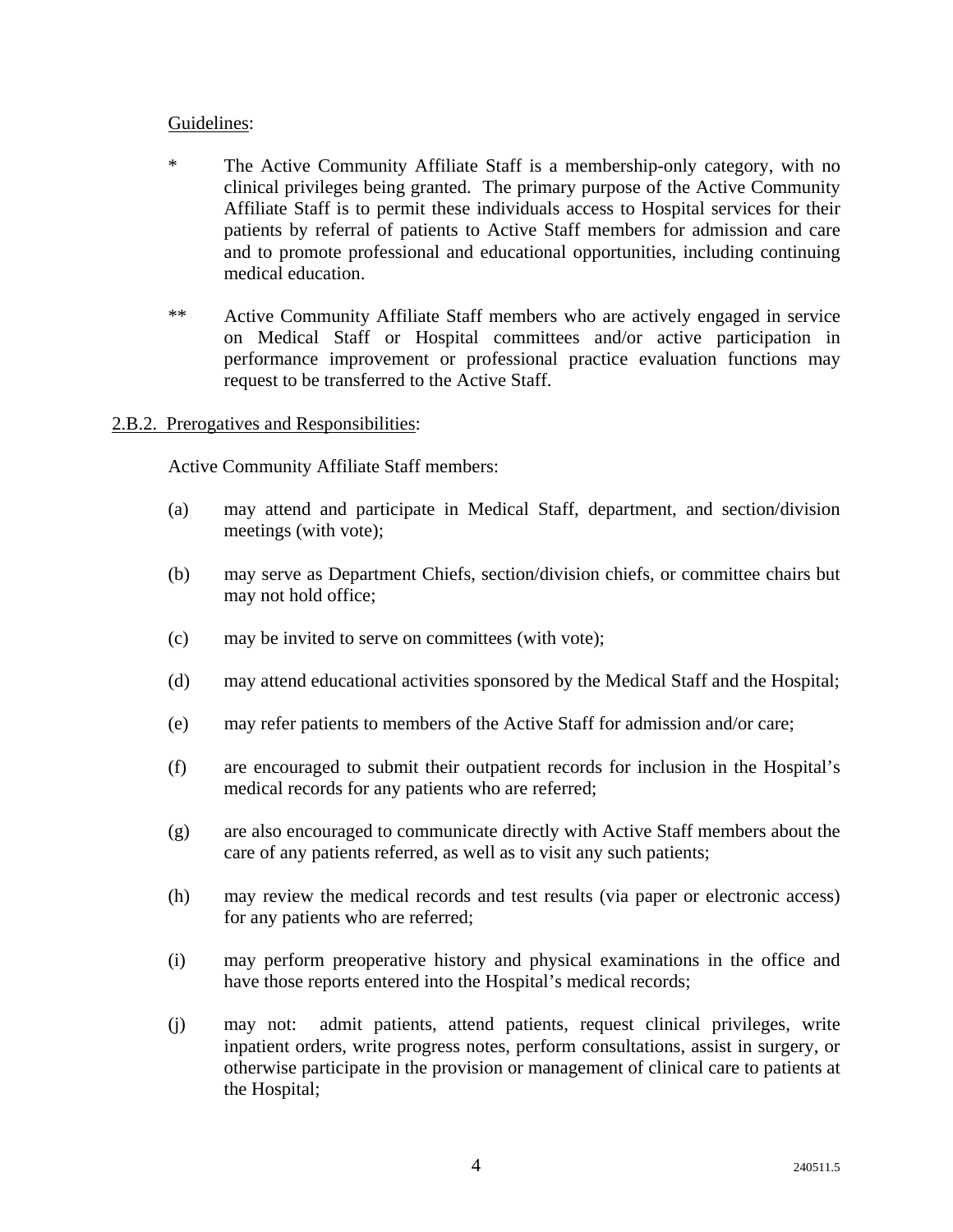- (k) may actively participate in the professional practice evaluation and performance improvement processes;
- (l) may refer patients to the Hospital's diagnostic facilities and order such tests; and
- (m) must pay application fees, assessments and dues, which will be reduced for Active Community Affiliate Staff members.

# 2.C. COURTESY STAFF

# 2.C.1. Qualifications:

The Courtesy Staff will consist of members of the Medical Staff who:

- (a) are involved in fewer than 24 patient contacts per appointment term;
- (b) agree to either personally manage any complications that may arise in connection with patients receiving outpatient care or, if an outpatient needs to be admitted to the Hospital, has a written coverage arrangement with a member of the Active Staff who agrees to do the same on the Courtesy Staff member's behalf;
- (c) meet the eligibility criteria set forth in Section 2.A.1 of the Medical Staff Credentials Policy; and
- (d) at each reappointment time, provide such quality data and other information as may be requested to assist in an appropriate assessment of current clinical competence and overall qualifications for appointment and clinical privileges (including, but not limited to, information from another hospital, information from the individual's office practice, information from insurers or managed care organizations in which the individual participates, and/or receipt of confidential evaluation forms completed by referring/referred to physicians).

# Guidelines:

Unless a Courtesy Staff member can definitively demonstrate to the satisfaction of the Credentials Committee at the time of reappointment that his/her practice patterns have changed and that he/she will satisfy the activity requirements of this category:

\* Any member who has zero patient contacts per two-year appointment term must move to another staff category that best reflects his/her relationship to the Medical Staff and the Hospital (option – Active Community Affiliate). In the discretion of the Department Chief and VPMA, when coverage is necessary, quality clinical profile information may be obtained pursuant to 5.B.1 of the Credentials Policy for Reappointment in order to allow a staff member to remain in Courtesy category.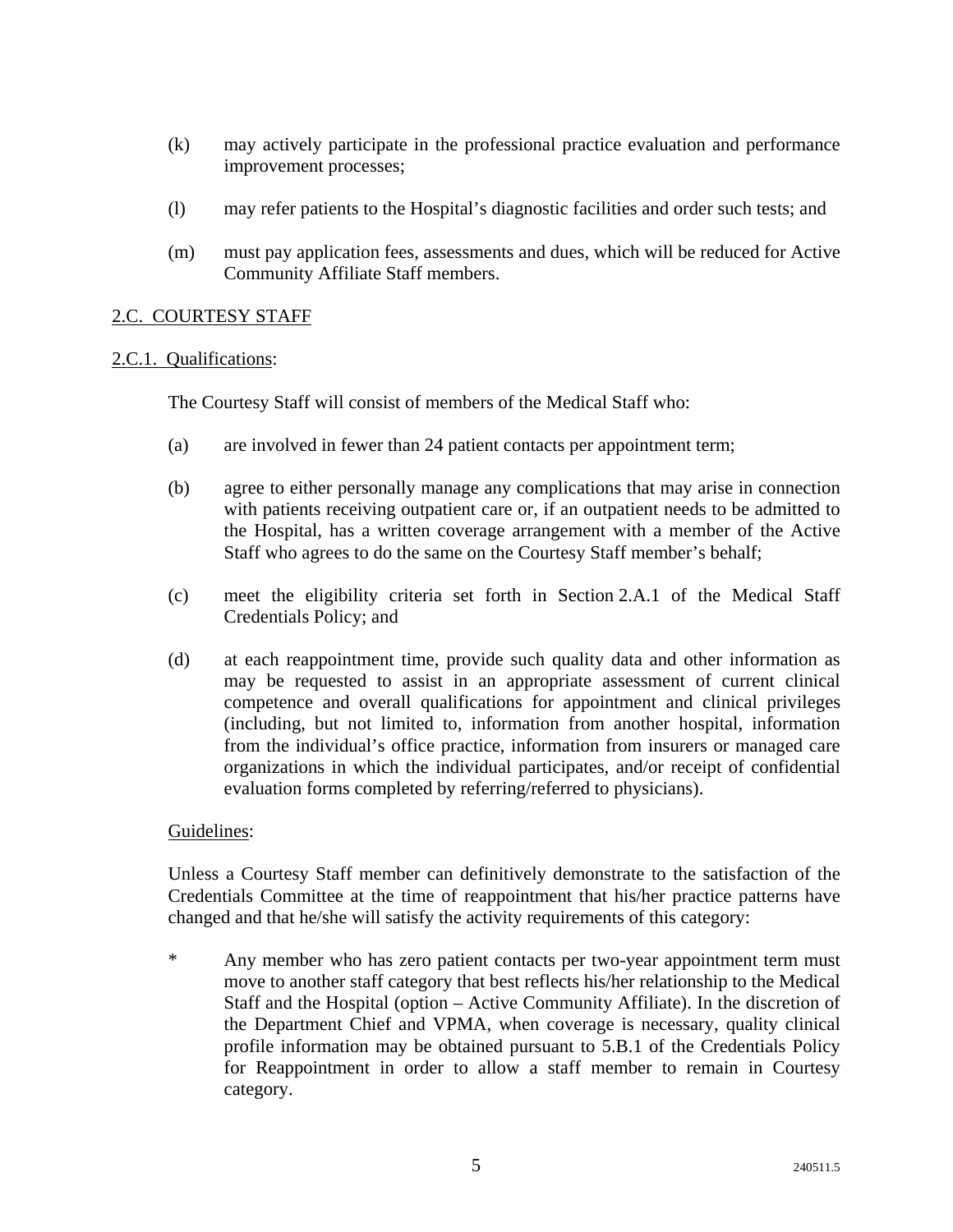\*\* Any member who has more than 24 patient contacts per two-year appointment term must move to Active Staff status. In the discretion of the Department Chief and VPMA, a member may continue as Courtesy staff if department, hospital and patient needs are being met.

# 2.C.2. Prerogatives and Responsibilities:

Courtesy Staff members:

- (a) may admit, attend, treat and exercise such clinical privileges as are granted to them;
- (b) shall cooperate in the professional practice evaluation and performance improvement processes;
- (c) may attend meetings of the Medical Staff (without vote);
- (d) may attend applicable department and section/division meetings (without vote unless the member has been elected or appointed to serve as a Department Chief or section/division chief, in which case the member will serve with vote);
- (e) may be invited to serve on committees (with vote) and serve as a committee chair;
- (f) may not hold office; and
- (g) must pay application fees, dues and assessments.

# 2.D. EMERITUS STAFF

# 2.D.1. Qualifications:

Emeritus Staff members will:

- (a) be members in good standing of the Medical Staff at the time they are retired from active practice or at the time they cease to regularly admit, attend, treat or consult at the Hospital; and
- (b) be nominated by the Department Chief, recommended by the Medical Executive Committee, and approved by the Board.

#### 2.D.2. Prerogatives and Responsibilities:

(a) Appointment to the Emeritus Staff is a lifetime appointment and does not require renewal. In special circumstances, the Medical Executive Committee may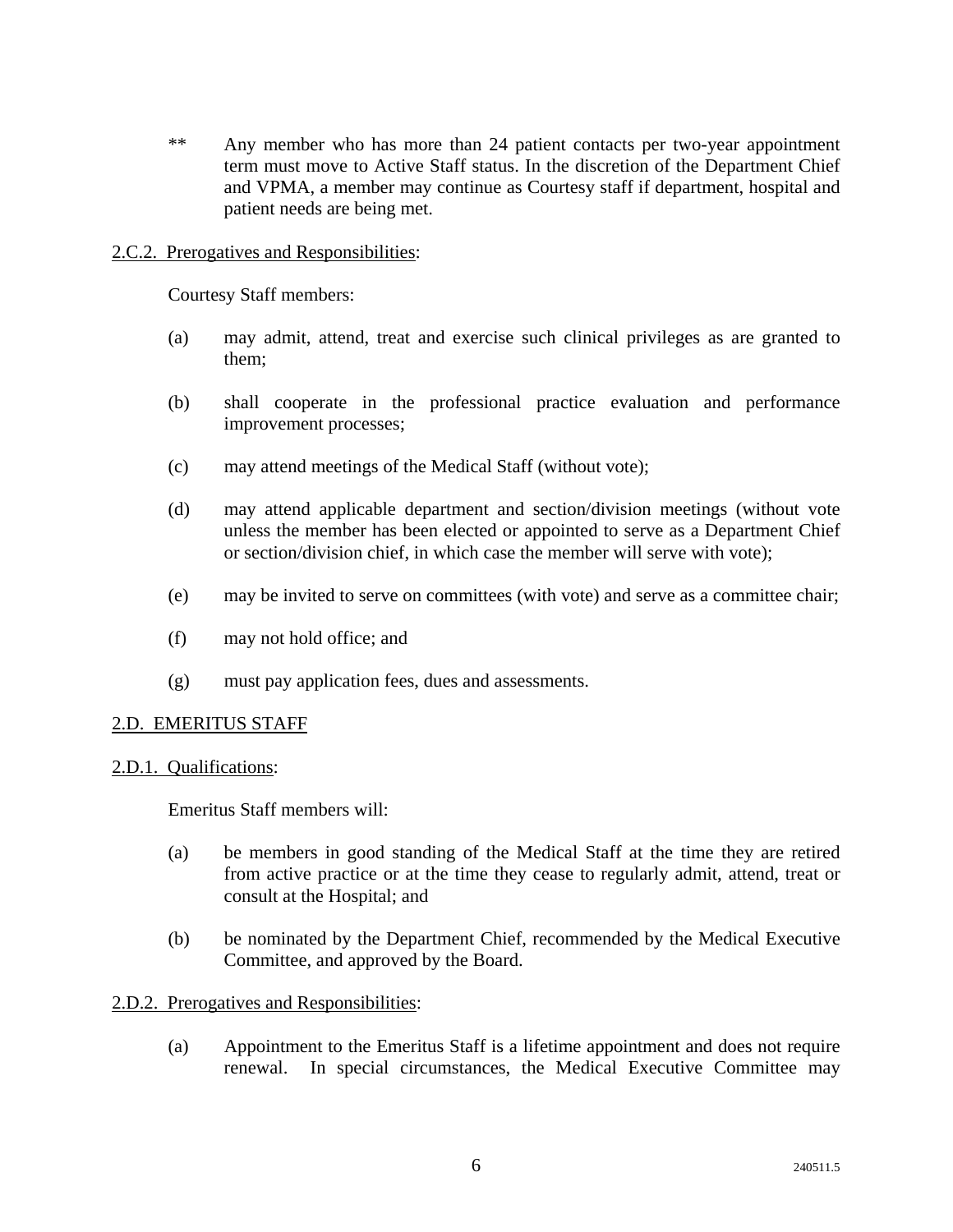recommend withdrawal of the appointment. In such circumstances, an Emeritus Staff member does not have a right to a hearing as specified in these Bylaws.

- (b) Emeritus Staff members:
	- (1) may not consult, admit, treat or attend to patients;
	- (2) may continue to receive Hospital and Medical Staff communications;
	- (3) may attend Medical Staff, department, and section/division meetings when invited to do so (without vote);
	- (4) may be invited to serve on a committee (with vote);
	- (5) may not hold office or serve as a Department Chief, section/division chief or committee chair; and
	- (6) are not required to pay application fees, dues or assessments.

# 2.E. RESIDENTS AND FELLOWS

#### 2.E.1. Qualifications:

Residents and Fellows shall consist of all post-graduate residents and fellows of the Hospital during the term of their appointments and all those post-graduate residents and fellows of other institutions during periods of affiliation with departments of the Hospital.

#### 2.E.2. Prerogatives and Responsibilities:

- (a) Residents and Fellows:
	- (1) may not have admitting privileges;
	- (2) may attend Medical Staff, department, and section/division meetings when invited to do so (without vote);
	- (3) may not be eligible to hold office, serve as a Department Chief, section/division chief or committee chair of a Medical Staff committee; and
	- (4) must pay any applicable application fees, dues and assessments.
- (b) Members of the Residents and Fellows category shall work under the guidance of their Program Director and shall be supervised by the member(s) of the Active Staff to whom they are assigned for their training.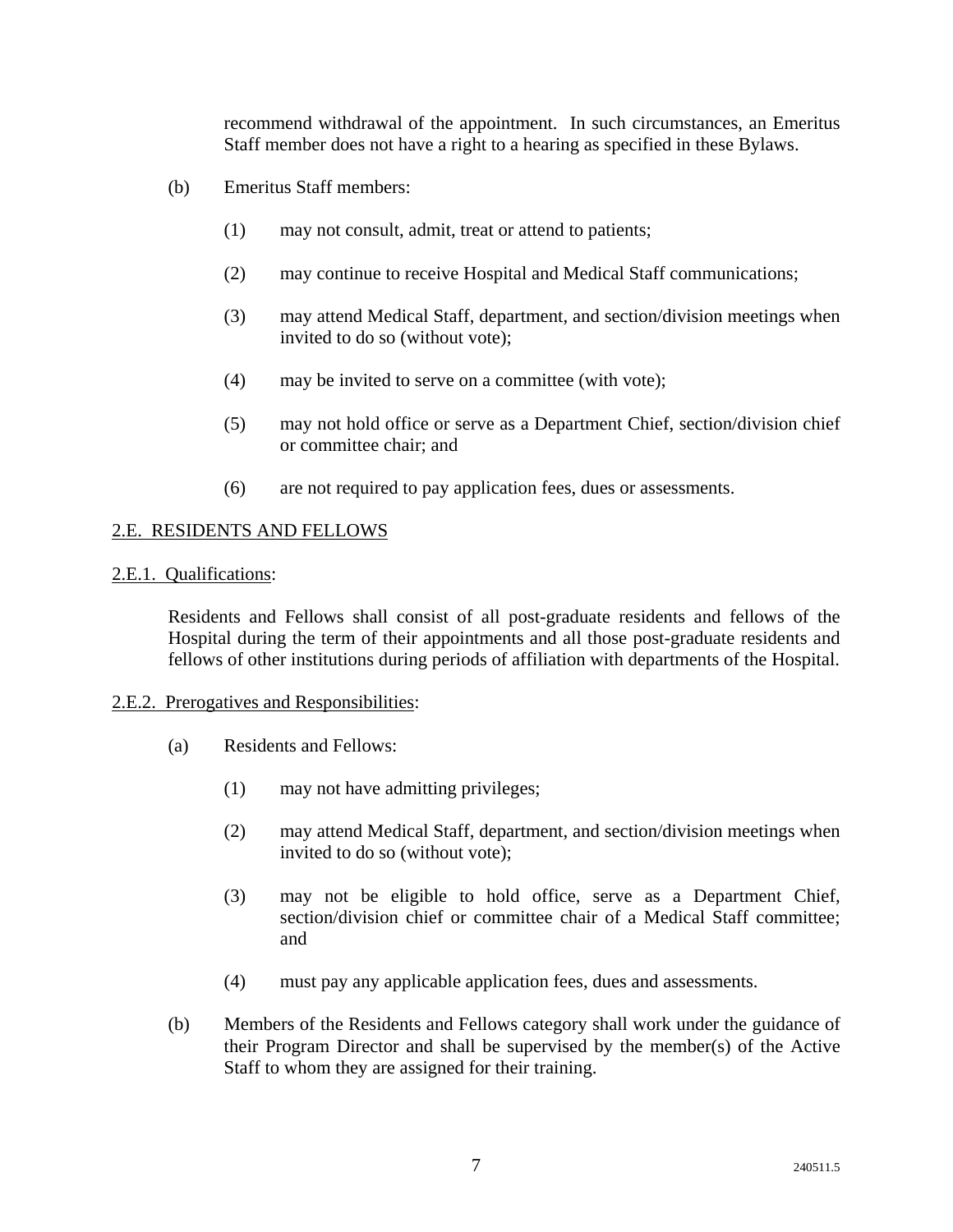- (c) Residents and Fellows are permitted to function clinically only in accordance with written job responsibilities developed by the appropriate Program Director under the auspices of the Graduate Medical Education Committee ("GMEC").
- (d) As a condition of participation in a post-graduate physician program, all Residents and Fellows who are not licensed to practice medicine and surgery in the State of Connecticut must have a permit for participation in a post-graduate physician program issued by the State of Connecticut Department of Public Health or such other permit or permits as may be required by law.
- (e) Residents and Fellows may elect their own Council, subject to the approval of the Medical Executive Committee.

# 2.F. MOONLIGHTING RESIDENTS AND FELLOWS

# 2.F.1. Qualifications:

Moonlighting Residents and Fellows shall consist of licensed physicians employed parttime by the Hospital to perform duties in a specialty under the supervision of specific members of the Medical Staff, but who perform these duties outside the scope of an approved residency or fellowship program.

# 2.F.2. Prerogatives and Responsibilities:

Moonlighting Residents and Fellows:

- (a) may exercise those clinical privileges granted by the Board;
- (b) shall be appointed to a specific department and be approved in advance by the chief of the department in which they work;
- (c) shall meet the CME requirements of the Medical Staff or be enrolled in an approved residency or fellowship program;
- (d) shall not be responsible for the payment of dues;
- (e) may attend Medical Staff, department, and section/division meetings when invited to do so (without vote); and
- (f) may not be eligible to hold office, serve as a Department Chief, section/division chief or committee chair of a Medical Staff committee.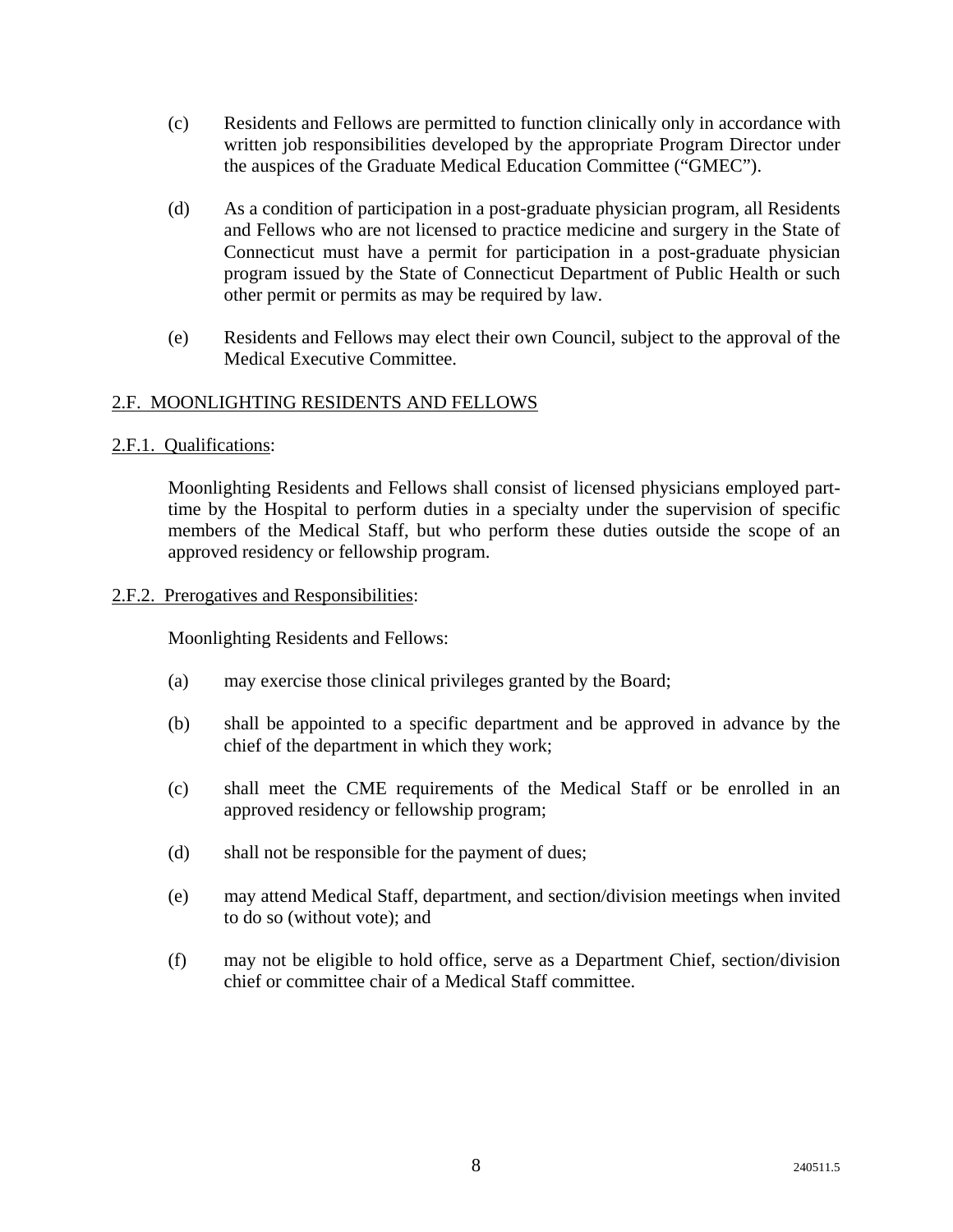# 2.G. ALLIED HEALTH STAFF

#### 2.G.1. Qualifications:

The Allied Health Staff consists of licensed independent practitioners, advanced dependent practitioners, and dependent practitioners who are not physicians but who are authorized by law and by the Hospital to provide patient care services within the Hospital. The Allied Health Staff is not a category of the Medical Staff, but is included in this Article for convenient reference.

#### 2.G.2. Prerogatives and Responsibilities:

Allied Health Staff members:

- (a) may function in the Hospital under the oversight of a Supervising/Collaborating Physician, where applicable, and as permitted by their license and clinical privileges or scope of practice;
- (b) may attend and participate in Medical Staff, department, and section/division meetings (without vote);
- (c) may not hold office or serve as a Department Chief, section/division chief, or committee chair of a Medical Staff committee;
- (d) may be invited to serve as a member of Medical Staff committees (with vote);
- (e) must participate in the professional practice evaluation and performance improvement processes;
- (f) may exercise such clinical privileges or scope of practice as granted; and
- (g) must pay application fees, dues, and assessments.

# 2.H. ALLIED HEALTH COMMUNITY AFFILIATE

2.H.1. Qualifications:

 The Allied Health Community Affiliate Staff consists of licensed independent practitioners and advanced dependent practitioners who are authorized by law to provide patient care services and who do not intend to establish a clinical practice at the Hospital.

2.H.2. Prerogatives and Responsibilities:

Allied Health Community Affiliate Staff members:

(a) may attend and participate in Medical Staff, department, and section/division meetings (without vote);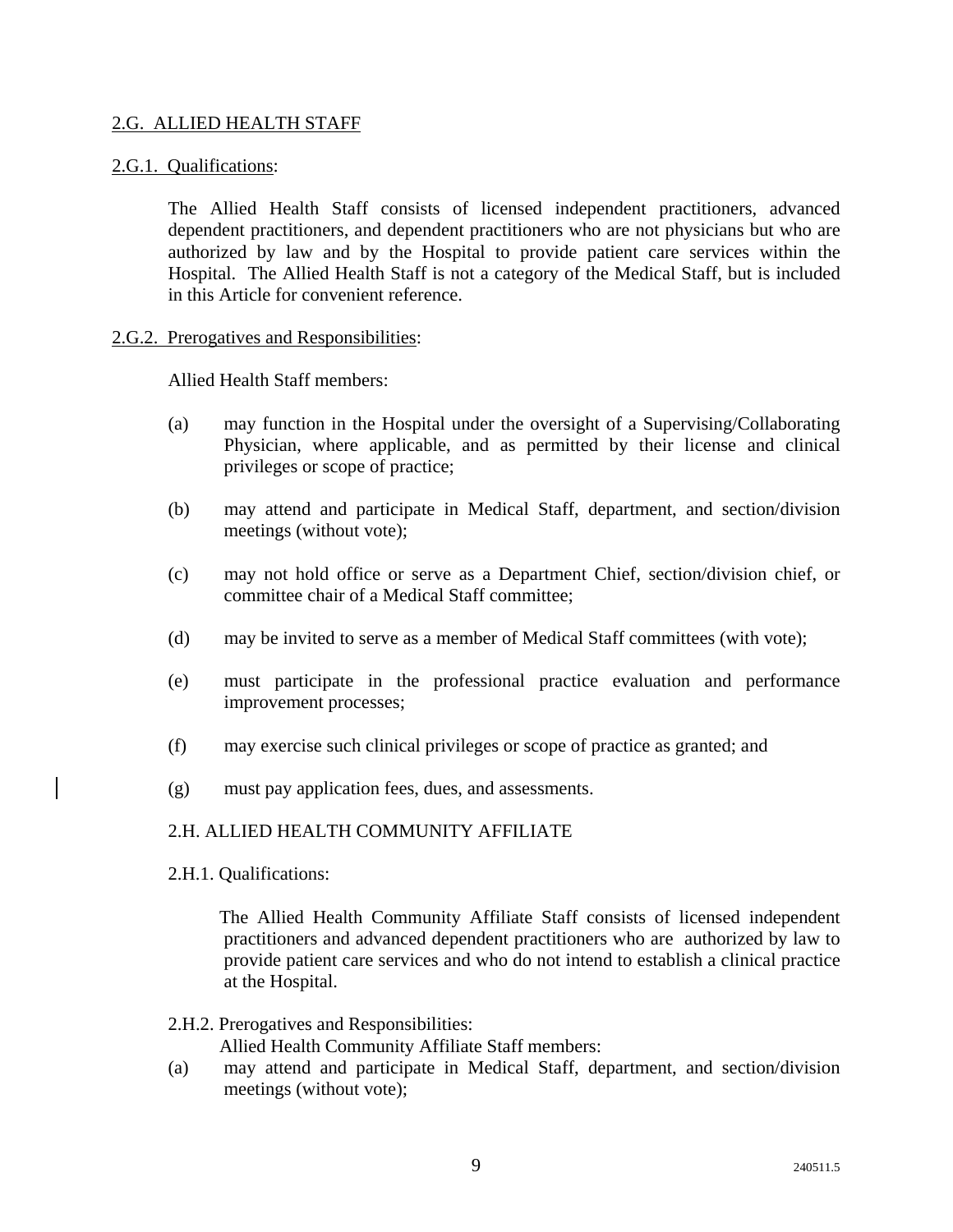- (b) may not hold office or serve as a Department Chief, section/division chief, or committee chair of a Medical Staff committee;
- (c) may be invited to serve as a member of Medical Staff committees (with vote).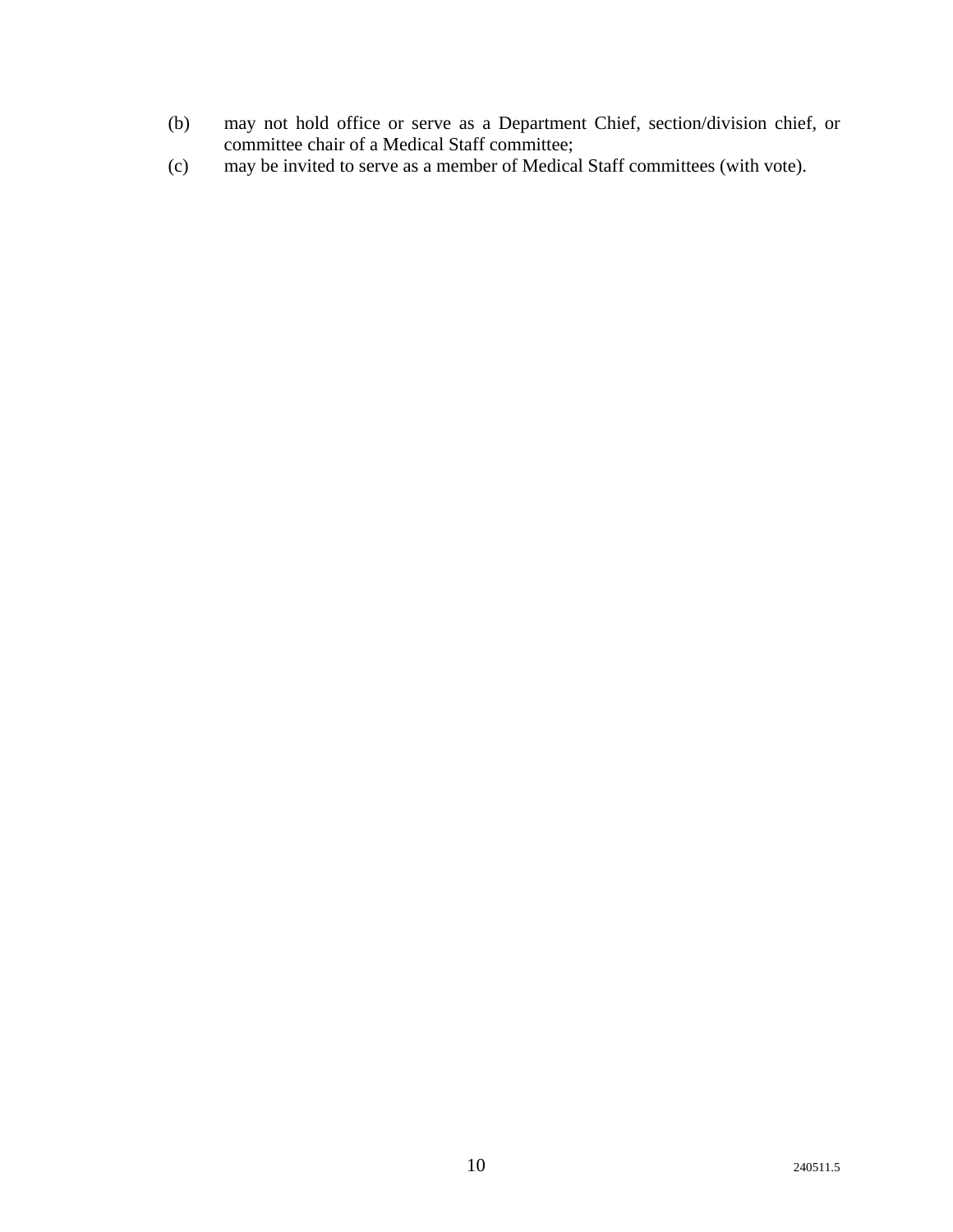# **OFFICERS**

#### 3.A. DESIGNATION

The officers of the Medical Staff shall be: the President of the Medical Staff, the Vice President of the Medical Staff, the Secretary, and the Treasurer. *[Roles of Secretary and Treasurer may be combined].*

#### 3.B. ELIGIBILITY CRITERIA

Only those members of the Medical Staff who satisfy the following criteria initially and continuously shall be eligible to serve as an officer of the Medical Staff, unless an exception is recommended by the Medical Executive Committee and approved by the Board. They must:

- (1) be appointed in good standing to the Active Staff, and have served on the Medical Staff for three years;
- (2) be certified by an appropriate specialty board or possess comparable competence, as determined through the credentialing and privileging process;
- (3) have no pending adverse recommendations concerning Medical Staff appointment or clinical privileges;
- (4) not presently be serving as a Medical Staff officer, Board member, or department chief at any other hospital outside of Hartford HealthCare and shall not so serve during their terms of office;
- (5) be willing to faithfully discharge the duties and responsibilities of the position;
- (6) have experience in a leadership position, or other involvement in performance improvement functions, for at least two years; and
- (7) have demonstrated an ability to work well with others.

All such individuals are encouraged to obtain education relating to Medical Staff leadership, credentialing, and/or professional practice evaluation functions prior to or during the term of the office.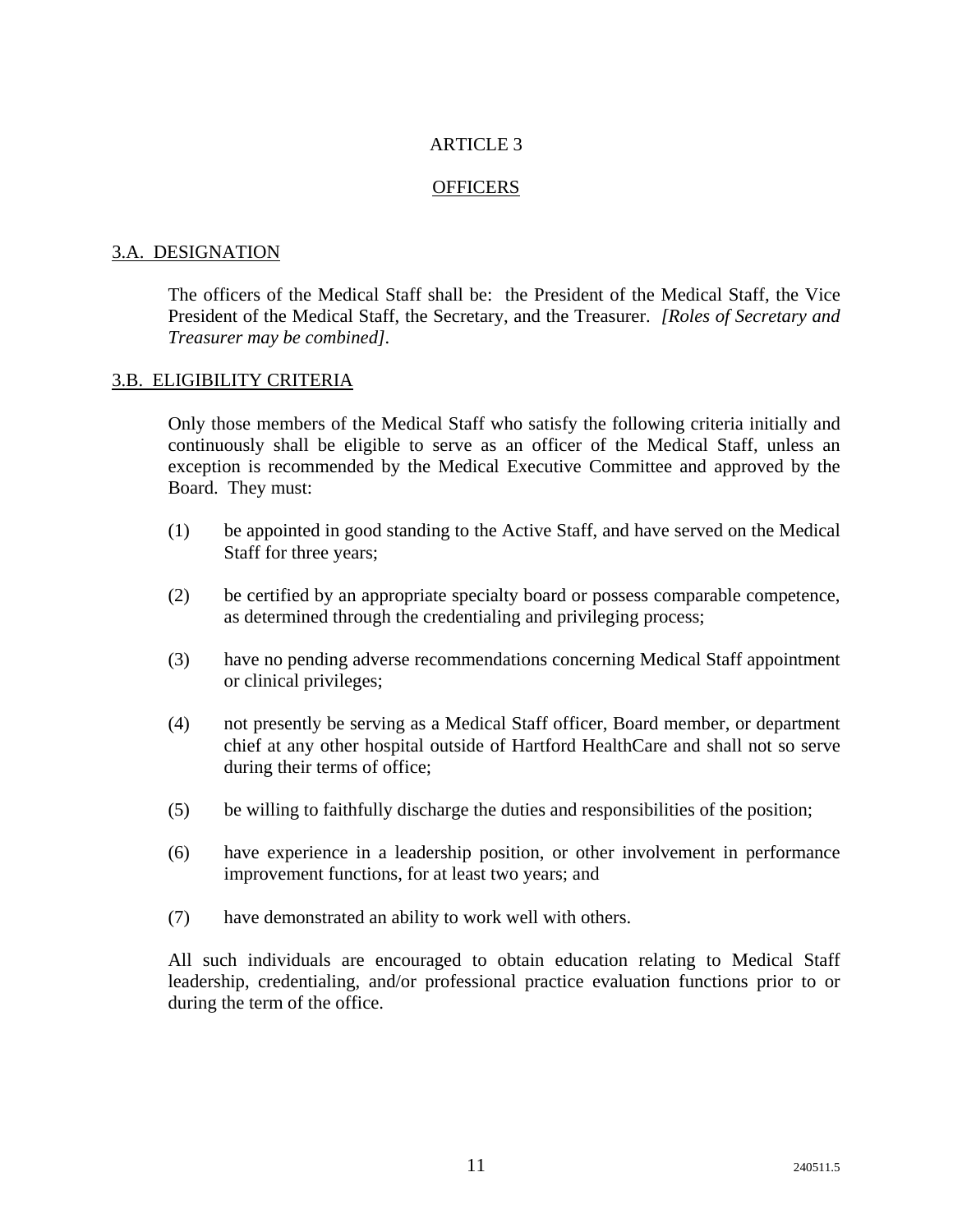# 3.C. DUTIES

# 3.C.1. President of the Medical Staff:

The President of the Medical Staff shall:

- (a) act in coordination and cooperation with the VPMA and Hospital management in matters of mutual concern involving the care of patients in the Hospital;
- (b) represent and communicate the views, policies, and needs of the Medical Staff and report on the activities of the Medical Staff to the Board, the VPMA, and the Hospital President;
- (c) call, preside at, and be responsible for the agenda of all meetings of the Medical Staff and the Medical Executive Committee;
- (d) appoint all committee chairs and committee members, in consultation with the Medical Executive Committee;
- (e) chair the Medical Executive Committee (with vote, as necessary), and be a member of all other Medical Staff committees (*ex officio*, without vote);
- (f) promote adherence to the Bylaws, policies, Rules and Regulations of the Medical Staff and to the policies and procedures of the Hospital;
- (g) recommend Medical Staff representatives to Hospital committees;
- (h) perform all functions authorized in the Bylaws and other applicable policies, including collegial intervention;
- (i) be a spokesperson for the Medical Staff in external professional and public relations; and
- (j) assume other such duties as may be assigned.

#### 3.C.2. Vice President of the Medical Staff:

The Vice President of the Medical Staff shall:

- (a) assume all duties of the President of the Medical Staff and act with full authority as President of the Medical Staff in his or her absence;
- (b) serve on the Medical Executive Committee; and
- (c) assume other such duties as are assigned by the President of the Medical Staff or the Medical Executive Committee.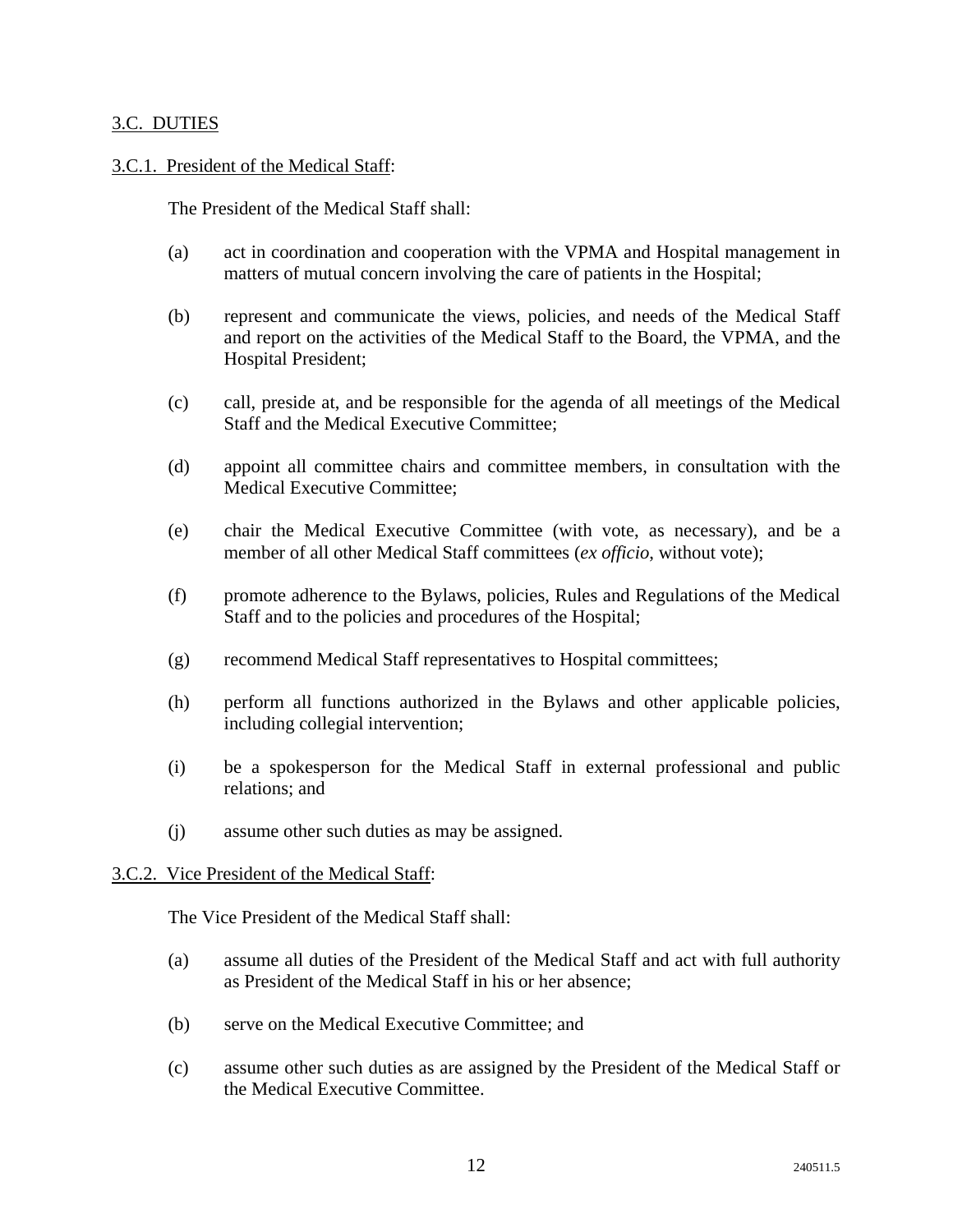#### 3.C.3. Secretary:

The Secretary shall:

- (a) serve on the Medical Executive Committee;
- (b) cause to be kept accurate and complete minutes of all Medical Executive Committee and Medical Staff meetings and perform such other duties as ordinarily pertain to the office of Secretary; and
- (c) perform other such duties as are assigned by the President of the Medical Staff or the Medical Executive Committee.

#### 3.C.4. Treasurer:

The Treasurer shall:

- (a) serve on the Medical Executive Committee; and
- (b) collect staff dues and make disbursements as authorized by the Medical Executive Committee or its designees.

#### 3.D. NOMINATIONS

- (1) The President of the Medical Staff shall appoint a Nominating Committee consisting of three members of the Active Staff for all general and special elections. The committee shall convene at least 40 days prior to the election and shall submit to the President of the Medical Staff the names of one or more qualified nominees for each office and any at-large members of the Medical Executive Committee. Notice of the nominees shall be provided to the Medical Staff at least 30 days prior to the election.
- (2) Nominations may also be submitted in writing by petition signed by at least 10% of the voting members of the Medical Staff no later than ten days before the election. In order for a nomination to be placed on the ballot, the candidate must meet the qualifications in Section 3.B of these Bylaws, in the judgment of the Nominating Committee, and be willing to serve. Nominations from the floor shall not be accepted.

# 3.E. ELECTION

(1) The election shall be held by written or electronic ballot returned to Medical Staff Services. Ballots may be returned in person, by mail, by facsimile, or by e-mail ballot. The ballot shall be sent out to all voting members at least 30 days prior to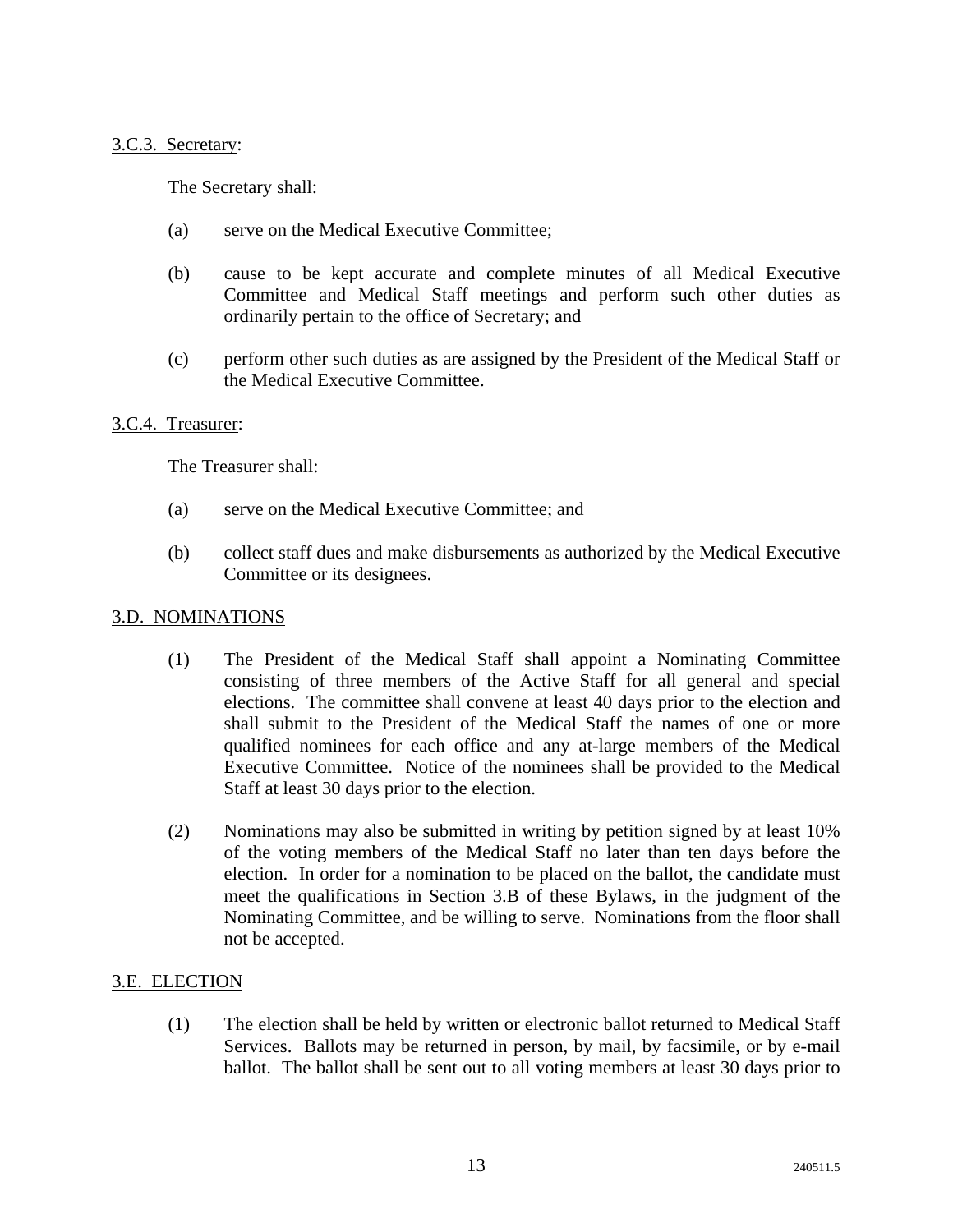the annual meeting of the Medical Staff. Voting members shall have 14 days to submit their votes to Medical Staff Services.

- (2) A quorum for purposes of an election shall be the number of responses returned to Medical Staff Services (but not fewer than two) by the date indicated.
- (3) The candidates who receive a majority of the votes cast shall be elected, subject to Board confirmation.
- (4) If no candidate receives a simple majority vote on the first ballot, a run-off election shall be held promptly between the two candidates receiving the highest number of votes.

# 3.F. TERM OF OFFICE

Officers shall serve for a term of two years or until a successor is elected. Officers are eligible to serve two consecutive terms.

#### 3.G. REMOVAL

- (1) Removal of an elected officer or a member of the Medical Executive Committee may be effectuated by a two-thirds vote of the Medical Executive Committee, by a two-thirds vote of the voting staff, or by the Board. Grounds for removal may include:
	- (a) failure to comply with applicable policies, Bylaws, or Rules and Regulations;
	- (b) failure to continue to satisfy any of the criteria in Section 3.B of these Bylaws;
	- (c) failure to perform the duties of the position held;
	- (d) conduct detrimental to the interests of the Hospital and/or its Medical Staff; or
	- (e) an infirmity that renders the individual incapable of fulfilling the duties of that office.
- (2) At least 10 days prior to the initiation of any removal action, the individual shall be given written notice of the date of the meeting at which action is to be considered. The individual shall be afforded an opportunity to address the Medical Executive Committee, the voting staff, or the Board, as applicable, prior to a vote on removal. No removal shall be effective until approved by the Board.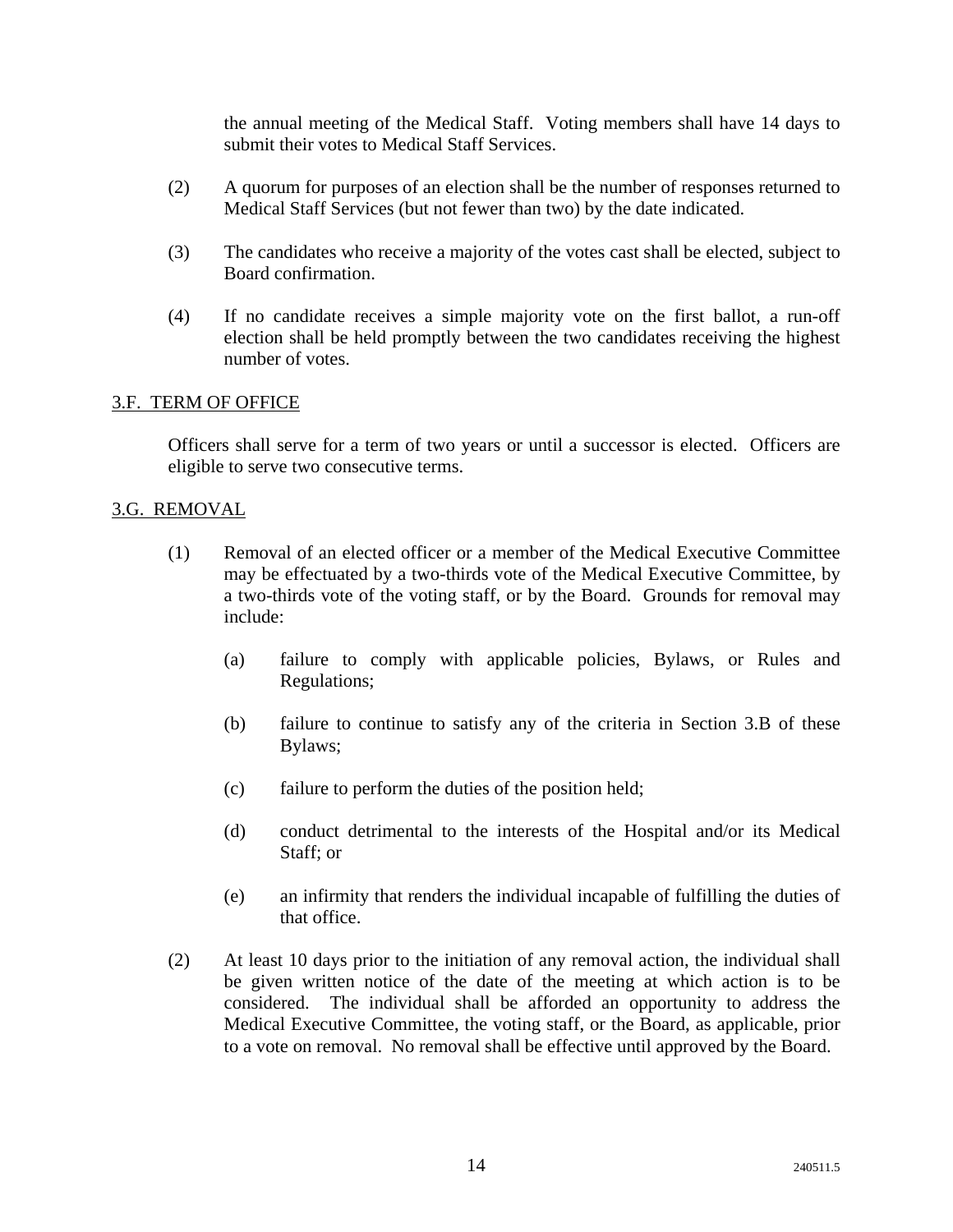# 3.H. VACANCIES

A vacancy in the office of President of the Medical Staff shall be filled by the Vice President of the Medical Staff, who shall serve until the end of the President of the Medical Staff's unexpired term. In the event there is a vacancy in another office or any at-large member position on the Medical Executive Committee, the President of the Medical Staff shall appoint an individual to fill that position for the remainder of the term, subject to ratification by the Medical Executive Committee.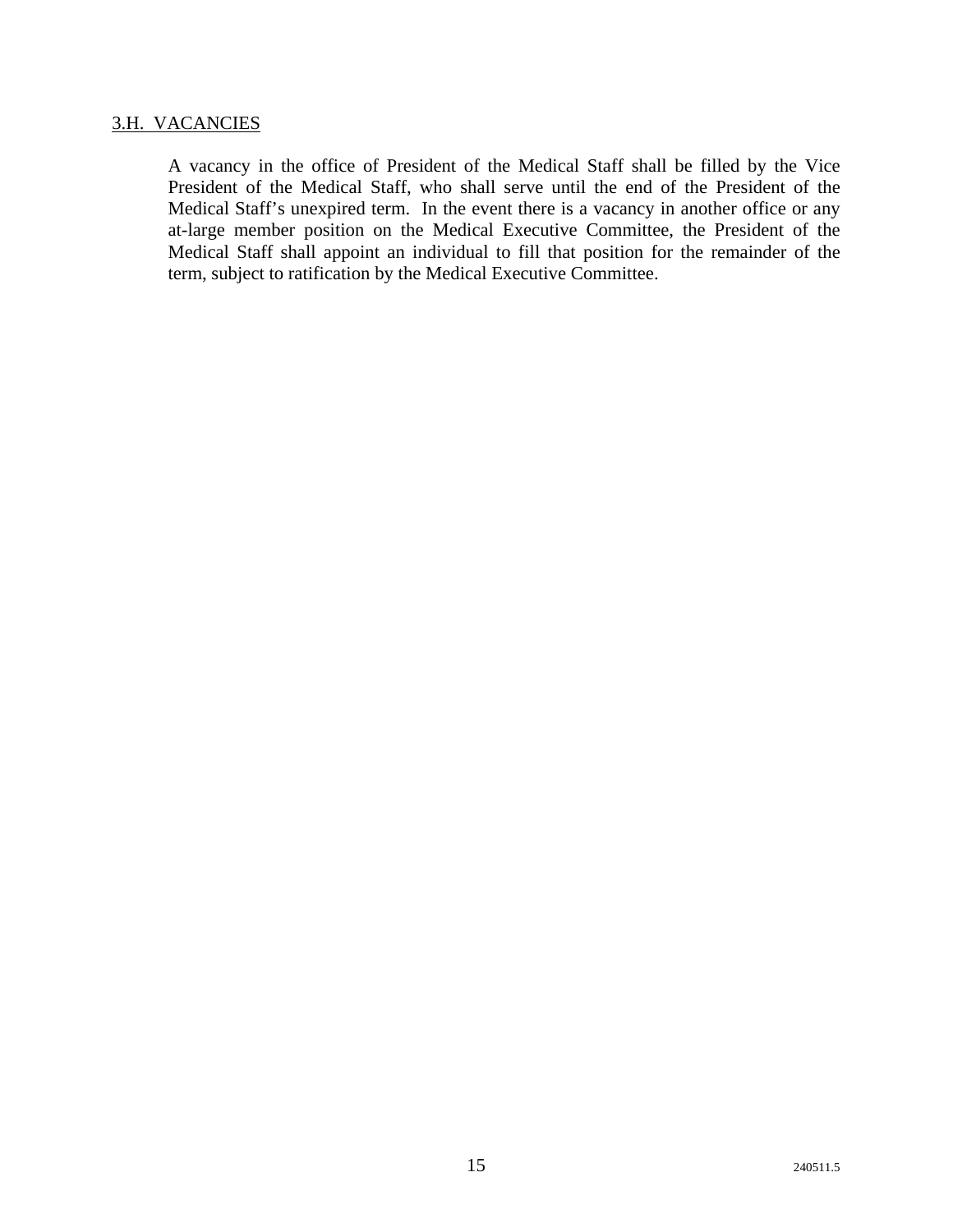# DEPARTMENTS AND SECTIONS/DIVISIONS

# 4.A. ORGANIZATION

#### 4.A.1. Organization of Departments and Divisions:

- (a) The Medical Staff shall be organized into the departments and sections/divisions as listed in the Organization Manual.
- (b) The Medical Executive Committee, after consultation with Hospital Administration, may create new departments, eliminate departments, create sections/divisions within departments, or otherwise reorganize the department structure, subject to the approval of the Board.

#### 4.A.2. Assignment to Departments and Sections/Divisions:

- (a) Upon initial appointment to the Medical Staff, each member shall be assigned to at least one clinical department. Members may also be assigned to one or more section/division, as applicable.
- (b) An individual may request a change in his or her department or section/division assignment to reflect a change in the individual's clinical practice. A member may also be granted clinical privileges typically associated with another department, in which case the individual may be assigned to more than one department.

#### 4.A.3. Functions of Departments:

- (a) Clinical departments shall be organized for the purpose of implementing processes (i) to monitor and evaluate the quality and appropriateness of the care of patients served by the departments, (ii) to monitor the practice of all those with clinical privileges or a scope of practice in a given department, and (iii) to provide appropriate specialty coverage in the Emergency Department, consistent with the provisions in these Bylaws and related documents.
- (b) All clinical departments shall meet on a regular basis, at dates and times set by the chief, in order to fulfill the functions outlined in (a), review and evaluate the clinical work of the department, and to discuss other matters concerning the department. Minutes of the department's findings, proceedings, and actions will be prepared in accordance with Section 6.C.5.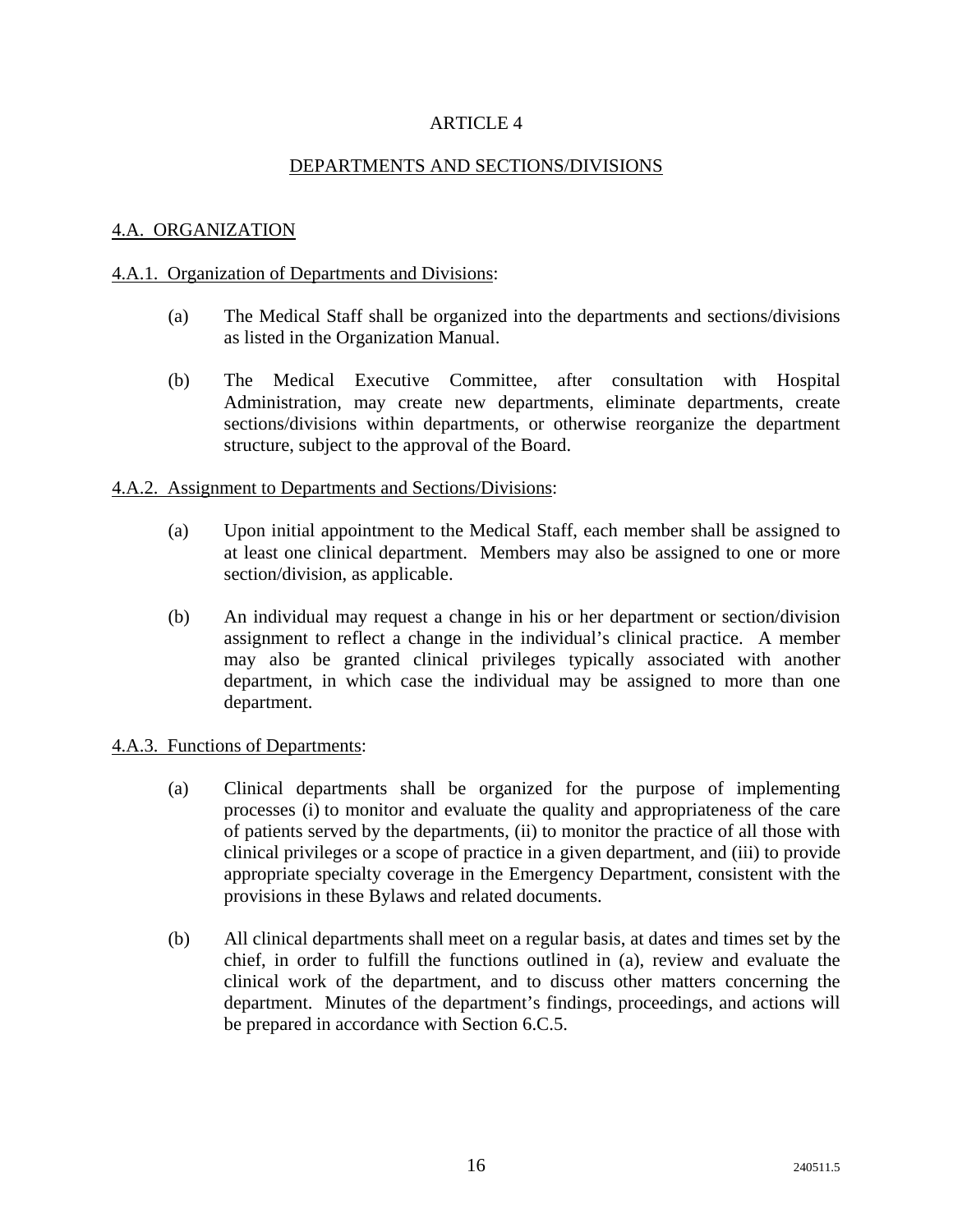# 4.A.4. Functions of Sections/Divisions:

- (a) Sections/divisions may perform any of the following activities:
	- (1) continuing education;
	- (2) discussion of policy;
	- (3) discussion of equipment needs;
	- (4) development of recommendations to the Department Chief or the Medical Executive Committee;
	- (5) participation in the development of criteria for clinical privileges (when requested by the Department Chief); and
	- (6) discussion of a specific issue at the special request of a Department Chief or the Medical Executive Committee.
- (b) No minutes or reports will be required reflecting the activities of sections/divisions, except when the sections/divisions are making formal recommendations to a department, Department Chief, Credentials Committee, or Medical Executive Committee.
- (c) Section/divisions shall meet as directed by the applicable department.

# 4.B. DEPARTMENT CHIEFS

# 4.B.1. Qualifications:

Each Department Chief shall meet the qualifications set forth in Section 3.B of these Bylaws.

# 4.B.2. Selection of Department Chiefs:

- (a) Except as otherwise provided by contract, when there is a vacancy in a Department Chief position, or a new department is created, the department, in consultation with Hospital Administration, will recommend the name(s) of an individual(s) eligible to serve as Department Chief. The recommendation of the department will be presented to the Medical Executive Committee for vote. The results of the election will be forwarded to the Board for confirmation.
- (b) Where a vacancy arises in a contracted position, the Hospital Administration, in consultation with the Medical Staff Officers, will propose a process to select the Department Chief. Such process may include a search committee appointed by the President of the Medical Staff, the VPMA, and the Hospital President.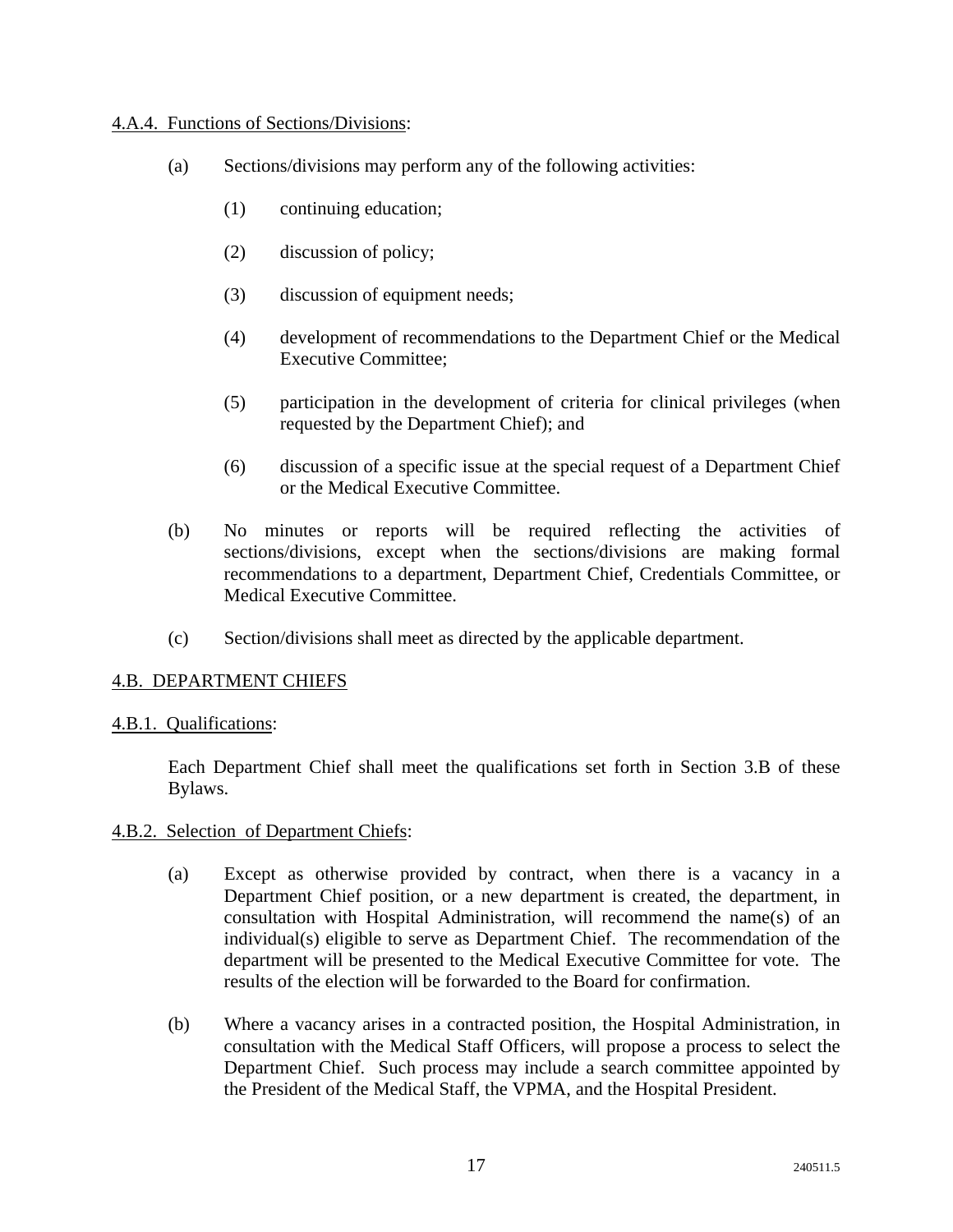# 4.B.3. Removal of Department Chiefs:

- (a) Any Department Chief who is elected by a department may be removed by a twothirds vote of the clinical department members, subject to Board confirmation, or by a two-thirds vote of the Medical Executive Committee, subject to Board confirmation, or by the Board. Grounds for removal may include:
	- (1) failure to comply with applicable policies and Bylaws;
	- (2) failure to continue to satisfy any of the criteria in Section 3.B of these Bylaws;
	- (3) failure to perform the duties of the position held;
	- (4) suspected conduct detrimental to the interests of the Hospital and/or its Medical Staff; or
	- (5) an infirmity that renders the individual incapable of fulfilling the duties of that office.
- (b) At least 10 days prior to the initiation of any removal action, the individual shall be given written notice of the date of the meeting at which such action is to be considered. The individual shall be afforded an opportunity to address the department, the Medical Executive Committee, or the Board, as applicable, prior to a vote on removal. No removal shall be effective until approved by the Board.
- (c) In the case of a contracted Department Chief position, the members of the department may hold a vote of no confidence, but removal may only be effectuated by the Board, with input from the Hospital and Medical Staff leadership, in accordance with the terms of his or her contract.

# 4.B.4. Duties of Department Chiefs:

At a minimum, each Department Chief is accountable for the following in collaboration with the VPMA (or his or her designee $(s)$ ), where appropriate:

- (a) coordinating all clinically related activities of the department;
- (b) coordinating all administratively related activities of the department, unless otherwise provided for by the Hospital;
- (c) continuing surveillance of the professional performance of all individuals in the department who have delineated clinical privileges, including performing ongoing and focused professional practice evaluations (OPPE and FPPE) as outlined in the applicable peer review/professional practice evaluation policy;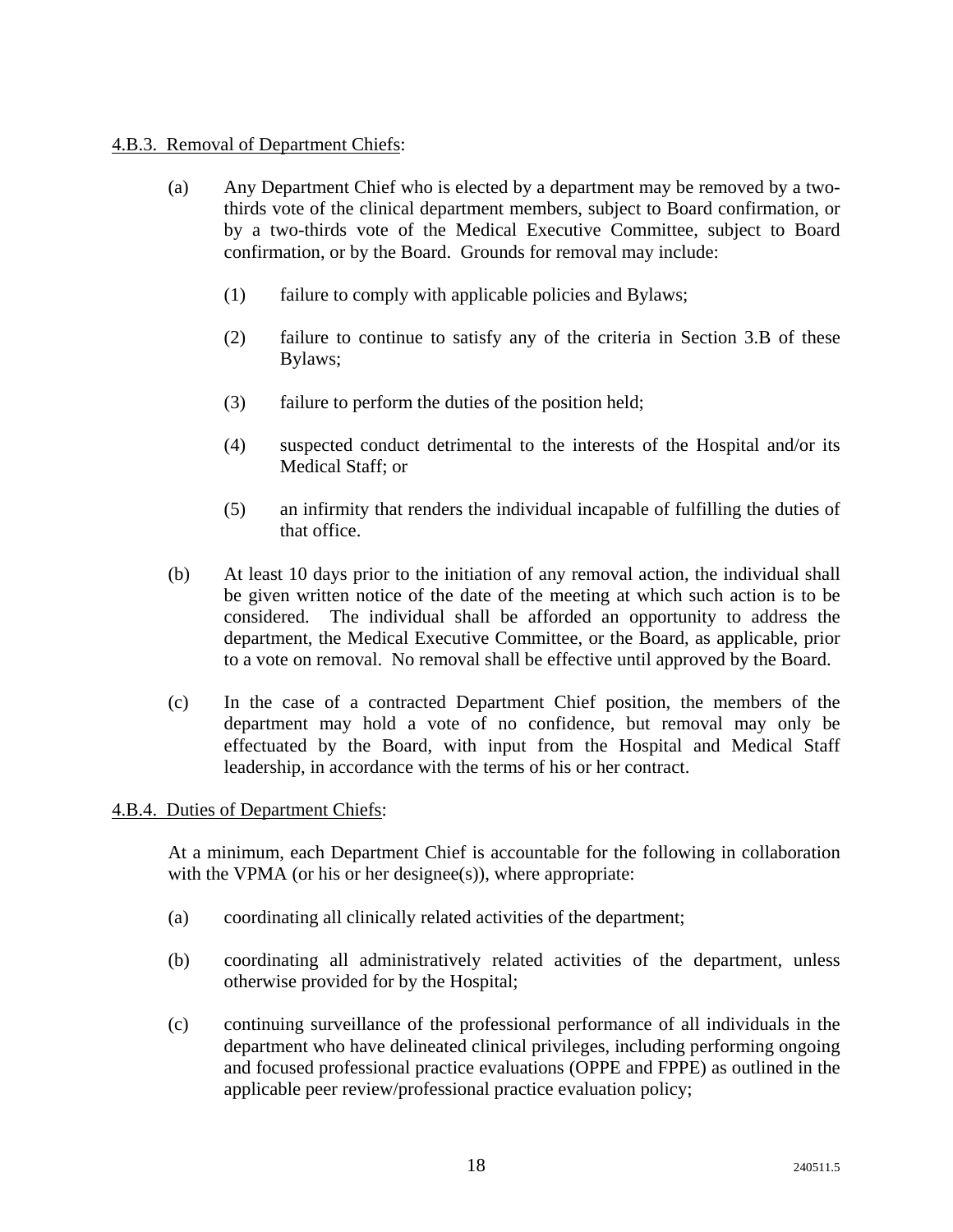- (d) recommending criteria for clinical privileges that are relevant to the care provided in the department;
- (e) evaluating requests for clinical privileges for each member of the department;
- (f) developing the on-call schedules for physicians within the department subject to the approval of the Medical Executive Committee;
- (g) assessing and recommending off-site sources for needed patient care services not provided by the department or the Hospital;
- (h) integrating the department into the primary functions of the Hospital;
- (i) coordinating and integrating interdepartmental and intradepartmental services;
- (j) developing and implementing policies and procedures that guide and support the provision of care, treatment, and services in the department;
- (k) making recommendations for a sufficient number of qualified and competent persons to provide care, treatment, and services;
- (l) determining the qualifications and competence of department personnel who are not licensed independent practitioners and who provide patient care, treatment, and services;
- (m) continuously assessing and improving the quality of care, treatment, and services provided within the department;
- (n) maintaining quality monitoring programs, as appropriate;
- (o) providing for the orientation and continuing education for all persons in the department;
- (p) making recommendations for space and other resources needed by the department;
- (q) performing all functions authorized in the Credentials Policy, including collegial intervention efforts;
- (r) communicating the views, policies, and activities of the Medical Executive Committee to the department;
- (s) supporting research activities, as appropriate, within the department;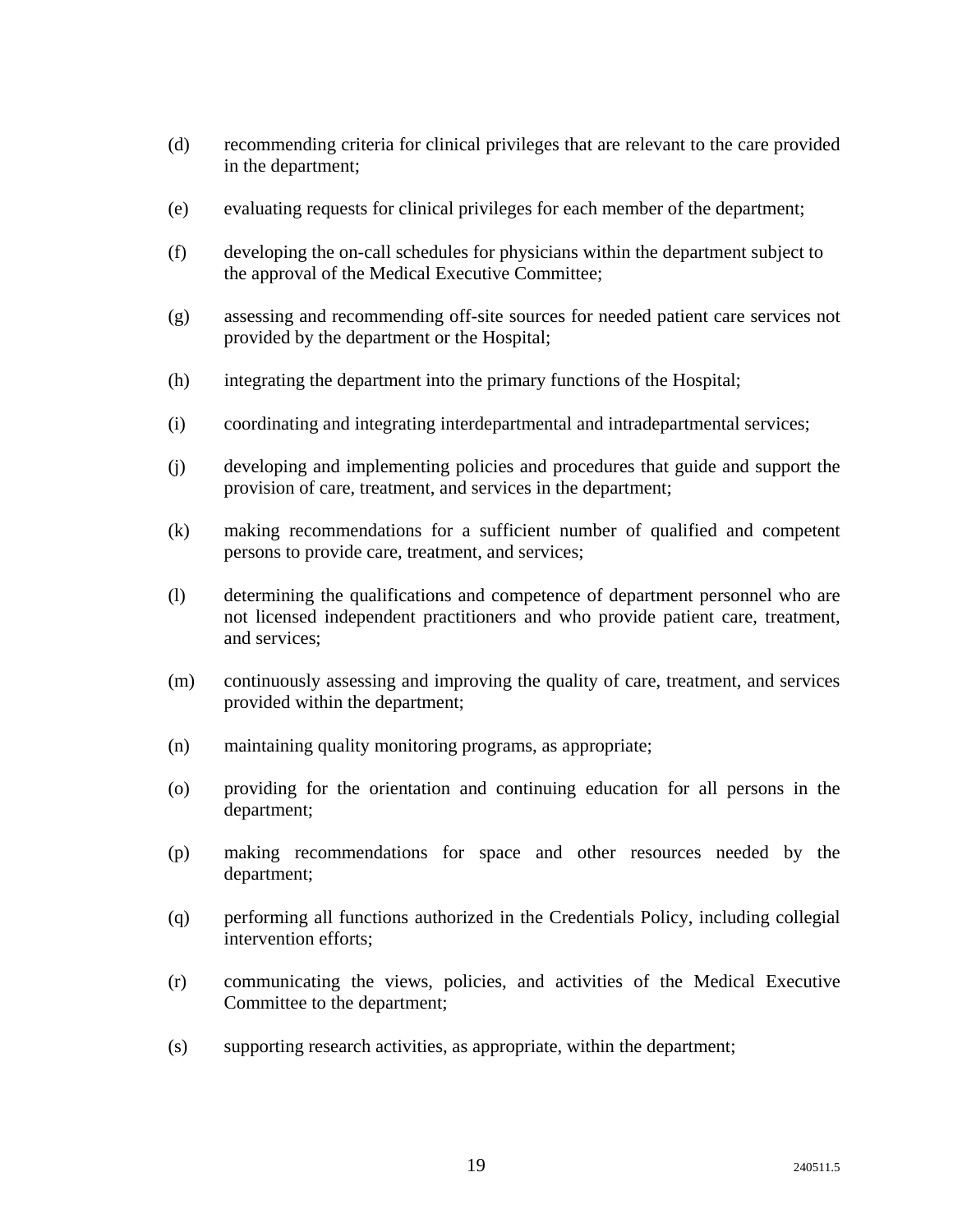- (t) if the chief is also the program director of an approved residency, meeting all the program director qualifications and responsibilities outlined in the program director requirements for that residency; and
- (u) appointing an associate chief and section/division chief, as deemed necessary, subject to approval of the Medical Executive Committee and the Hospital Administration. If an associate chief is appointed, that individual assumes all of the duties of the chief and acts with the authority of the chief in his or her absence.

# 4.C. SECTION/DIVISION CHIEFS

# 4.C.1. Selection and Removal of Section/Division Chiefs:

- (a) Each section/division chief shall meet the qualifications set forth in Section 3.B of these Bylaws.
- (b) Section/division chiefs shall be appointed and removed at the discretion of the Department Chief, after receiving input from the Hospital Administration and the section/division members.

# 4.C.2. Duties of Section/Division Chiefs:

The section/division chief shall carry out those functions delegated by the Department Chief, including the following:

- (a) review and report on applications for initial appointment and clinical privileges;
- (b) review and report on applications for reappointment and renewal of clinical privileges;
- (c) evaluate individuals during the focused professional practice evaluation period;
- (d) participate in the development of criteria for clinical privileges within the section/division;
- (e) assist the Department Chief in developing the on-call schedules for physicians within the department;
- (f) review and report regarding the professional performance of individuals practicing within the section/division; and
- (g) support the Department Chief in making recommendations regarding the coordination of departmental activities, as well as the hospital resources necessary for the section/division to function effectively.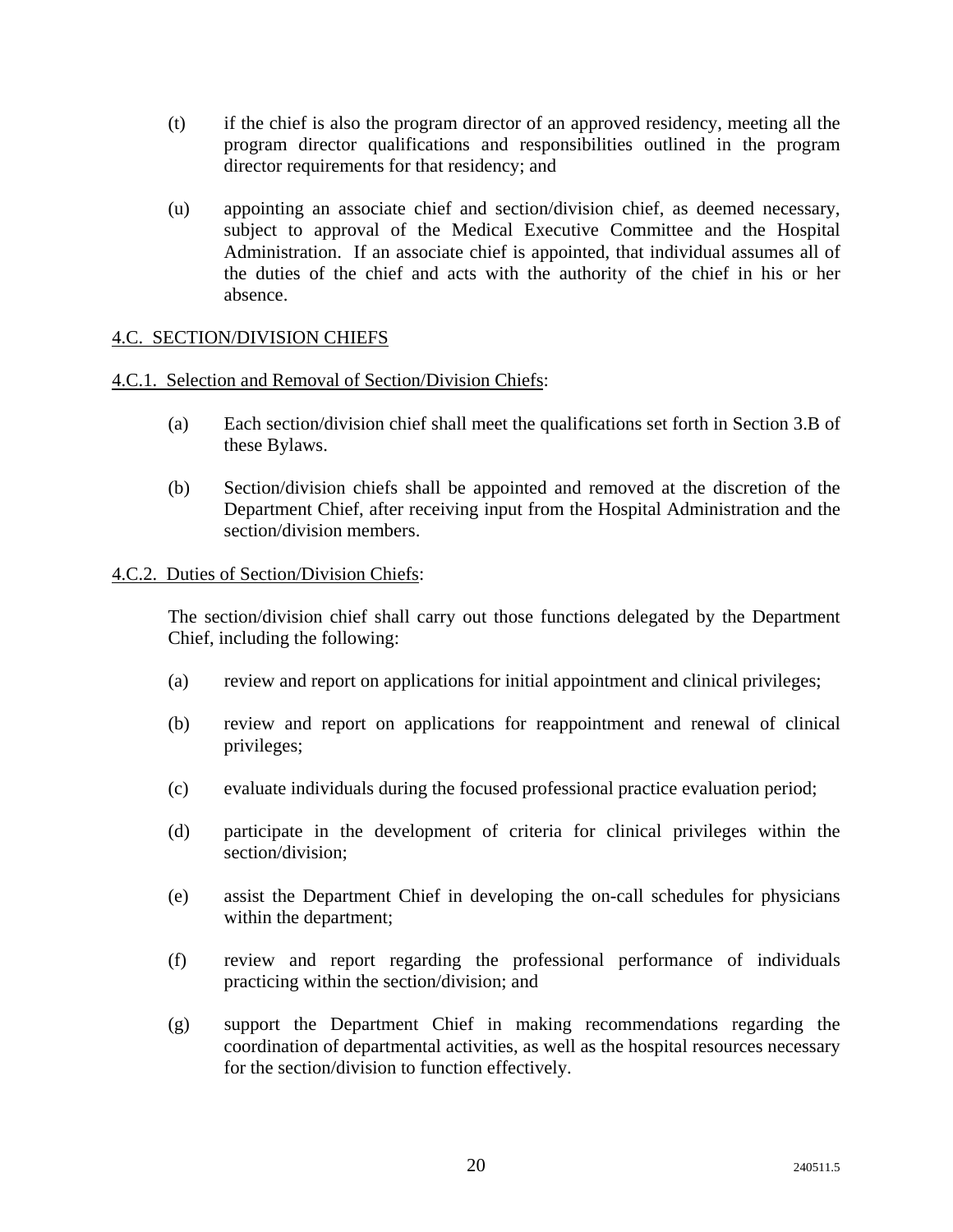# MEDICAL STAFF COMMITTEES AND PERFORMANCE IMPROVEMENT, PEER REVIEW, AND CREDENTIALING FUNCTIONS

# 5.A. MEDICAL STAFF COMMITTEES AND FUNCTIONS

This Article and the Medical Staff Organization Manual outline the Medical Staff committees that carry out ongoing and focused professional practice evaluations and other performance improvement functions that are delegated to the Medical Staff by the Board.

# 5.B. APPOINTMENT OF COMMITTEE CHAIRS AND MEMBERS

- (1) Except as otherwise provided in these Medical Staff Bylaws or in the Medical Staff Organization Manual:
	- (a) all committee chairs and members shall be appointed by the President of the Medical Staff, in consultation with the Medical Executive Committee. Committee chairs shall be selected based on their standing on the Medical Staff and willingness to serve;
	- (b) committee chairs and members shall be appointed for terms of two years and may be reappointed for additional terms. To the extent possible, the terms may be staggered; and
	- (c) all Hospital and administrative representatives on the committees shall be appointed by the VPMA.
- (2) The President of the Medical Staff, the VPMA, and the Hospital President (or his or her respective designees) shall be members, *ex officio*, without vote, on all committees, unless otherwise indicated.

# 5.C. MEETINGS, REPORTS, AND RECOMMENDATIONS

Unless otherwise indicated, each committee described in these Bylaws or in the Medical Staff Organization Manual shall meet as necessary to accomplish its functions and shall maintain a permanent record of its findings, proceedings, and actions. Each committee shall make regular written reports to the Medical Executive Committee and to other committees and individuals as may be indicated.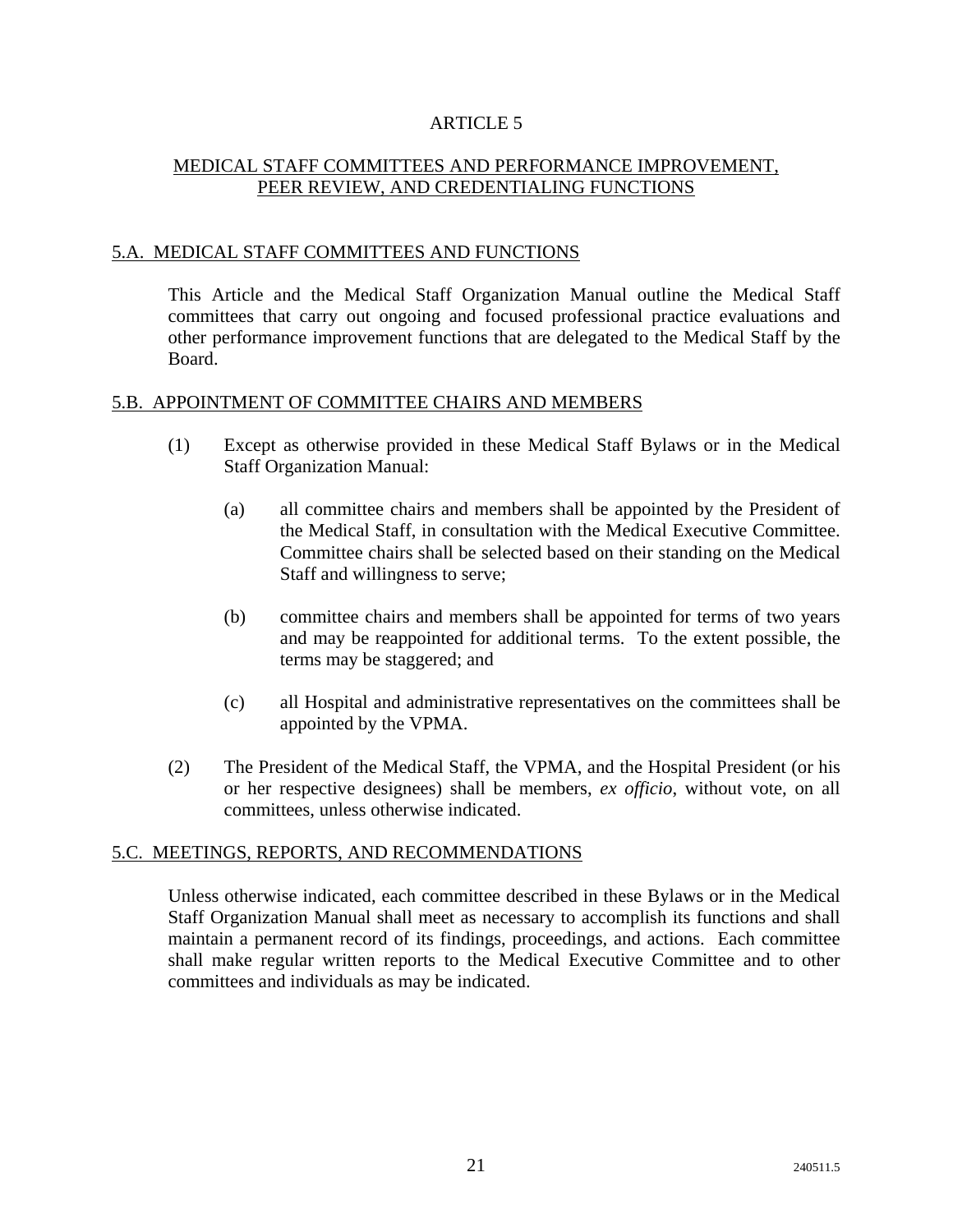# 5.D. MEDICAL EXECUTIVE COMMITTEE

# 5.D.1. Composition:

- (a) The Medical Executive Committee shall consist of no more than 21 voting members, including the following:
	- the officers of the Medical Staff;
	- Six (6) Chiefs who will be elected by all the Department Chiefs (who shall serve two year terms);
	- Seven (7) at-large members (who shall serve two-year terms). At-large members shall be nominated and elected by the Medical Staff in accordance with Section 3.D and Section 3.E of these Bylaws.
		- \* The number of at-large members shall be selected to ensure that at least 50% of the voting membership of the Medical Executive Committee is composed of members elected by the Medical Staff (i.e., Officers and at-large members).
- (b) The VPMA and the Hospital President will be *ex officio* members, without vote.
- (c) The President of the Medical Staff will chair the Medical Executive Committee.
- (d) Other Medical Staff members or Hospital personnel may be invited to attend a particular Medical Executive Committee meeting (as guests, without vote) in order to assist the Medical Executive Committee in its discussions and deliberations regarding an issue(s) on its agenda. These individuals shall be present only for the relevant agenda item(s) and shall be excused for all others. Such individuals are an integral part of the professional practice evaluation process and are bound by the same confidentiality requirements as the standing members of the Medical Executive Committee.

# 5.D.2. Duties:

The Medical Executive Committee is delegated the primary authority over activities related to the functions of the Medical Staff and for performance improvement of the professional services provided by individuals with clinical privileges. This authority may be removed or modified by amending these Bylaws and related policies. The committee is responsible for the following:

(a) acting on behalf of the Medical Staff in the intervals between Medical Staff meetings (the officers are empowered to act in urgent situations between Medical Executive Committee meetings);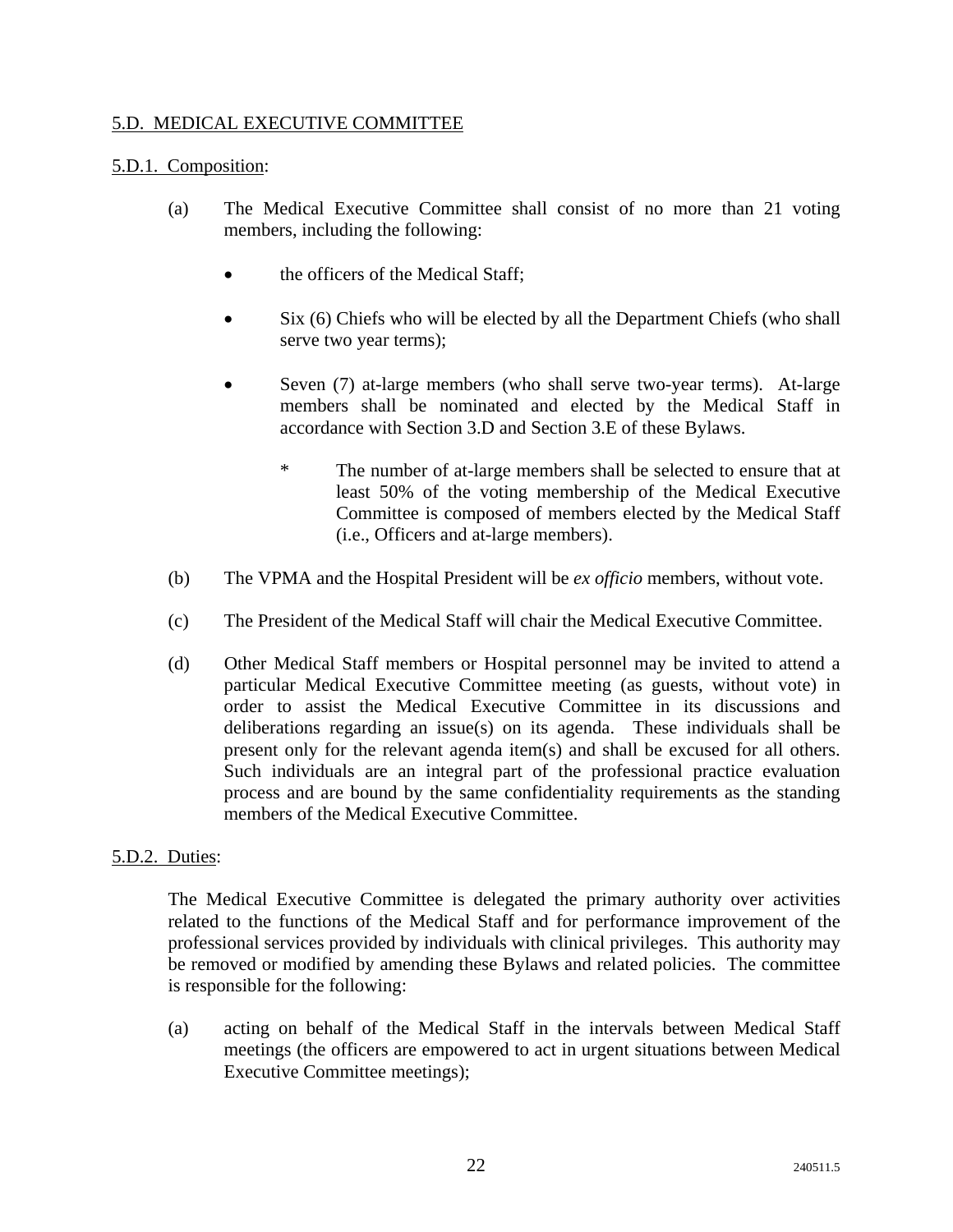- (b) recommending directly to the Board on at least the following:
	- (1) the Medical Staff's structure;
	- (2) the mechanism used to review credentials and to delineate individual clinical privileges;
	- (3) applicants for Medical Staff appointment and reappointment;
	- (4) termination, restriction, and suspensions of appointment and/or clinical privileges;
	- (5) delineation of clinical privileges for each eligible individual;
	- (6) participation of the Medical Staff in Hospital performance improvement activities and the quality of professional services being provided by the Medical Staff;
	- (7) the mechanism by which Medical Staff appointment may be terminated;
	- (8) hearing procedures; and
	- (9) reports and recommendations from Medical Staff committees, departments, and other groups, as appropriate;
- (c) consulting with administration on quality-related aspects of contracts for patient care services;
- (d) reviewing (or delegating the review of) quality indicators to ensure uniformity regarding patient care services;
- (e) providing leadership in activities related to patient safety;
- (f) providing oversight in the process of analyzing and improving patient satisfaction;
- (g) providing and promoting effective liaison among the Medical Staff, administration, and the Board;
- (h) approving clinical protocols and care sets;
- (i) reviewing, at least every three years, the bylaws, policies, rules and regulations, and associated documents of the Medical Staff and recommending such changes as may be necessary or desirable; and
- (j) performing such other functions as are assigned to it by these Bylaws, the Credentials Policy, or other applicable policies.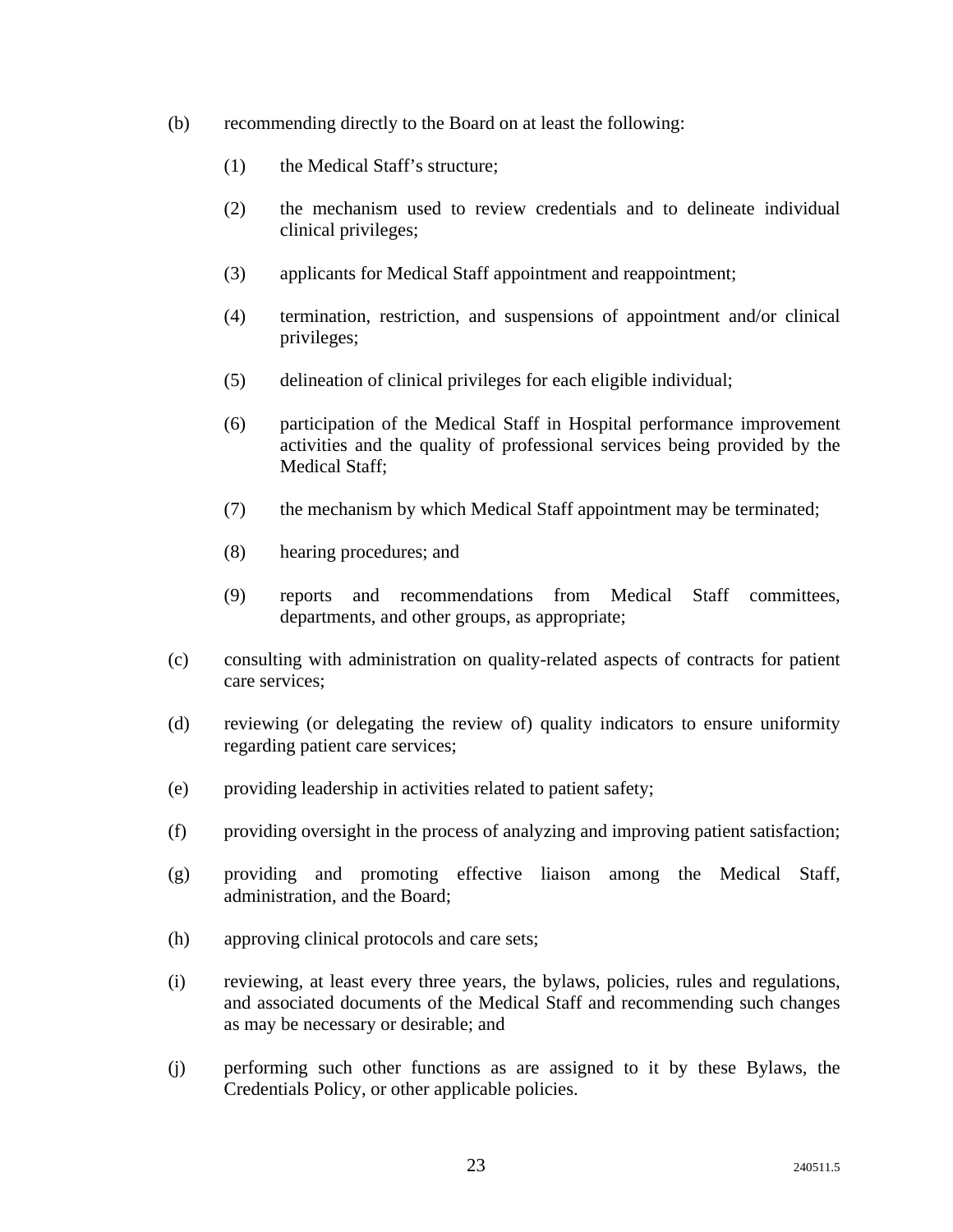#### 5.D.3. Meetings:

- (a) The Medical Executive Committee shall meet as often as necessary to fulfill its responsibilities. As an alternative to a formal meeting, the President of the Medical Staff may also electronically transmit matters to the membership for its consideration.
- (b) The Medical Executive Committee shall maintain a permanent record of its proceedings and actions.

#### 5.E. PERFORMANCE IMPROVEMENT FUNCTIONS

- (1) The Medical Staff is actively involved in the measurement, assessment, and improvement of at least the following:
	- (a) patient safety, including processes to respond to patient safety alerts, meet patient safety goals, and reduce patient safety risks;
	- (b) the Hospital's and individual practitioners' performance on Joint Commission and Centers for Medicare & Medicaid Services ("CMS") core measures;
	- (c) medical assessment and treatment of patients;
	- (d) medication usage, including review of significant adverse drug reactions, medication errors, and the use of experimental drugs and procedures;
	- (e) the utilization of blood and blood components, including review of significant transfusion reactions;
	- (f) operative and other invasive procedures, including tissue review and review of discrepancies between pre-operative and post-operative diagnoses;
	- (g) appropriateness of clinical practice patterns;
	- (h) significant departures from established patterns of clinical practice;
	- (i) use of information about adverse privileging determinations regarding any practitioner;
	- (j) the use of developed criteria for autopsies;
	- (k) sentinel events, including root cause analyses and responses to unanticipated adverse events;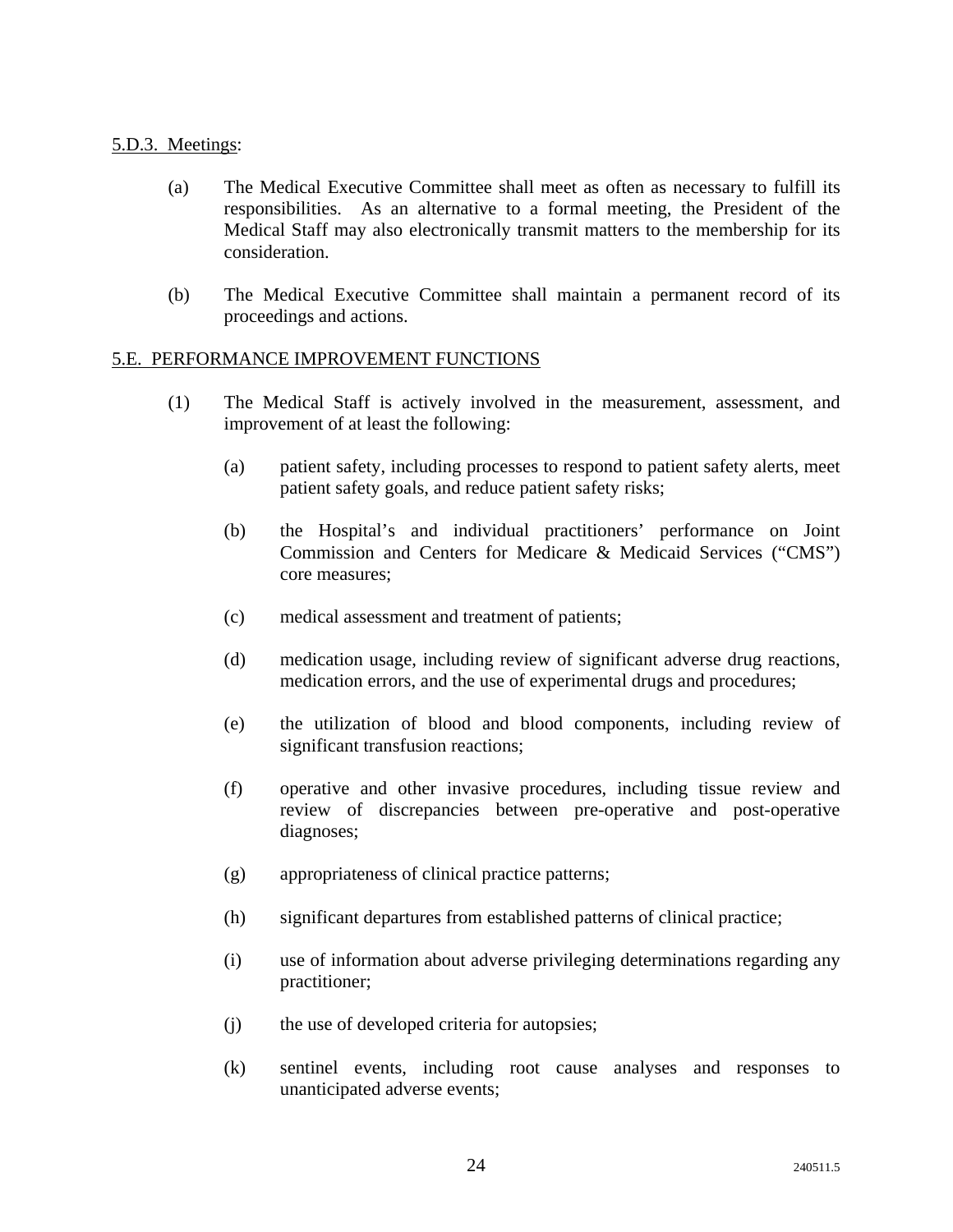- (l) health care-associated infections and the potential for infection;
- (m) unnecessary procedures or treatment;
- (n) appropriate resource utilization;
- (o) education of patients and families;
- (p) coordination of care, treatment, and services with other practitioners and Hospital personnel;
- (q) accurate, timely, and legible completion of medical records;
- (r) the required content and quality of history and physical examinations, as well as the time frames required for completion, all of which are set forth in **Appendix A** of these Bylaws;
- (s) review of findings from the ongoing and focused professional practice evaluation activities that are relevant to an individual's performance; and
- (t) communication of findings, conclusions, recommendations, and actions to improve performance to appropriate Medical Staff members and the Board.
- (2) A description of the committees that carry out systematic monitoring and performance improvement functions, including their composition, duties, and reporting requirements, is contained in the Medical Staff Organization Manual.

# 5.F. CREATION OF STANDING COMMITTEES AND SPECIAL TASK FORCES

- (1) The Medical Executive Committee may, by resolution and without amendment of these Bylaws, establish additional standing committees to perform one or more staff functions.
- (2) The Medical Executive Committee may dissolve or rearrange structure, duties, or composition of the Medical Staff committees as needed to better accomplish Medical Staff functions.
- (3) Any function required to be performed by these Bylaws which is not assigned to an individual or a standing committee shall be performed by the Medical Executive Committee.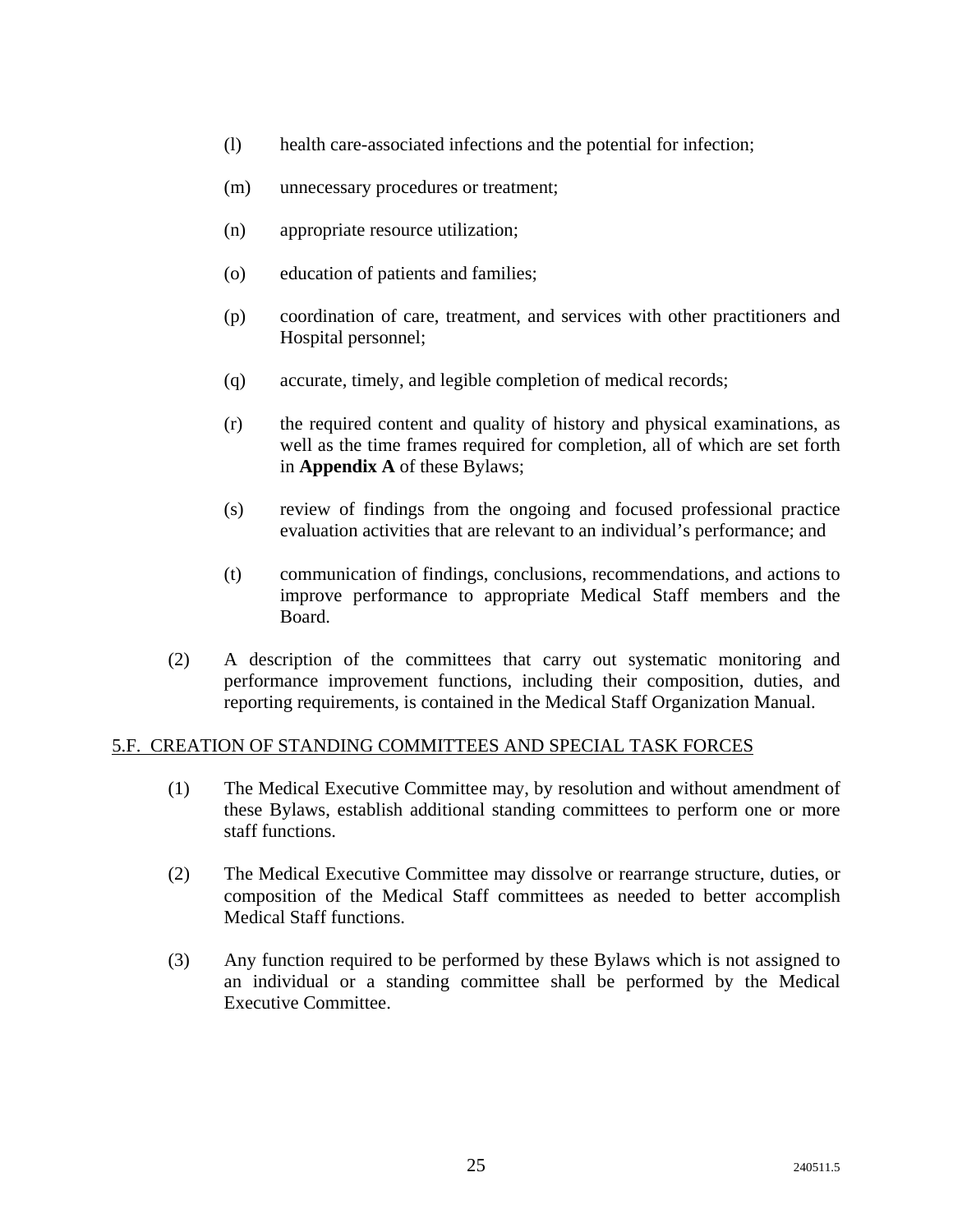(4) Special task forces may also be created and their members and chairs shall be appointed by the President of the Medical Staff and/or the Medical Executive Committee. Such special task forces shall confine their activities to the purpose for which they were appointed and shall report to the Medical Executive Committee.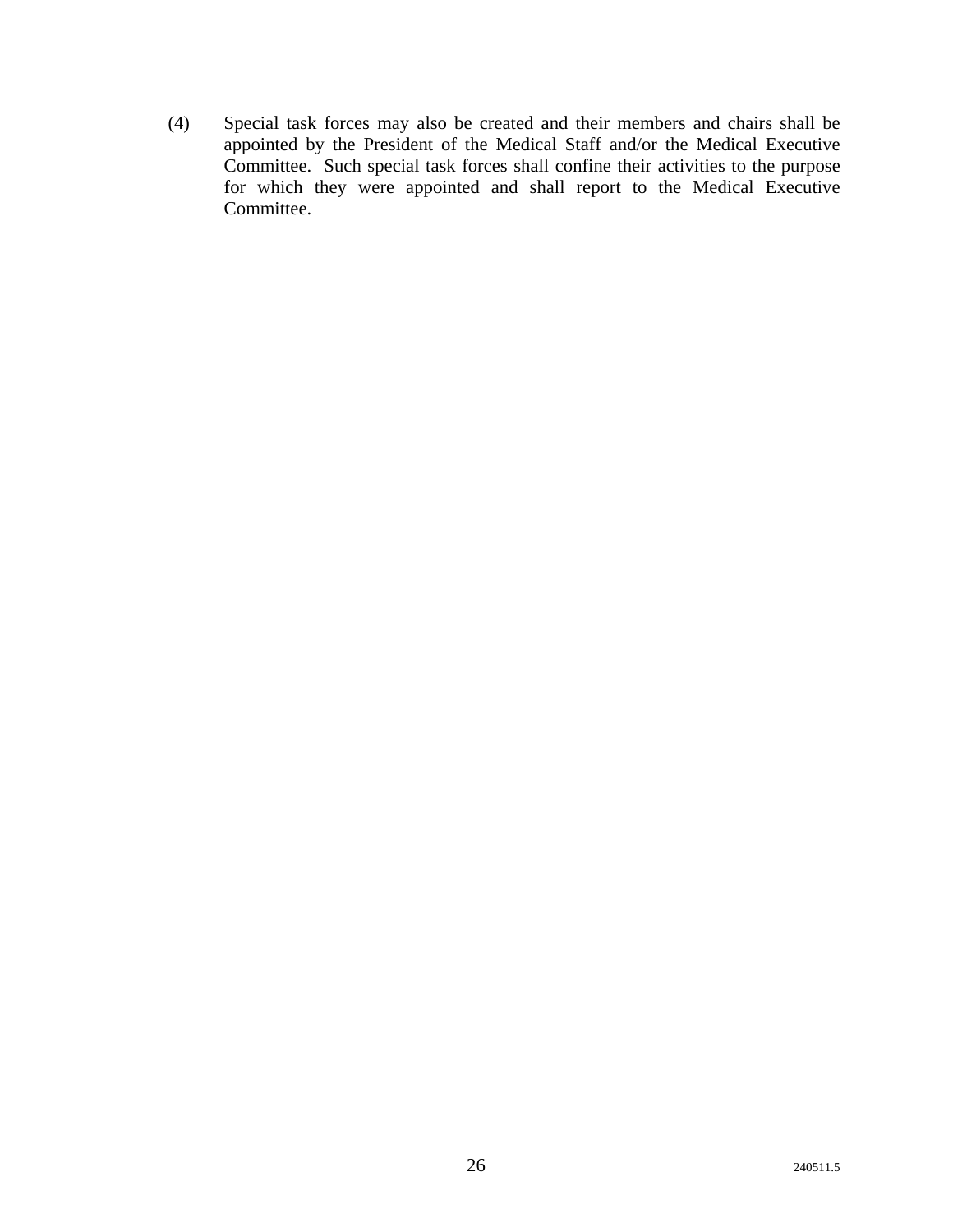# MEETINGS

# 6.A. GENERAL MEDICAL STAFF MEETINGS

- (1) The Medical Staff shall meet at least once a year during the Medical Staff year, which runs from October 1 to September 30.
- (2) Special meetings of the Medical Staff may be called by the President of the Medical Staff, the Medical Executive Committee, the Board, or by a petition signed by not less than 10% of the voting staff.

# 6.B. DEPARTMENT, SECTION/DIVISION, AND MEDICAL STAFF COMMITTEE MEETINGS

#### 6.B.1. Regular Meetings:

Except as otherwise provided in these Bylaws or in the Organization Manual, each department, section/division, and Medical Staff committee shall meet as often as necessary, and at least annually, to accomplish their functions at times set by the Presiding Officer.

#### 6.B.2. Special Meetings:

A special meeting of any department, section/division, or Medical Staff committee may be called by or at the request of the Presiding Officer, the President of the Medical Staff, or by a petition signed by at least 10% of the voting members of the department, section/division, or committee, but not by fewer than two members.

# 6.C. PROVISIONS COMMON TO ALL MEETINGS

#### 6.C.1. Notice of Meetings:

- (a) Medical Staff members shall be provided notice of all regular meetings of the Medical Staff at least two weeks in advance. The notice period for regular meetings of departments, sections/divisions, and Medical Staff committees will be one week in advance of the meetings. Notice may also be provided by posting in a designated location, posting on the Hospital intranet, or by other electronic means. All notices shall state the date, time, and place of the meetings.
- (b) When special meetings of the Medical Staff, departments, sections/divisions, and/or Medical Staff committees are called, the required notice period shall be reduced to 48 hours (i.e., must be given at least 48 hours prior to the special meeting). In addition, electronic notice will be given. Posting in a designated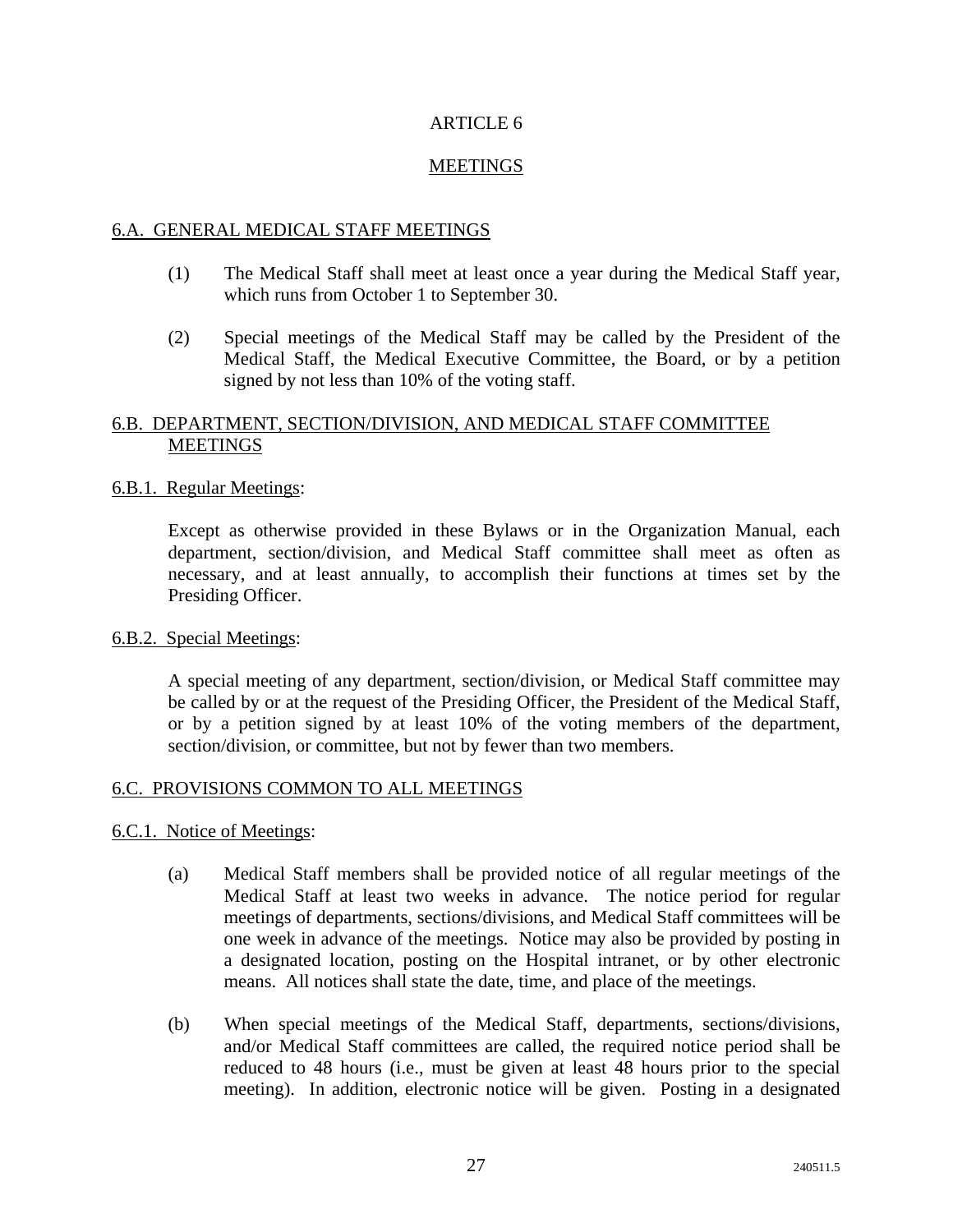location may not be the sole mechanism used for providing notice of special meetings.

(c) The attendance of any individual at any meeting shall constitute a waiver of that individual's objection to the notice given for the meeting.

# 6.C.2. Quorum and Voting:

- (a) For any regular or special meeting of the Medical Staff, department, section/division, or Medical Staff committee, those voting members present (but not fewer than two) shall constitute a quorum. Exceptions to this general rule are as follows:
	- (1) for meetings of the Medical Executive Committee, the Credentials Committee, and the [Peer Review/Professional Practice Evaluation Committee], the presence of at least 50% of the voting members of the committee shall constitute a quorum; and
	- (2) for any amendments to these Medical Staff Bylaws, at least 10% of the voting members of the Medical Staff shall constitute a quorum.
- (b) Recommendations and actions of the Medical Staff, departments, sections/divisions, and Medical Staff committees shall be by consensus. In the event it is necessary to vote on an issue, that issue will be determined by a majority vote of those voting members present.
- (c) As an alternative to a formal meeting and at the discretion of the Presiding Officer, the voting members of the Medical Staff, a department, a section/division, or a Medical Staff committee may also be presented with a question by mail, facsimile, e-mail, hand-delivery, telephone, or other technology approved by the President of the Medical Staff, and their votes returned to the Presiding Officer by the method designated in the notice. Except for amendments to these Bylaws and actions by the Medical Executive Committee, the Credentials Committee, and the [Peer Review/Professional Practice Evaluation Committee] (as noted in (a)), a quorum for purposes of these votes shall be the number of responses returned to the Presiding Officer (but not fewer than two) by the date indicated. The question raised shall be determined in the affirmative and shall be binding if a majority of the responses returned has so indicated.
- (d) Meetings may be conducted by telephone conference or videoconference.

# 6.C.3. Agenda:

The Presiding Officer for the meeting shall set the agenda for any regular or special meeting of the Medical Staff, department, section/division, or Medical Staff committee.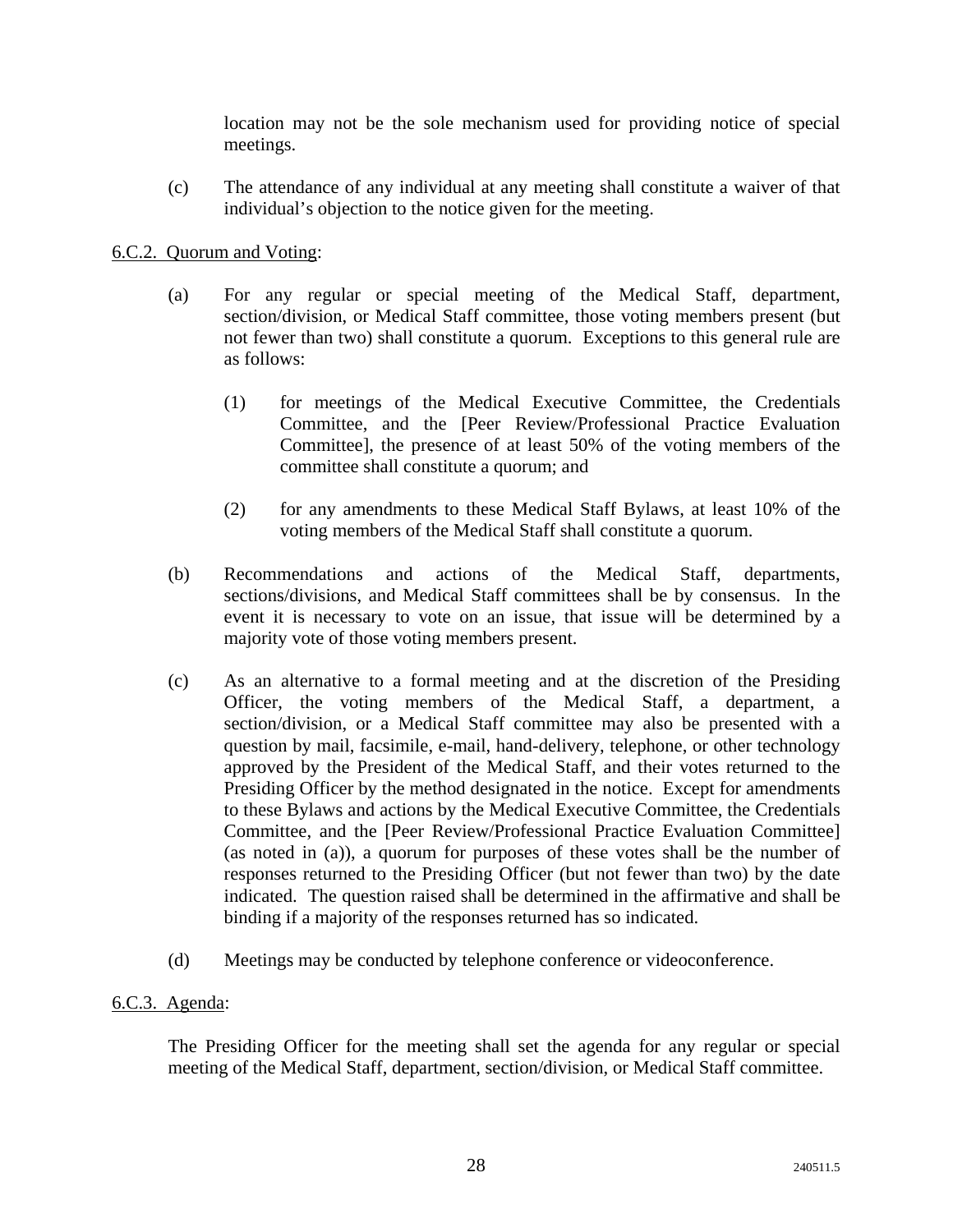# 6.C.4. Rules of Order:

Robert's Rules of Order shall not be binding at meetings and elections, but may be used for reference in the discretion of the Presiding Officer for the meeting. Rather, specific provisions of these Bylaws and Medical Staff, department, or committee custom shall prevail at all meetings. The Presiding Officer shall have the authority to rule definitively on all matters of procedure.

# 6.C.5. Minutes, Reports, and Recommendations:

- (a) Minutes of all meetings of the Medical Staff, departments, and Medical Staff committees (and applicable section/division meetings) shall be prepared and shall include a record of the attendance of members and the recommendations made and the votes taken on each matter. The minutes shall be authenticated by the Presiding Officer.
- (b) A summary of all formal recommendations and actions of the Medical Staff, departments, sections/divisions, and committees shall be transmitted to the Medical Executive Committee.
- (c) A permanent file of the minutes of all meetings shall be maintained by the Hospital.

# 6.C.6. Confidentiality:

All Medical Staff business conducted by Medical Staff committees, departments, or sections/divisions is considered confidential and proprietary and should be treated as such. However, members of the Medical Staff who have access to, or are the subject of, credentialing and/or peer review information understand that this information is subject to heightened sensitivity and, as such, agree to maintain the confidentiality of this information. Credentialing and peer review documents, and information contained therein, must not be disclosed to any individual not involved in the credentialing or peer review processes, except as authorized by the Credentials Policy or other applicable Medical Staff or Hospital policy. A breach of confidentiality with regard to any Medical Staff information may result in the imposition of disciplinary action.

# 6.C.7. Executive Sessions:

- (a) Discussions or meetings of a Medical Staff committee or department or section/division may be conducted in Executive Session, meaning only the voting Medical Staff members of the committee, department, or section/division may attend, along with the Hospital President, the VPMA and any other invitees of the Presiding Officer.
- (b) An Executive Session may be called at the discretion of the Presiding Officer and is intended to be utilized to discuss peer review issues, personnel issues, or any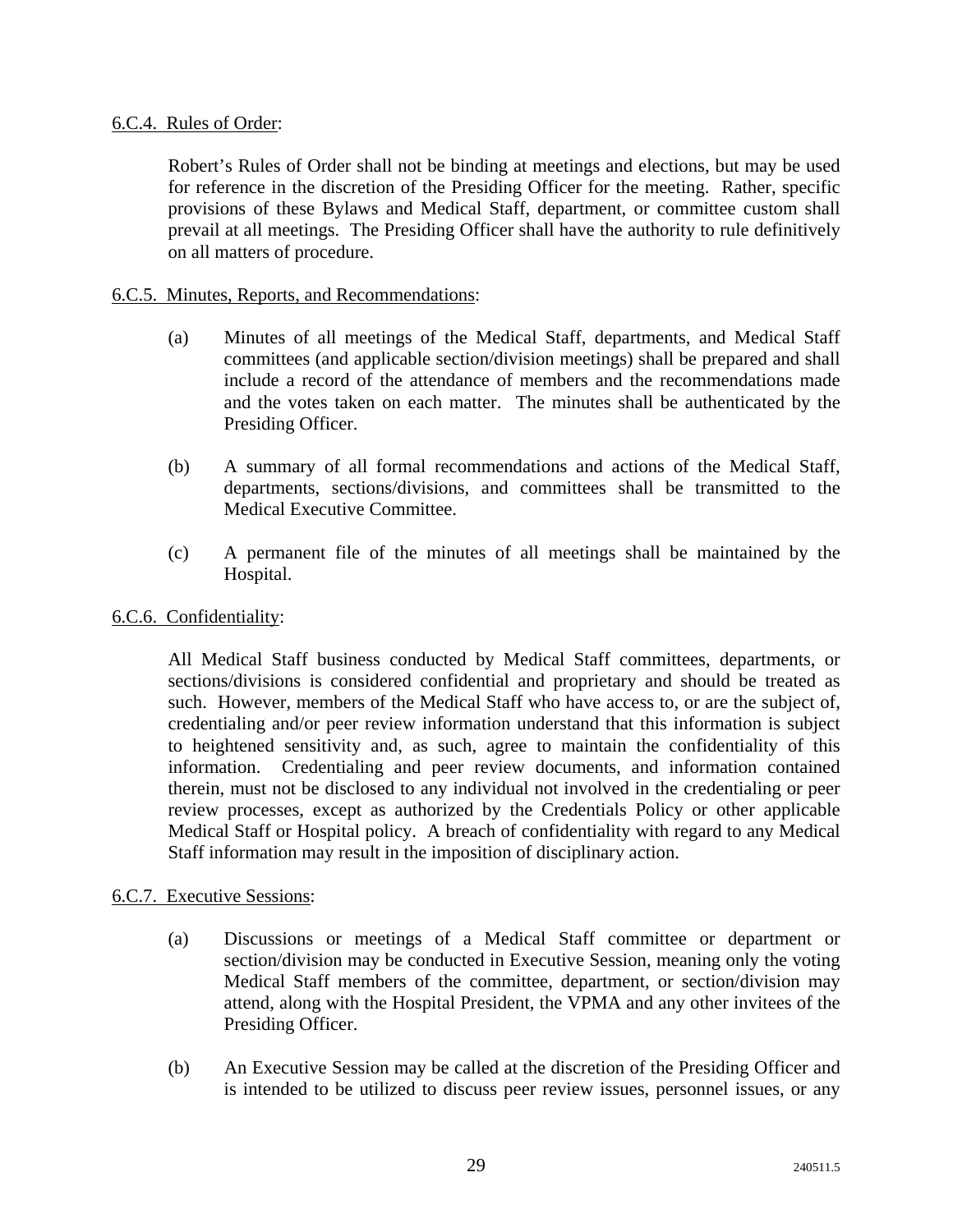other issues requiring confidentiality. The conduct and activities of the committee, department, or section/division while in Executive Session shall be consistent with the duties and responsibilities of the committee or department. In addition, discussions or meetings shall be conducted in a manner consistent with applicable federal and state law, which includes maintaining the strict confidentiality of the proceedings.

#### 6.C.8. Attendance Requirements:

- (a) Attendance at meetings of the Medical Executive Committee, the Credentials Committee, and the [Peer Review/Professional Practice Evaluation Committee] is required. All members are required to attend 50% of all regular and special meetings of these committees during the course of the Medical Staff year. Failure to attend the required number of meetings may result in replacement of the member in the discretion of the chair of the relevant committee.
- (b) Each member of the Active Medical Staff is expected to attend and participate in all other general Medical Staff meetings and applicable department, section/division, and Medical Staff committee meetings each year.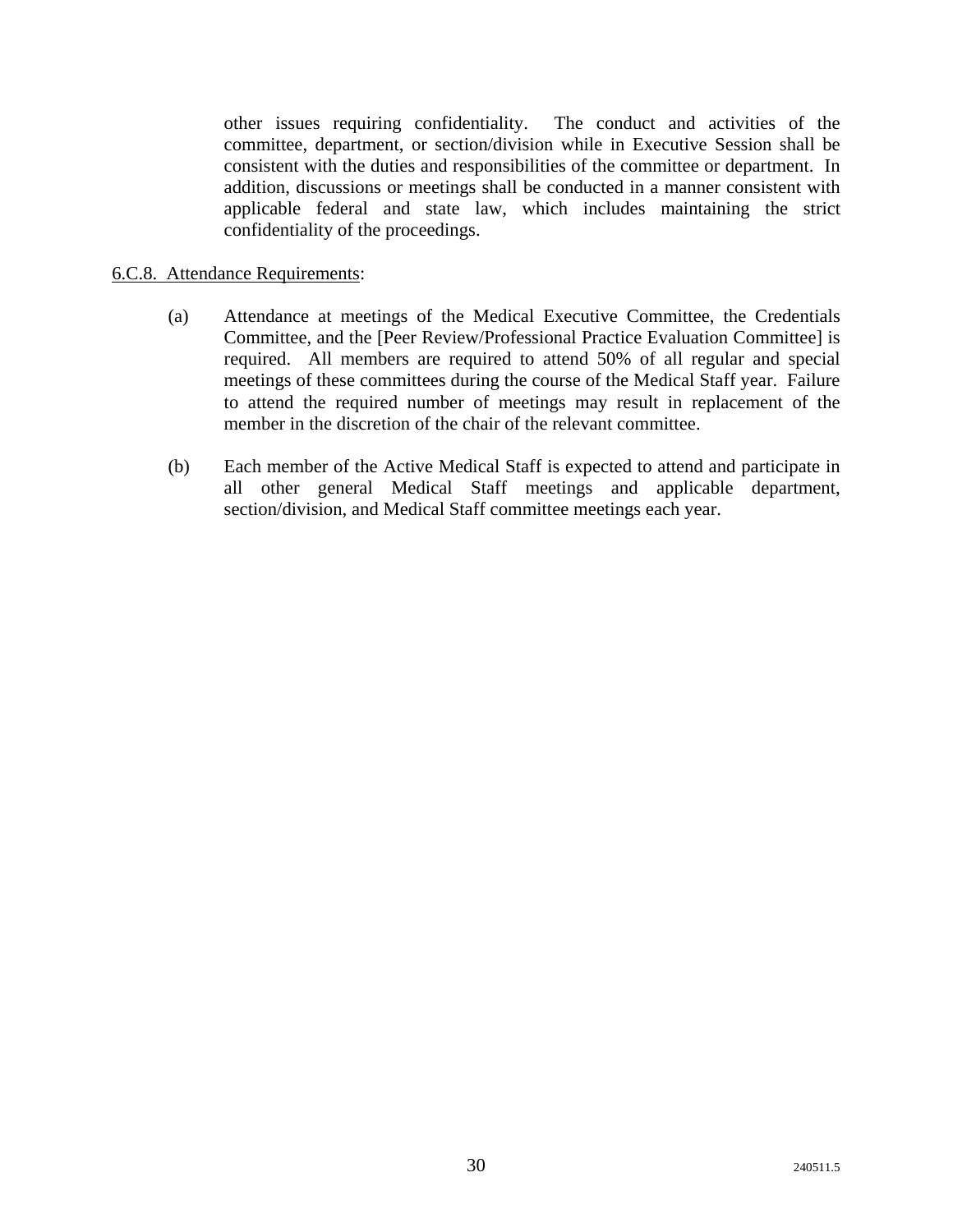# BASIC STEPS

The details associated with the following Basic Steps are contained in the Credentials Policy in a more expansive form.

# 7.A. QUALIFICATIONS FOR APPOINTMENT AND REAPPOINTMENT

To be eligible to apply for initial appointment or reappointment to the Medical Staff or the Allied Health Staff, or for the grant of clinical privileges or scope of practice, an applicant must demonstrate appropriate education, training, experience, current clinical competence, professional conduct, licensure, and ability to safely and competently perform the clinical privileges and scope of practice requested as set forth in the Credentials Policy.

#### 7.B. PROCESS FOR CREDENTIALING AND PRIVILEGING

- (1) Complete applications for appointment and privileges will be transmitted to the applicable Department Chief, who will review the individual's education, training, and experience and prepare a written recommendation stating whether the individual meets all qualifications. This report will be forwarded to the Credentials Committee *[or Allied Health Credentials Committee, as applicable]*. Once an application is deemed complete, it is expected to be processed within 120 days. This time period is intended to be a guideline only and will not create any right for the applicant to have the application processed within the precise time period.
- (2) The Credentials Committee will review the chief's recommendation, the application, and supporting materials and make a recommendation. The recommendation of the Credentials Committee will be forwarded, along with the Department Chief's report, to the Medical Executive Committee for review and recommendation.
- *(3) When the request for privileges or scope of practice is made by an allied health practitioner, the Allied Health Credentials Committee shall review the report of the applicable Department Chief and make a recommendation to the Medical Executive Committee and subsequently follow the process outlined above.*
- (4) The Medical Executive Committee may accept the recommendation of the Credentials Committee *[or Allied Health Committee]*, refer the application back to the Credentials Committee *[or Allied Health Committee]* for further review, or state specific reasons for disagreement with the recommendation of the Credentials Committee *[or Allied Health Committee]*. If the recommendation of the Medical Executive Committee is to grant appointment or reappointment and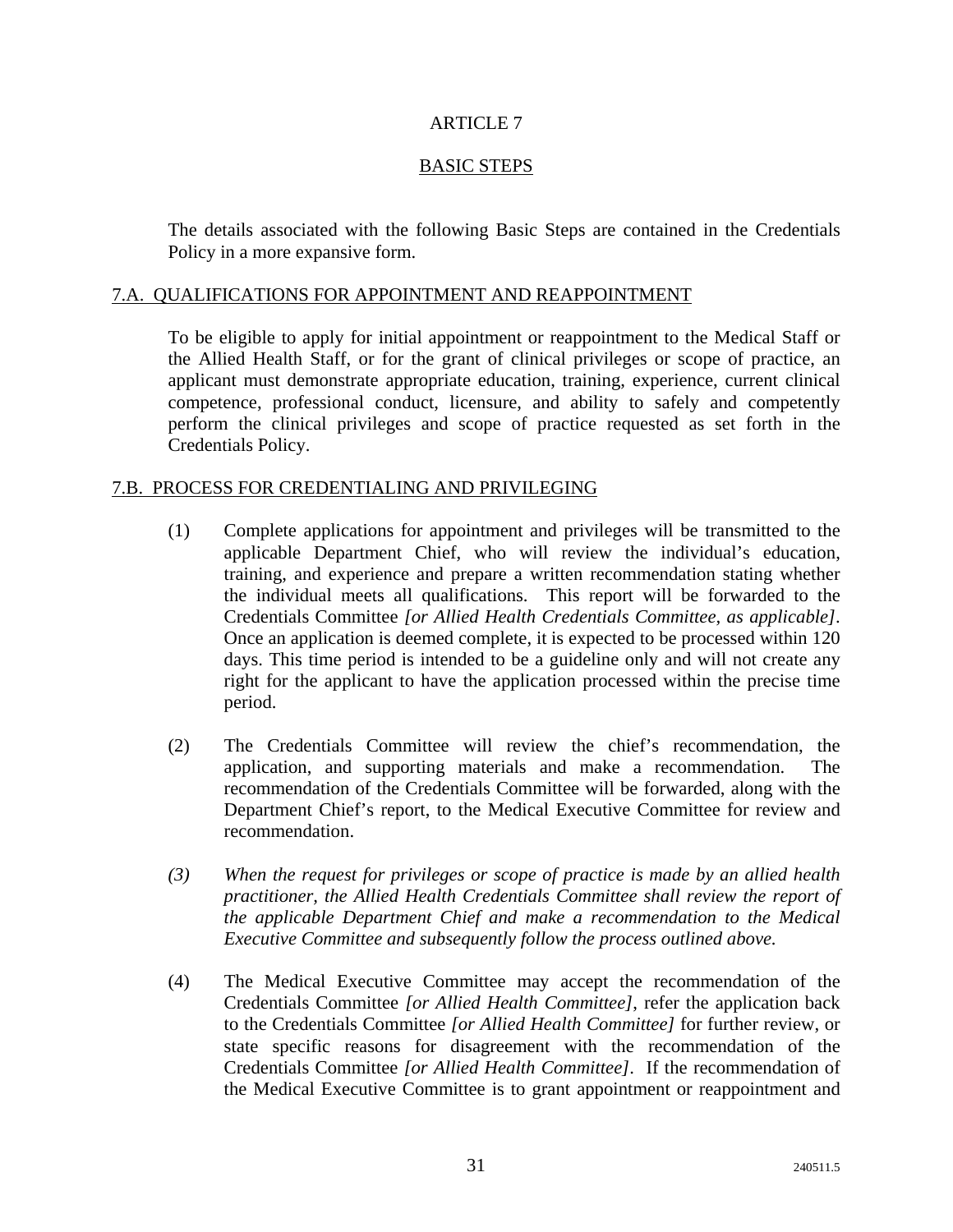privileges, it will be forwarded to the Board for final action. If the recommendation of the Medical Executive Committee is unfavorable, the individual will be notified by the Hospital President of the right to request a hearing.

# 7.C. INDICATIONS AND PROCESS FOR AUTOMATIC RELINQUISHMENT OF APPOINTMENT AND/OR PRIVILEGES

- (1) Appointment and clinical privileges and scope of practice may be automatically relinquished if an individual:
	- (a) fails to do any of the following:
		- (i) timely complete medical records;
		- (ii) satisfy threshold eligibility criteria;
		- (iii) complete and comply with educational or training requirements;
		- (iv) provide requested information; or
		- (v) attend a mandatory meeting to discuss issues or concerns;
	- (b) is arrested, charged, indicted, convicted, pleads guilty or enters a plea of no contest pertaining to any felony or misdemeanor involving the following, which will result in an automatic relinquishment: (a) Medicare, Medicaid, or other federal or state governmental or private third-party payer fraud or program abuse; (b) controlled substances; (c) illegal drugs; (d) driving under the influence ("DUI"); (e) violent act; (f) sexual misconduct; (g) moral turpitude; or (h) child or elder abuse;
	- (c) makes a misstatement or omission on an application form; or
	- (d) in the case of an allied health practitioner, fails, for any reason, to maintain an appropriate supervision/collaborative relationship with a Supervising/ Collaborating Physician as defined in the Credentials Policy.
- (2) Automatic relinquishment will take effect immediately and will continue until the matter is resolved, if applicable.

# 7.D. DISASTER PRIVILEGING

When the disaster plan has been implemented, the Hospital President, the VPMA, or the President of the Medical Staff may use a modified credentialing process to grant disaster privileges after verification of the volunteer's identity and licensure.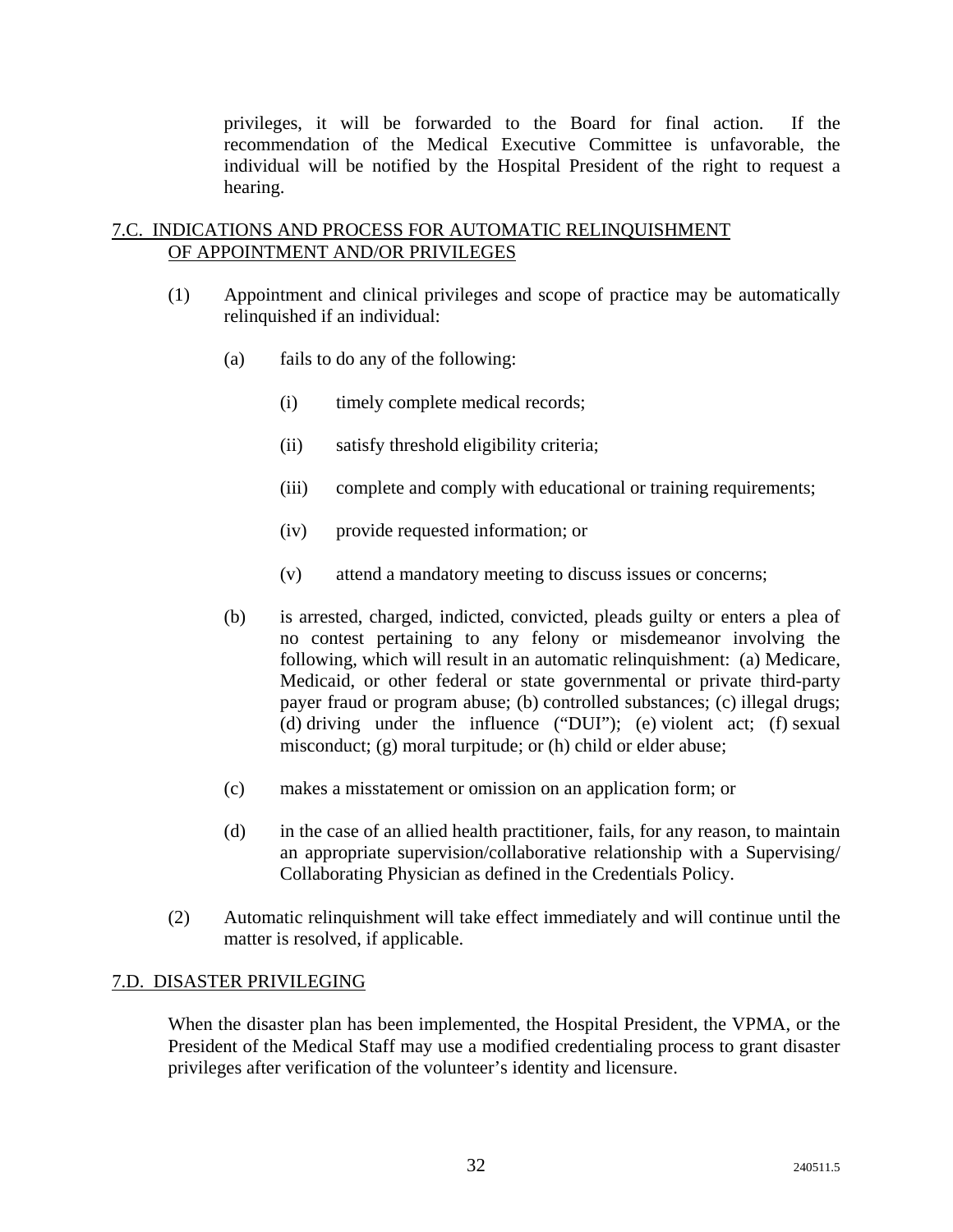#### 7.E. INDICATIONS AND PROCESS FOR PRECAUTIONARY SUSPENSION

- (1) Whenever failure to take action may result in imminent danger to the health and/or safety of any individual, any two of the following are authorized to suspend or restrict all or any portion of an individual's clinical privileges and scope of practice pending an investigation: the Hospital President, the President of the Medical Staff, the relevant Department Chief, the VPMA, the Medical Executive Committee, or the Board Chair.
- (2) A precautionary suspension is effective immediately and will remain in effect unless it is modified by the Hospital President or the Medical Executive Committee.
- (3) The individual will be provided a brief written description of the reason(s) for the precautionary suspension.
- (4) The Medical Executive Committee will review the reasons for the suspension within a reasonable time under the circumstances, not to exceed 14 days.
- (5) Prior to, or as part of, this review, the individual will be given an opportunity to meet with the Medical Executive Committee.

# 7.F. INDICATIONS AND PROCESS FOR PROFESSIONAL REVIEW ACTIONS

Following an investigation, the Medical Executive Committee may recommend suspension or revocation of appointment or clinical privileges and scope of practice, based on concerns about (a) clinical competence or practice; (b) the safety or proper care being provided to patients; (c) violation of ethical standards or the Bylaws, policies, or rules and regulations of the Hospital or the Medical Staff; or (d) conduct that is considered lower than the standards of the Hospital or disruptive to the orderly operation of the Hospital or its Medical Staff.

# 7.G. HEARING AND APPEAL PROCESS

- (1) The hearing will begin no sooner than 30 days, and no later than 90 days, after the notice of the hearing, unless an earlier date is agreed upon by the parties.
- (2) The Hearing Panel will consist of at least three members.
- (3) The hearing process will be conducted in an informal manner; formal rules of evidence or procedure will not apply.
- (4) A stenographic reporter will be present to make a record of the hearing.
- (5) Both sides will have the following rights, subject to reasonable limits determined by the Presiding Officer: (a) to call and examine witnesses, to the extent they are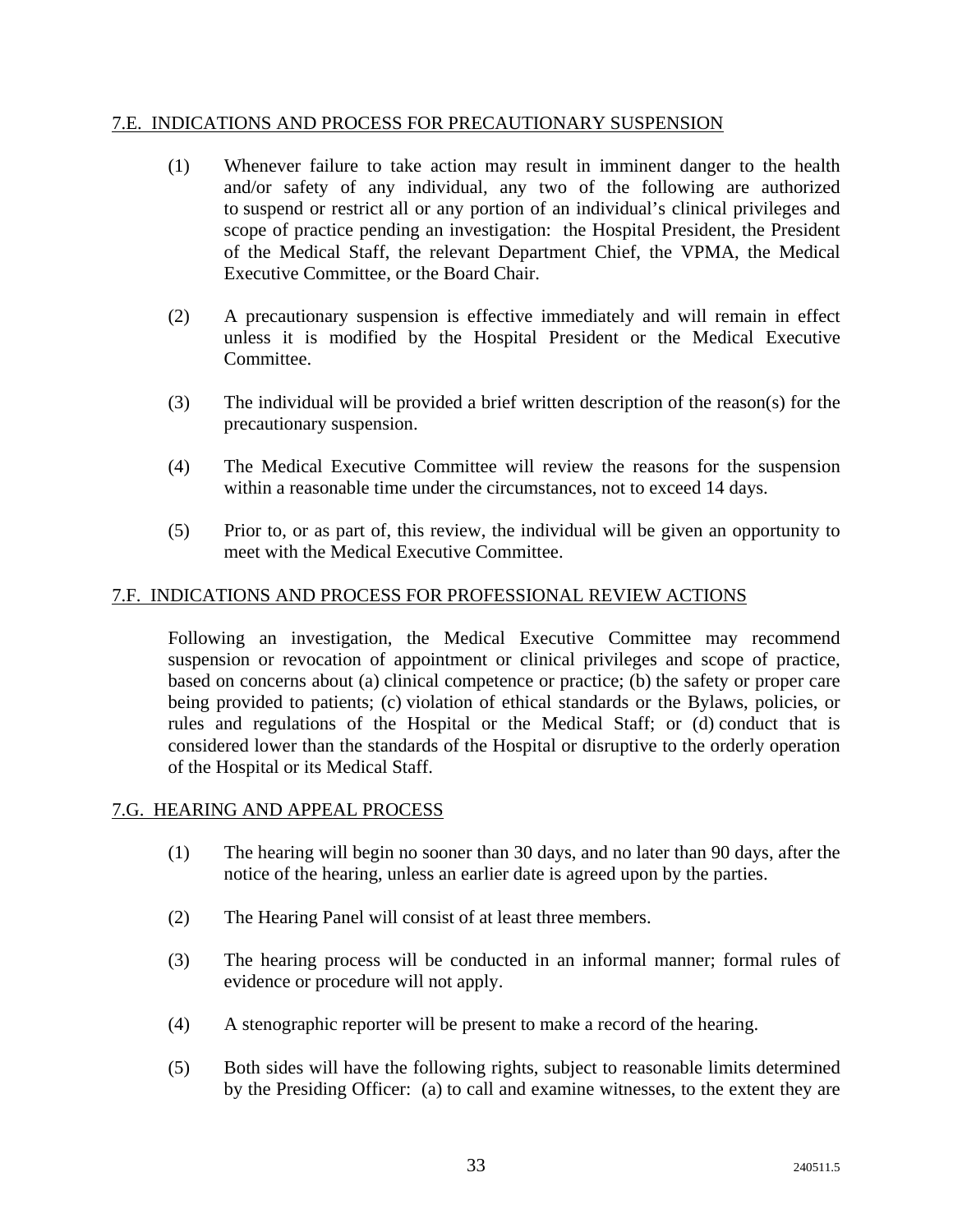available and willing to testify; (b) to introduce exhibits; (c) to cross-examine any witness; (d) to have representation by counsel who may be present but may not call, examine, and cross-examine witnesses or present the case; (e) to submit a written statement at the close of the hearing; and (f) to submit proposed findings, conclusions and recommendations to the Hearing Panel.

- (6) The personal presence of the affected individual is mandatory. If the individual who requested the hearing does not testify, he or she may be called and questioned.
- (7) The Hearing Panel may question witnesses, request the presence of additional witnesses, and/or request documentary evidence.
- (8) The affected individual and the Medical Executive Committee may request an appeal of the recommendations of the Hearing Panel to the Board.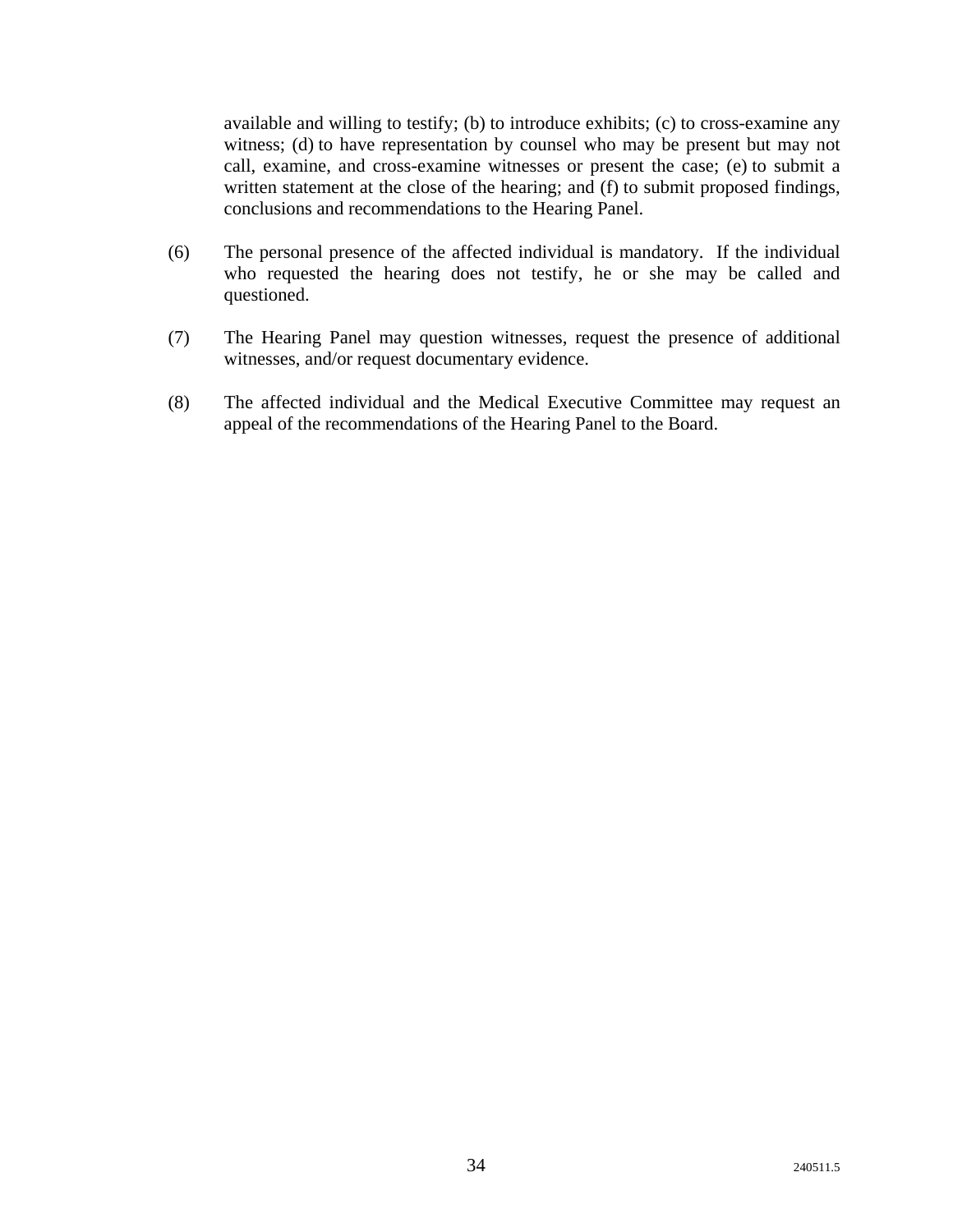# AMENDMENTS

# 8.A. MEDICAL STAFF BYLAWS

- (1) Neither the Medical Executive Committee, the Medical Staff, nor the Board shall unilaterally amend these Medical Staff Bylaws.
- (2) Amendments to these Bylaws may be proposed by the Medical Executive Committee or by a petition signed by at least 10% of the voting members of the Medical Staff.
- (3) All proposed amendments to these Bylaws must be reviewed by the Medical Executive Committee prior to a vote by the Medical Staff. The Medical Executive Committee may, in its discretion, provide a report on the proposed amendments either favorably or unfavorably at the next regular meeting of the Medical Staff, or at a special meeting called for such purpose. The proposed amendments may be voted upon at any meeting if notice has been provided at least 14 days prior to the meeting. To be adopted, (i) a quorum of at least 10% of the voting staff must be present, and (ii) the amendment must receive a majority of the votes cast by the voting staff at the meeting.
- (4) The Medical Executive Committee may also present proposed amendments to these Bylaws to the voting staff by written ballot or e-mail, to be returned to Medical Staff Services by the date indicated by the Medical Executive Committee, which date shall be at least 14 days after the proposed amendment was provided to the voting staff. Along with the proposed amendments, the Medical Executive Committee may, in its discretion, provide a written report on them either favorably or unfavorably. To be adopted, (i) the amendment must be voted on by at least 10% of the voting staff, and (ii) the amendment must receive a majority of the votes cast.
- (5) The Medical Executive Committee shall have the power to adopt technical, non-substantive amendments to these Bylaws which are needed because of reorganization, renumbering, punctuation, spelling, or other errors of grammar or expression.
- (6) All amendments shall be effective only after approval by the Board.
- (7) If the Board has determined not to accept a recommendation submitted to it by the Medical Executive Committee or the Medical Staff, the Medical Executive Committee may request a conference between representatives of the Board and the officers of the Medical Staff. Such conference shall be for the purpose of further communicating the Board's rationale for its contemplated action and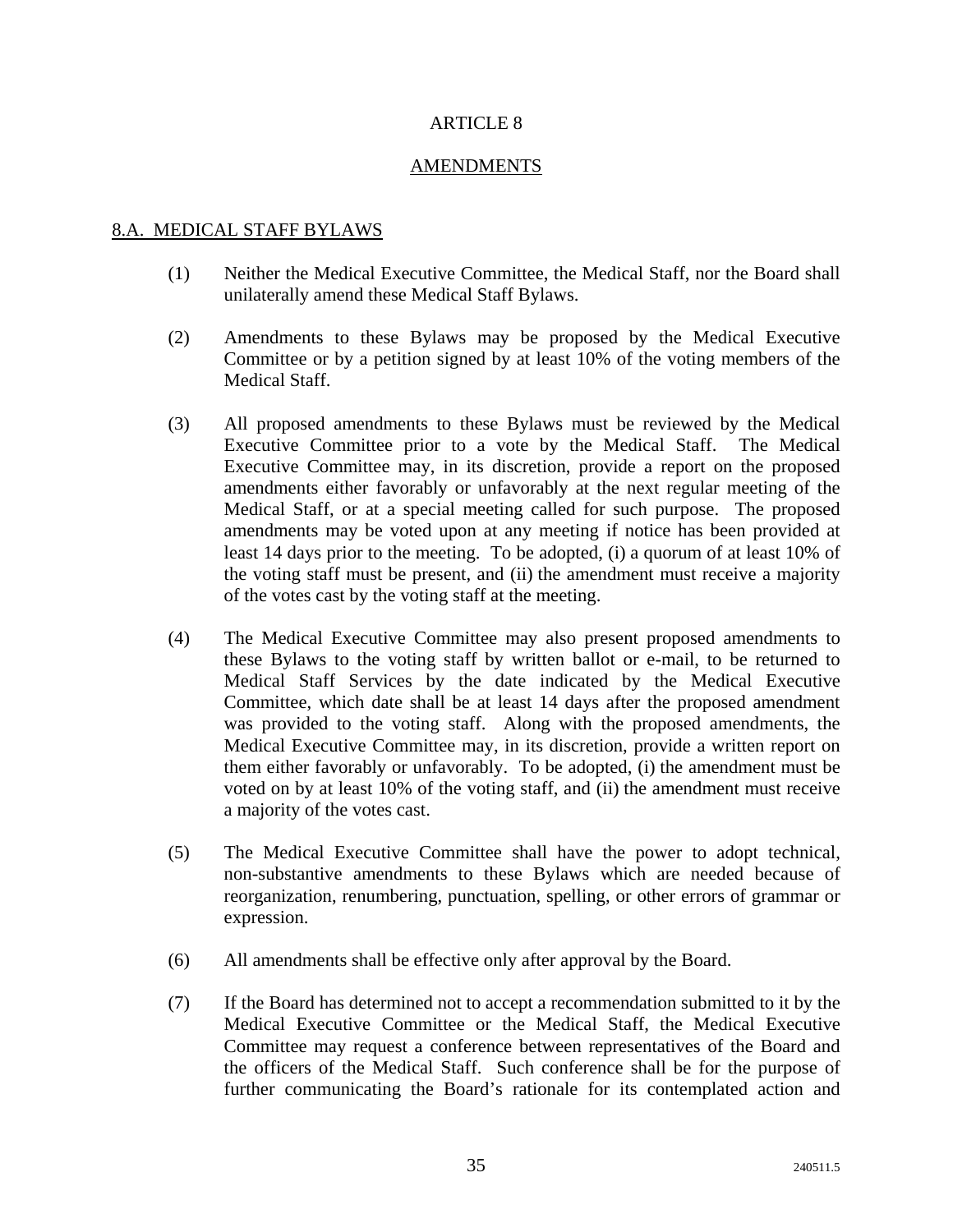permitting the officers of the Medical Staff to discuss the rationale for the recommendation. Such a conference will be scheduled by the Hospital President to take place within two weeks after receipt of a request.

# 8.B. OTHER MEDICAL STAFF DOCUMENTS

- (1) In addition to the Medical Staff Bylaws, there shall be policies, procedures, and Rules and Regulations that shall be applicable to all members of the Medical Staff and other individuals who have been granted clinical privileges or a scope of practice. All Medical Staff policies, procedures, and Rules and Regulations shall be considered an integral part of the Medical Staff Bylaws, but shall be amended in accordance with this section. These documents include, but are not limited to, the Medical Staff Credentials Policy, policies and charters within the Medical Staff Organization Manual, and the Medical Staff Rules and Regulations.
- (2) The Credentials Policy may be adopted and amended by a majority vote of the Medical Executive Committee, provided that (i) the written recommendations of the Credentials Committee concerning the proposed amendments shall have first been received and reviewed by the Medical Executive Committee; and (ii) notice of all proposed amendments is then provided to each voting member of the Medical Staff at least 14 days prior to the Medical Executive Committee meeting when the vote is to take place.
- (3) An amendment to the policies and charters in the Medical Staff Organization Manual or the Medical Staff Rules and Regulations may be made by a majority vote of the members of the Medical Executive Committee. Notice of all proposed amendments to these two documents shall be provided to each voting member of the Medical Staff at least 14 days prior to the Medical Executive Committee meeting when the vote is to take place. Any voting member may submit written comments on the amendments to the Medical Executive Committee.
- (4) The Medical Executive Committee and the Board shall have the power to provisionally adopt urgent amendments to the Medical Staff Rules and Regulations that are needed in order to comply with a law or regulation, without providing prior notice of the proposed amendments to the Medical Staff. Notice of all provisionally adopted amendments shall be provided to each member of the Medical Staff as soon as possible. The Medical Staff shall have 14 days to review and provide comments on the provisional amendments to the Medical Executive Committee. If there is no conflict between the Medical Staff and the Medical Executive Committee with regard to the adoption of the provisional amendments to the Medical Staff Rules and Regulations, the amendments shall stand. If there is conflict over the provisional amendments that are supported by a petition signed by 10% of the Active Staff, then the process for resolving conflicts set forth below shall be implemented.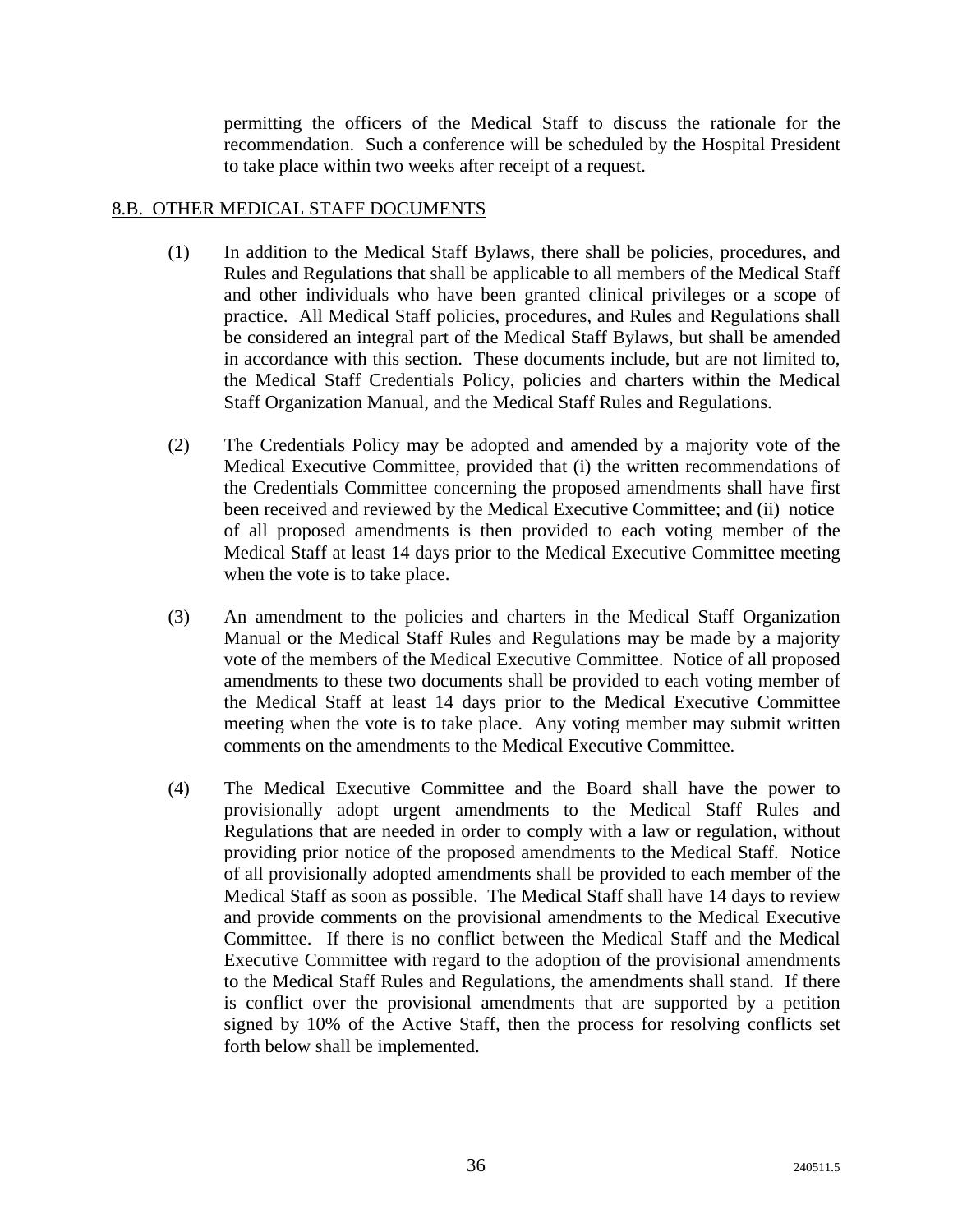- (5) All other policies of the Medical Staff may be adopted and amended by a majority vote of the Medical Executive Committee. No prior notice is required.
- (6) Amendments to Medical Staff policies and Rules and Regulations may also be proposed by a petition signed by at least 10% of the voting staff. Any such proposed amendments will be forwarded to the Medical Executive Committee for its final action.
- (7) Adoption of and changes to the Credentials Policy will become effective only when approved by the Board. Adoption of and changes to the Medical Staff Organization Manual, the Medical Staff Rules and Regulations and other Medical Staff policies will become effective when approved by the Medical Executive Committee.
- (8) The present Medical Staff Rules and Regulations are hereby readopted and placed into effect insofar as they are consistent with these Bylaws, until such time as they are amended in accordance with the terms of these Bylaws. To the extent any present Rule or Regulation is inconsistent with these Bylaws, it is of no force or effect.

# 8.C. CONFLICT MANAGEMENT PROCESS

- (1) When there is a conflict between the Medical Staff and the Medical Executive Committee supported by a petition signed by 10% of the voting staff, with regard to:
	- (a) proposed amendments to the Medical Staff Rules and Regulations;
	- (b) a new policy proposed or adopted by the Medical Executive Committee; or
	- (c) proposed amendments to an existing policy that is under the authority of the Medical Executive Committee,

a special meeting of the Medical Staff to discuss the conflict may be called. The agenda for that meeting will be limited to attempting to resolve the differences that exist with respect to the amendment(s) or policy at issue.

- (2) If the differences cannot be resolved, the Medical Executive Committee shall forward its recommendations, along with the proposed recommendations pertaining to the amendment or policy at issue offered by the voting members of the Medical Staff, to the Board for final action.
- (3) This conflict management section/division is limited to the matters noted above. It is not to be used to address any other issue, including, but not limited to, professional review actions concerning individual members of the Medical Staff.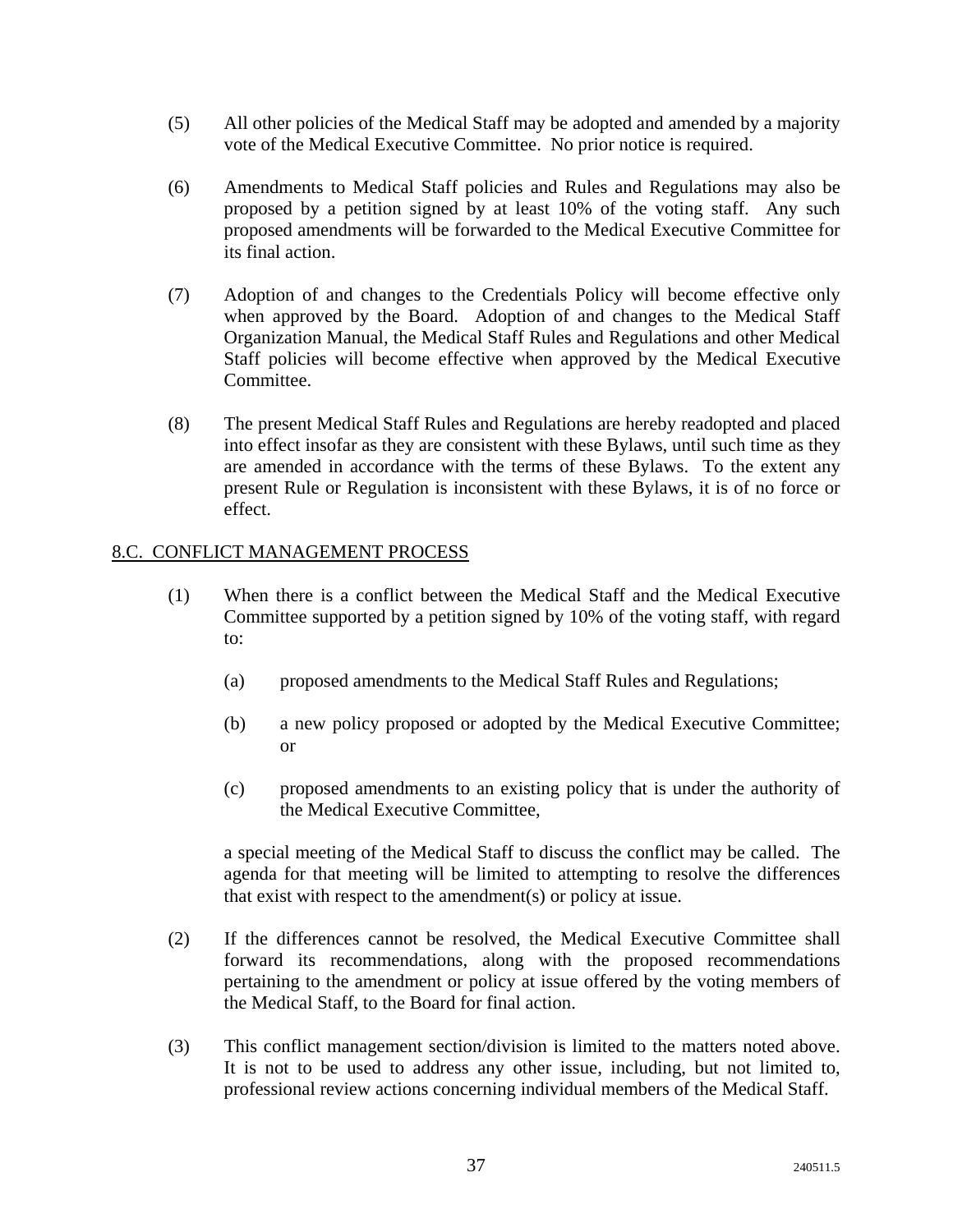(4) Nothing in this section is intended to prevent individual Medical Staff members from communicating positions or concerns related to the adoption of, or amendments to, the Medical Staff Bylaws, the Medical Staff Rules and Regulations, or other Medical Staff policies directly to the Board. Communication from Medical Staff members to the Board will be directed through the Hospital President, who will forward the request for communication to the Chair of the Board. The Hospital President will also provide notification to the Medical Executive Committee by informing the President of the Medical Staff of all such exchanges. The Chair of the Board will determine the manner and method of the Board's response to the Medical Staff member(s).

# 8.D. UNIFIED MEDICAL STAFF PROVISIONS

# 8.D.1. Adoption of a Unified Medical Staff:

If the Board of Hartford HealthCare elects to adopt a single unified Medical Staff that includes the Hospital, the voting members of the Medical Staff may approve or opt out of the unified Medical Staff structure by conducting a vote in accordance with the process outlined in Section 8.A for amending these Medical Staff Bylaws.

#### 8.D.2. Bylaws, Policies, and Rules and Regulations of the Unified Medical Staff:

Upon approval of a unified Medical Staff structure, the unified Medical Staff will adopt Medical Staff bylaws, policies, and rules and regulations that:

- (a) take into account the unique circumstances of each participating hospital, including any significant differences in the patient populations that are served and the clinical services that are offered; and
- (b) address the localized needs and concerns of Medical Staff members at each of the participating hospitals.

#### 8.D.3. Opt-Out Procedures:

If a unified Medical Staff structure is approved, the voting members of the unified Medical Staff may later vote to opt out of the unified Medical Staff. Any such vote will be conducted in accordance with the process outlined in the Medical Staff Bylaws in force at the time of the vote.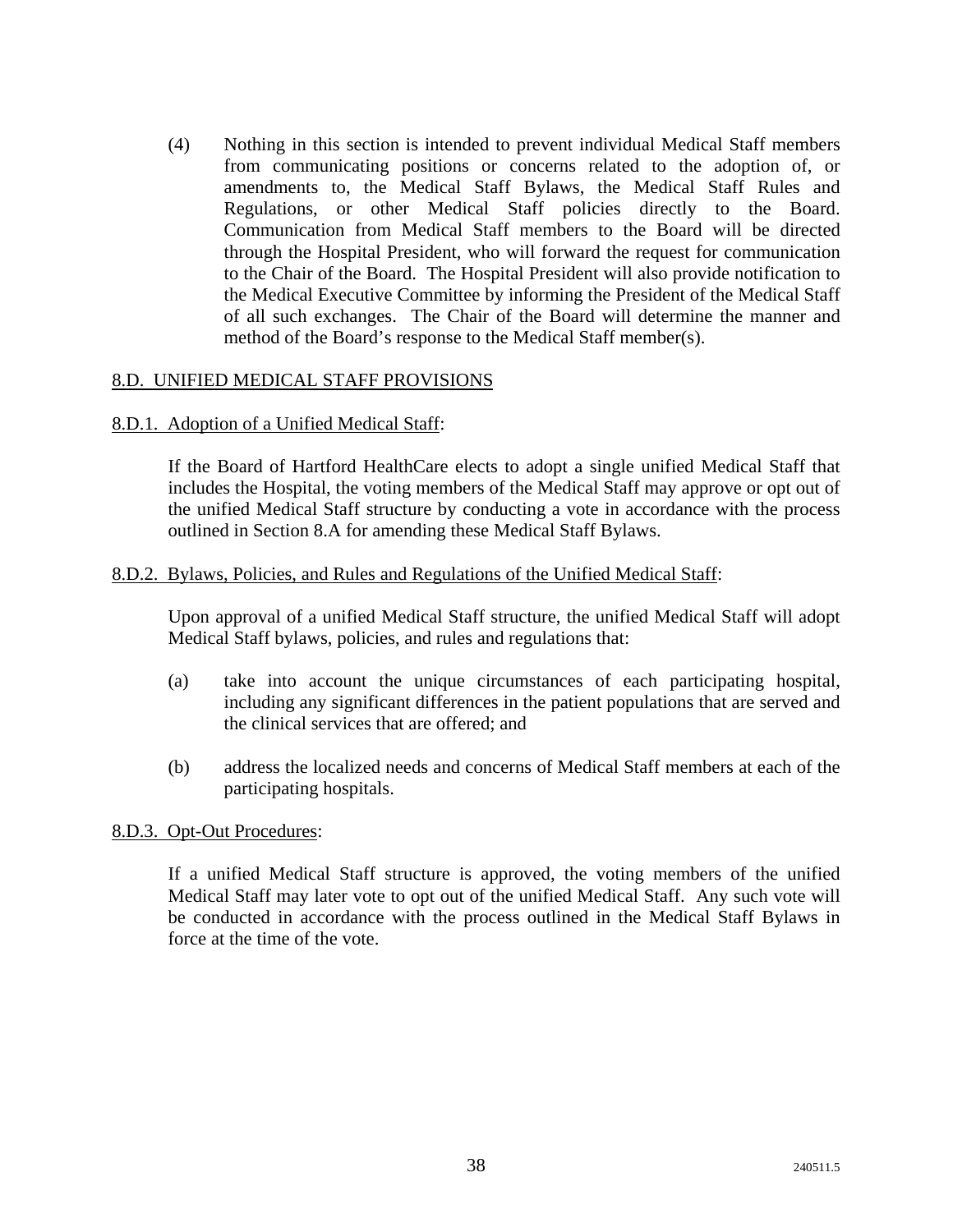# ADOPTION

These Bylaws are adopted and made effective upon approval of the Board, superseding and replacing any and all previous Medical Staff Bylaws, Rules and Regulations, policies, manuals or Hospital policies pertaining to the subject matter thereof.

Adopted by the Medical Staff:

December 14, 2017 (Date)

Approved by the Board of Trustees:

February 26, 2018 (Date)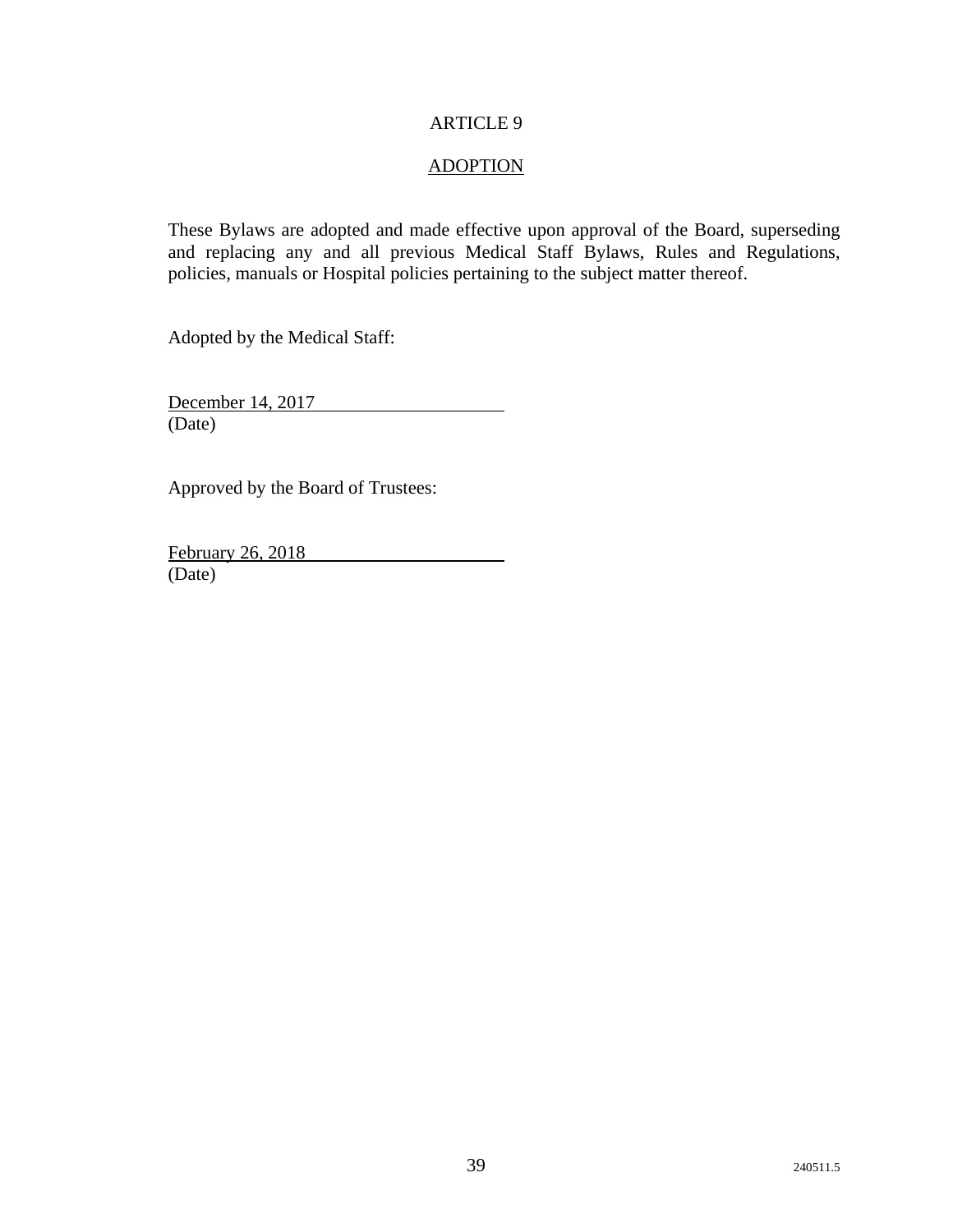# **APPENDIX A**

# **HISTORY AND PHYSICAL EXAMINATIONS**

#### (a) General Documentation Requirements

- (1) A complete medical history and physical examination must be performed and documented in the patient's medical record within 24 hours after admission or registration (but in all cases prior to surgery or an invasive procedure requiring anesthesia services) by an individual who has been granted privileges by the Hospital to perform histories and physicals.
- (2) Documentation of the medical history and physical examination will be in accordance with the applicable Rules and Regulations of the Department, consistent with the patient's age, and must support the reason for admission and indications for surgical procedure(s), as appropriate. Documentation of the history and physical examination must include a provisional diagnosis with relevant positive and negative findings resulting from past medical history and review of systems and medical necessity for planned procedures/admission.

# (b) H&Ps Performed Prior to Admission

- (1) Any history and physical performed more than 30 days prior to an admission or registration is invalid and may not be entered into the medical record.
- (2) If a medical history and physical examination has been completed within the 30-day period prior to admission or registration, a durable, legible copy of this report may be used in the patient's medical record. However, in these circumstances, the patient must also be evaluated within 24 hours after the time of admission/registration but prior to surgery/invasive procedure, whichever comes first, and an update recorded in the medical record.
- (3) The update of the history and physical examination shall be based upon an examination of the patient and must (i) reflect any changes in the patient's condition since the date of the original history and physical that might be significant for the planned course of treatment or (ii) state that there have been no changes in the patient's condition.

# (c) H&Ps Performed by Allied Health Practitioners

(1) When a history and physical examination (or update to a history and physical examination) has been completed by an allied health practitioner who is required by Hospital policy to have medical record documentation